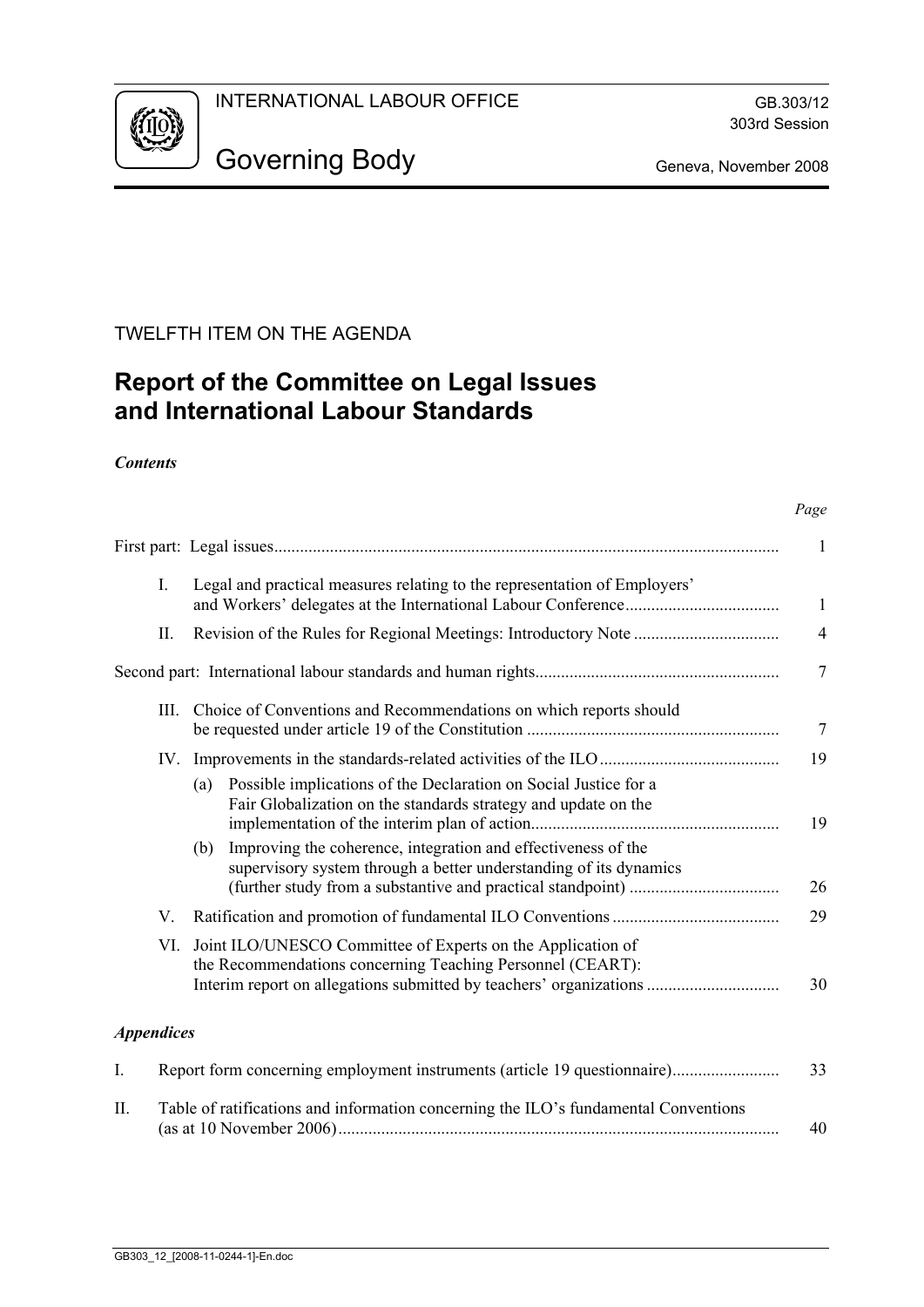**1.** The Committee on Legal Issues and International Labour Standards (LILS Committee) met on 14 November 2008. It elected the following Officers:

| <i>Chairperson:</i>      | Mr G. Corres (Government, Argentina)                                                                                                                                                         |  |  |  |  |  |  |  |
|--------------------------|----------------------------------------------------------------------------------------------------------------------------------------------------------------------------------------------|--|--|--|--|--|--|--|
|                          | <i>Employer Vice-Chairperson:</i> Mr J. de Regil (replaced at the sitting by<br>Mr V. Van Vuuren for International Labour Standards and<br>Human Rights and Ms L. Horvatic for Legal Issues) |  |  |  |  |  |  |  |
| Worker Vice-Chairperson: | Ms H. Yacob                                                                                                                                                                                  |  |  |  |  |  |  |  |

**2.** The Chairperson, supported by the Vice-Chairpersons, proposed modifying the order of the agenda. The representative of the Government of France, speaking on behalf of the European Union, as well as the representative of the Government of Austria, did not oppose the proposal but regretted the lack of advance notice and discussion.

## **First part: Legal issues**

#### **I. Legal and practical measures relating to the representation of Employers' and Workers' delegates at the International Labour Conference**  (First item on the agenda)

- **3.** The Committee had before it a document  $\frac{1}{1}$  containing proposals on legal and practical measures relating to the representation of Employers' and Workers' delegates at the International Labour Conference.
- **4.** In presenting the document, the Legal Adviser recalled that the Credentials Committee of the 96th Session (2007) of the International Labour Conference had requested the Governing Body to examine the reasons for the discrepancy between the number of accredited Employers' and Workers' delegates and the number of those who actually registered at the Conference. He summarized the content of the document and referred to the three items of the point for decision.
- **5.** The Worker members supported the point for decision. Referring in particular to the instances mentioned in the document in which Workers' delegates had been prevented from attending the Conference, they expressed the hope that governments would in the future always respect the right of workers to participate in the Conference.
- **6.** The Employer members, supporting the point for decision in all its parts, noted the significant increase in participation in the Conference from 2000 to 2008. While they trusted that the increase reflected growing interest in the work of the ILO, they wondered whether some categories of participants had been growing more than others, whether further increases were to be expected, and whether that trend had consequences for the functioning of the Conference. With regard to the discrepancy between accredited and registered delegates, its effects were apparently under control, in particular since the 2008 amendment to the Standing Orders of the International Labour Conference allowed for an earlier nomination of the Credentials Committee. Nevertheless, as the document noted, the "artificially created presence" at the Conference, caused by the collection of badges by proxy for persons not actually in Geneva, remained a problem. The Employer members endorsed the statement by the Credentials Committee quoted in the document recommending the restriction of the practice of collecting badges for other participants.

GB.303/LILS/1(Rev.).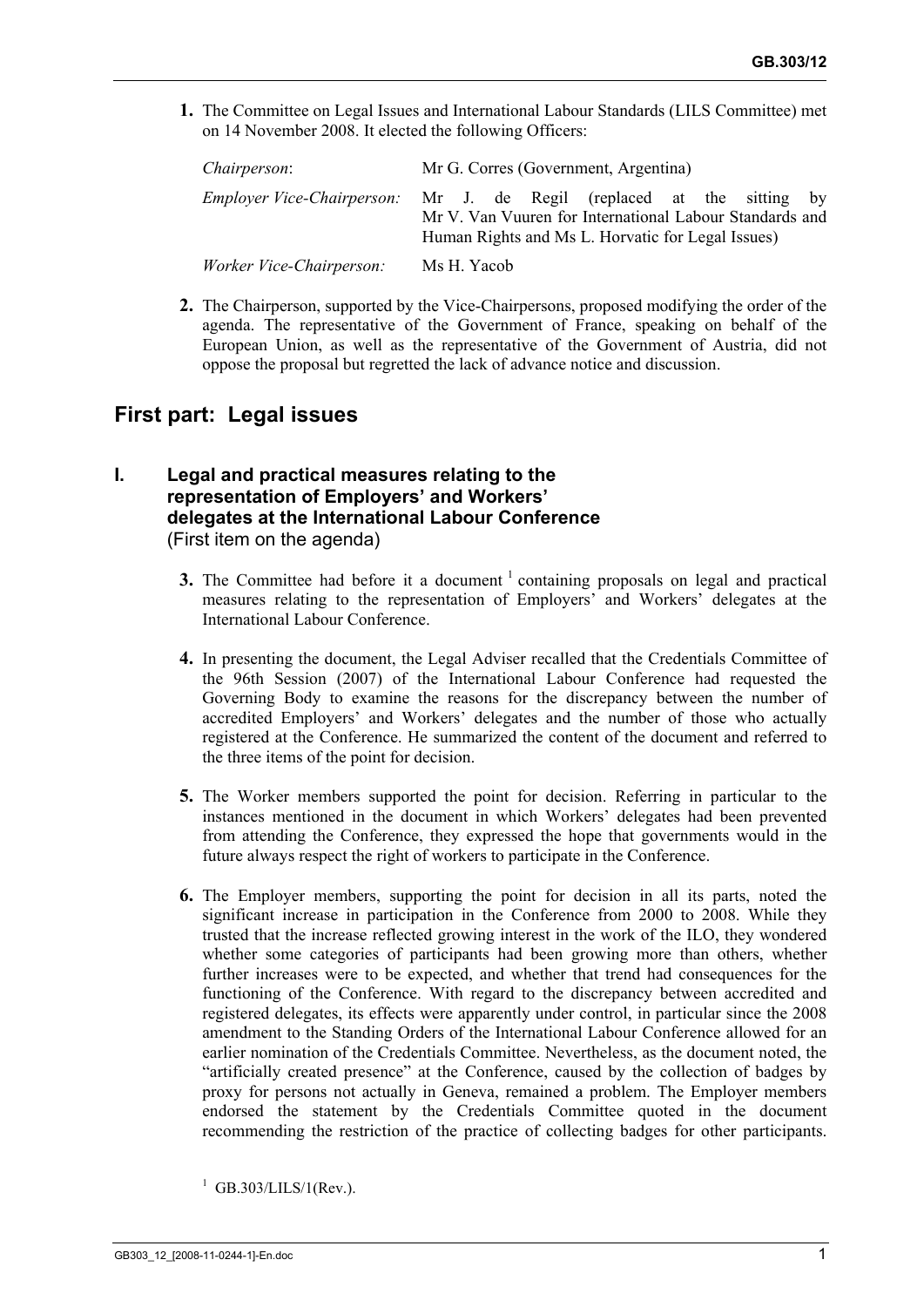They asked the Office to adjust its practice of delivering Conference badges to the permanent missions accordingly. The effectiveness of that measure should be assessed in due time.

- **7.** The Employer members further encouraged the Office to continue the recent practice of making available during the Conference an electronic list of all the delegates and their substitutes attending the Conference, to help delegations to nominate substitutes for absent titular delegates. Regarding the problem concerning the unannounced departure of delegates, the Employers wondered whether a roll-call immediately preceding a vote could lead to de-registration on a temporary basis of those absent. Or could registration possibly occur upon entering the plenary rooms by means of an electronic chip? Would it be possible to account for the absentees when calculating the quorum? More generally, which possibilities existed to de-register participants without their agreement or even against their will?
- **8.** The Employer members approved of the suggestions in the document to discuss new measures for situations in which Workers' or Employers' delegates had been prevented by member State authorities from attending the Conference. Perhaps the Credentials Committee could be given a third tool, which could be called a "plea in absence": after a preliminary examination of such a situation, the Committee could forward the matter to the Officers of the Conference, and the President of the Conference could request the Government in question to eliminate all obstacles to the presence of the concerned delegate. If that remained unsuccessful, the Credentials Committee could still be asked to monitor the situation at the following year's session of the Conference.
- **9.** The Employer members also expressed concern over the imbalance in delegations in the number of Employers' advisers on the one hand and Workers' advisers on the other, whose travel and subsistence expenses were covered by their governments. They wished to see equal coverage for Employers' advisers and, in any event, suggested the possible use of technology to obtain immediate information on whether governments paid the travel and subsistence expenses of the Employers' and Workers' delegates and advisers.
- **10.** The representative of the Government of Nigeria, speaking on behalf of the Africa group, fully supported the point for decision. The speaker noted the possible consequences on the quorum of the discrepancy between accredited and registered persons which, in her view, had been addressed by the recent amendment to the Conference Standing Orders. The problem of artificially created presence at the Conference should be addressed by restricting the practice of allowing permanent missions to collect their delegation's Conference badges. The publication of an electronic list of the delegates and substitutes was also supported as a practical means of helping governments to utilize the voting rights of absent delegates. The speaker wondered how the requirement that delegates notify their departure from the Conference could apply in the case of the temporary absence of delegates. As to delegates being prevented from attending the Conference, the Africa group would welcome specific proposals to be discussed at the following session of the Governing Body.
- **11.** The representative of the Government of Germany, speaking on behalf of the group of industrialized market economy countries (IMEC), supported the point for decision and recommended that the Office consider measures to ensure that delegates gave timely notice of their departure from the Conference, as that had a potential impact on the accuracy of the quorum. The speaker noted with concern the recent cases in which delegates had been deliberately prevented from attending the Conference by their governments, for which there was currently no automatic sanction. The Office was therefore requested to propose measures to address such situations.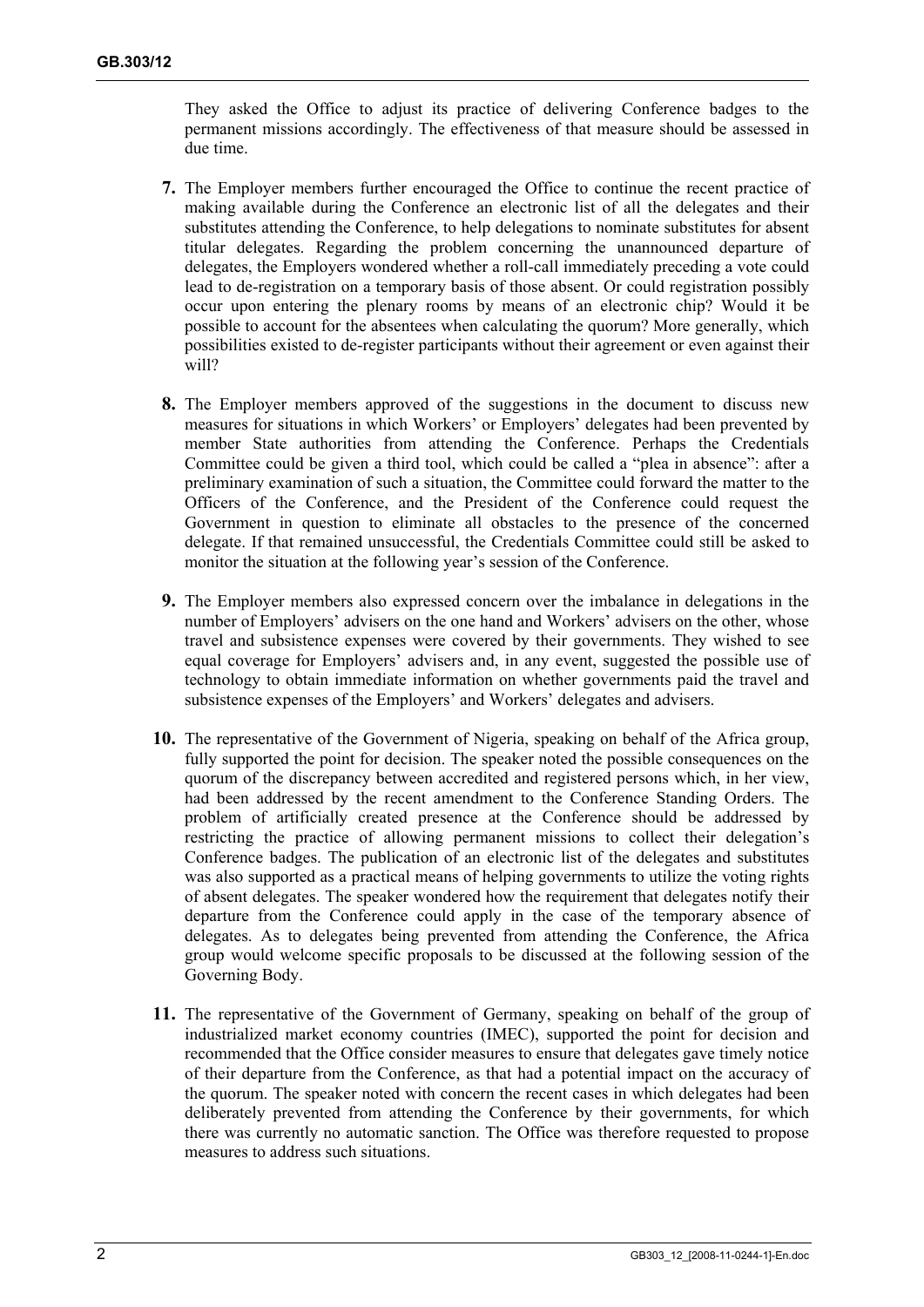- **12.** The representative of the Government of Uruguay, speaking on behalf of the Group of Latin American and Caribbean States (GRULAC), recalled that the practice of allowing permanent missions to collect the badges of Employers' and Workers' delegates had been followed in order to relieve the delegates from such a task. He clarified that the examples recorded in the document constituted isolated instances. Those cases had been resolved satisfactorily in the framework of the mandate of the Credentials Committee and they did not warrant general assertions as to the behaviour of the governments involved. Any other response to such incidents would belong to the supervisory bodies of the respective Conventions concerned, and the Credentials Committee could not assume their functions. As to the possibility of an automatic sanction mechanism as mentioned in paragraph 15 of the document, the speaker questioned the basis for such a mechanism within the ILO's monitoring system and opposed its application to the Credentials Committee mandate. The isolated instances under discussion could be resolved through appropriate technical assistance to the concerned governments using existing mechanisms. Therefore, his group did not support the preparation of proposals envisaging an enlarged mandate for the Credentials Committee nor the consideration of amending the ILO Constitution or the Standing Orders of the Conference to that effect. While he wished to have that position reflected on the record, his group would not obstruct the decision of the Committee.
- **13.** Addressing the issues raised in the discussion, the Legal Adviser observed that no forecast could be made as to whether the increase in participation in the Conference would continue. That phenomenon mainly concerned the government part of delegations and in particular the category of "other persons attending the Conference". Regarding the suggestions made to address the problem of artificial presence, a roll-call or registration upon entering the meeting room would not resolve the problem since, under the ILO Constitution, the quorum was based on attendance at the session of the Conference as a whole and not on actual presence at the vote. Practical solutions to facilitate the deregistration of delegates had been applied in the past. As mentioned in the first report of the Selection Committee to the 97th Session of the Conference, one of the two Government delegates of a country could report the departure of the other Government delegate, and the secretariats of the Employers' and Workers' groups could give notice of the final departure of members of their groups. The Legal Adviser also recalled that a specific notification form regarding temporary departures of delegates was available from the Credentials Committee secretariat.
- **14.** Responding to the clarifications provided by the Legal Adviser, the Employer Vice-Chairperson explained that her ideas concerning the quorum assumed that it might be possible to interpret the concept of attendance at the Conference found in article 17(3) of the Constitution as meaning attendance at the sitting when the vote was taken.
- **15.** *The Committee recommends to the Governing Body that it:* 
	- *(a) support the recommendation and measures indicated in paragraph 9 of the reference document GB.303/LILS/1(Rev.) to restrict the practice of allowing permanent missions to collect Conference badges for the whole delegation, and to request them not to collect badges for the Employers' and Workers' delegations, unless they have been specifically authorized in writing by the Employers and Workers concerned;*
	- *(b) encourage the Office to continue the practice indicated in paragraph 12 of the reference document GB.303/LILS/1(Rev.) to make publicly available, at the end of the second week of the Conference, an electronic version of the list of all delegates and their substitutes who are attending the Conference and entitled to vote; and*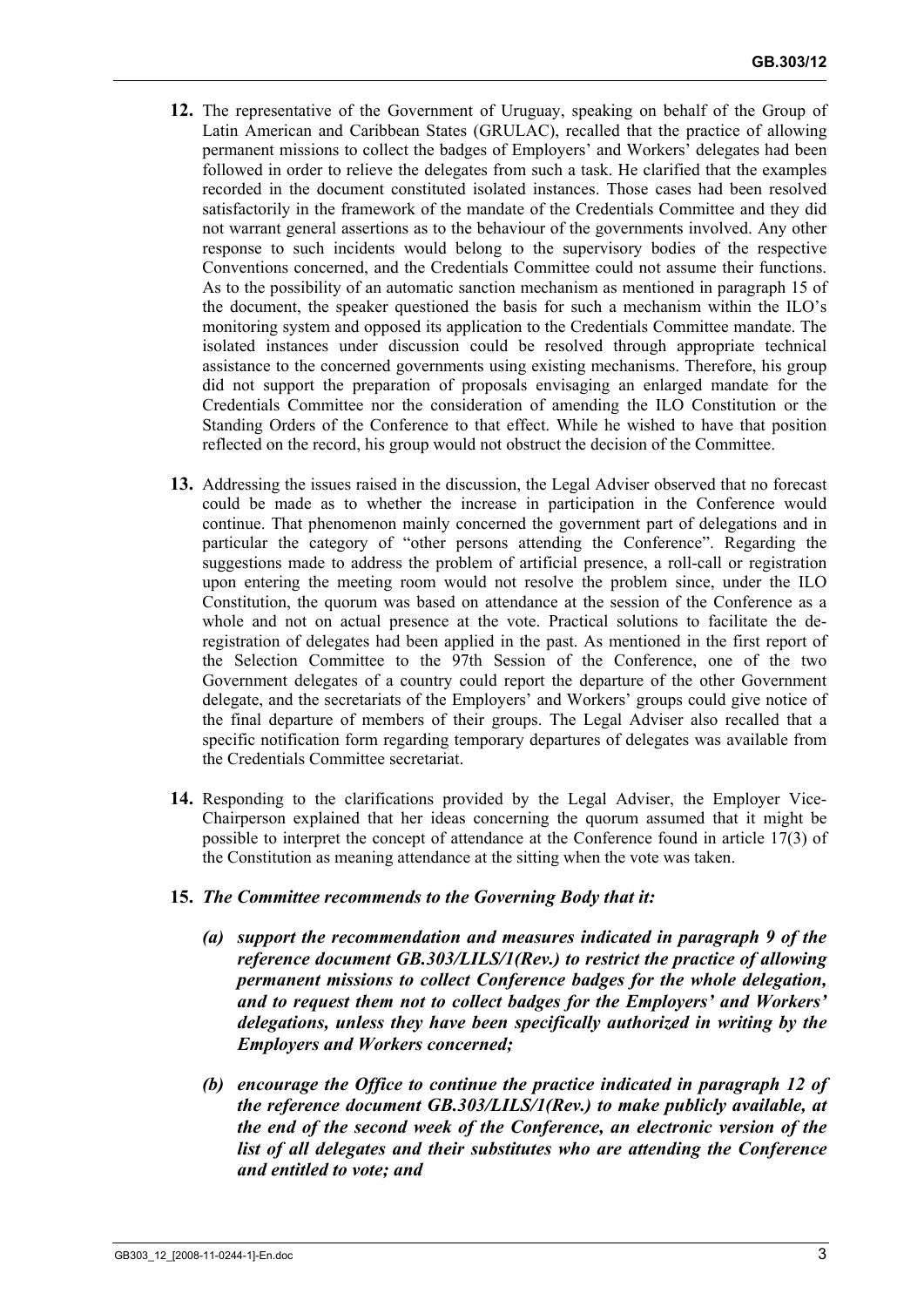*(c) request the Office to prepare, in light of the guidance provided during the debate of the Committee, a document for the next session of the Governing Body reflecting specific proposals as formulated in paragraphs 16, 17 and 18 of the reference document GB.303/LILS/1(Rev.) to address situations in which Employers' or Workers' delegates are prevented by member State authorities from attending the Conference.* 

# **II. Revision of the Rules for Regional Meetings: Introductory Note**

(Second item on the agenda)

- 16. The Committee had before it a document <sup>2</sup> proposing a revised Introductory Note to the Rules for Regional Meetings (2008), which was supported without discussion.
- **17.** *The Committee recommends to the Governing Body to approve the revised Introductory Note, as contained in the appendix to the present report, and to publish it together with the Rules for Regional Meetings (2008).*

<sup>2</sup> GB.303/LILS/2.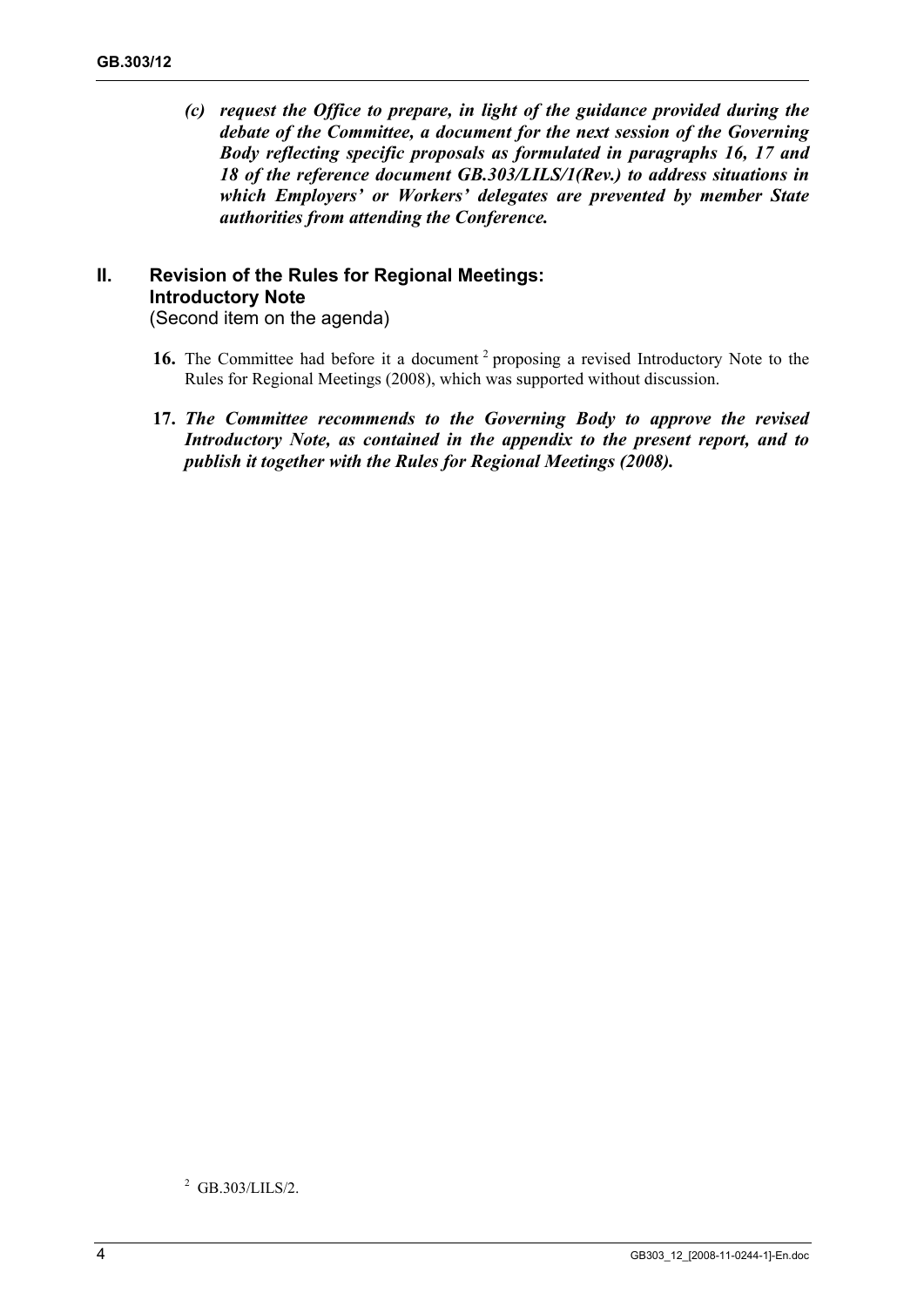## **Appendix**

#### **Rules for Regional Meetings**

#### *Introductory Note*

For budgetary reasons, the Governing Body decided at its 264th Session (November 1995) to replace the Organization's Regional Conferences by shorter Regional Meetings with a single agenda item, which would still be considered as Regional Conferences for purposes of article 38 of the ILO Constitution. On the authority conferred to it by the International Labour Conference, the Governing Body adopted a set of new rules on an experimental basis at its 267th Session (November 1996). Based on experience with the new rules drawn from five Regional Meetings, the Governing Body adopted, at its 283rd Session (March 2002), a revised version of the Rules, which was confirmed by the 90th Session (June 2002) of the Conference. Taking account of further experience gained from five Regional Meetings since June 2002, the Governing Body adopted a second revised version of the Rules in its 301st Session (March 2008), which were confirmed by the 97th Session (June 2008) of the Conference. The Governing Body also agreed to the following guidelines to accompany the Rules.

#### 1. Purpose and length of Regional Meetings

Regional Meetings offer the opportunity for tripartite delegations to express their views on the programming and implementation of the ILO's regional activities. Group meetings are held before the start of the discussion in plenary of the single agenda item related to ILO activities in the region concerned. Groups may meet at any other time at their request. The Meeting lasts four days unless the Governing Body decides otherwise.

#### 2. Date, frequency and place of Regional Meetings

Normally, a Regional Meeting is held each year in one of the four regions in the following order: Asia and the Pacific, the Americas, Africa and Europe. Regional Meetings are in principle held in the country where the relevant ILO regional office is located. Any member State hosting a Regional Meeting shall guarantee at least the level of protection afforded under the 1947 Convention on the Privileges and Immunities of the Specialized Agencies and its Annex I concerning the ILO.

#### 3. Composition

Subject to the discretion of the Governing Body, the composition of each Regional Meeting is determined on the basis of States and territories (or States responsible for the territories) which are served by the following four ILO regional offices: Regional Office for Asia and the Pacific (including the States covered by the Regional Office for Arab States); Regional Office for the Americas; Regional Office for Africa; and Regional Office for Europe.

Article 1 of the Rules provides for the composition of the delegations of States or territories invited to the Meeting. As regards advisers, account should be taken of the fact that there is only one item on the agenda. Additional advisers may be appointed in the delegation of a State responsible for a territory that has not sent a separate tripartite delegation to the Meeting.

Member States from a different region, non-member States, official international organizations or non-governmental international organizations of universal or regional character may also be represented at Regional Meetings on the basis of individual or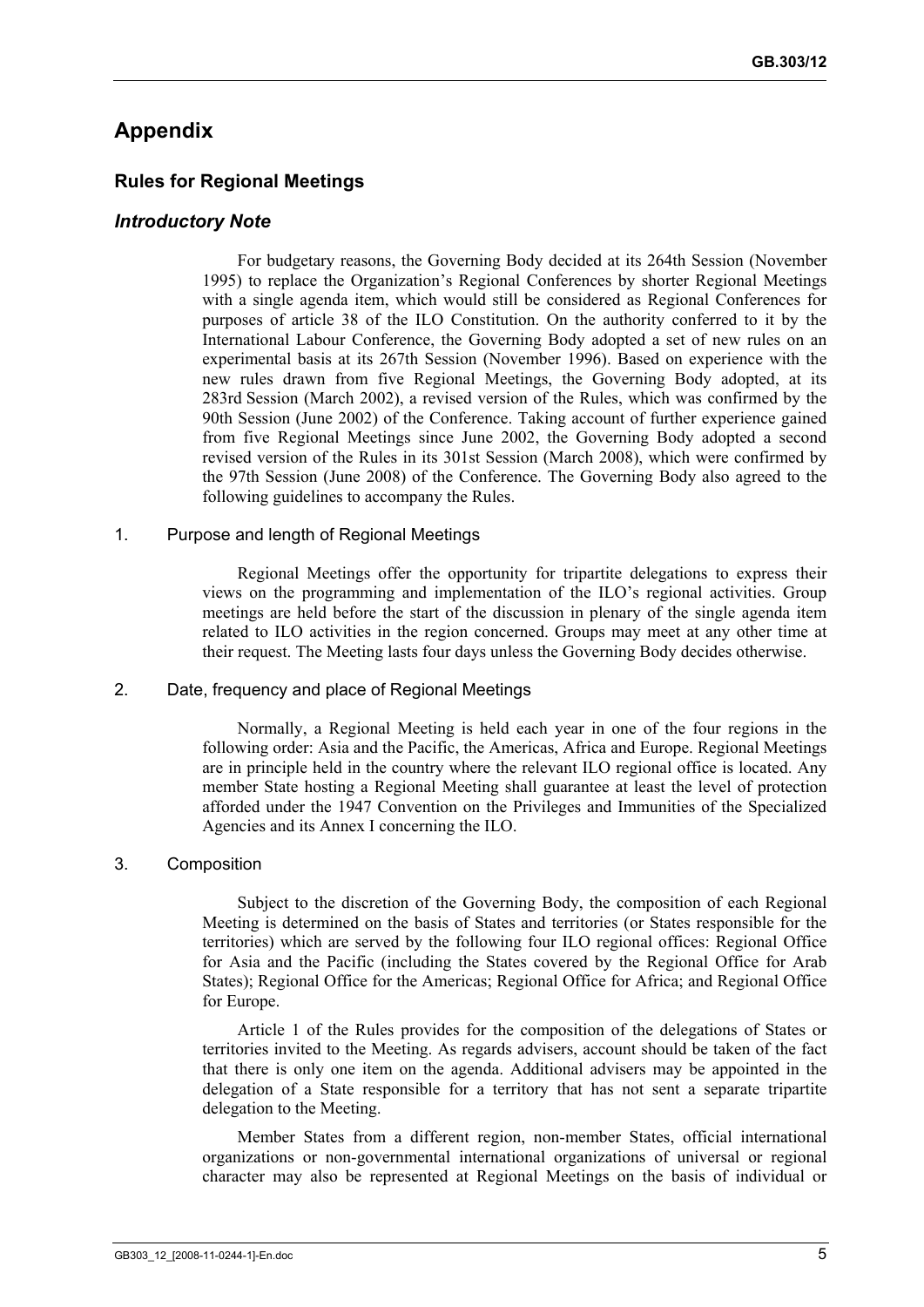standing invitations of the Governing Body. Requests to be represented at Regional Meetings should accordingly reach the Office at the latest before the opening of the Governing Body session preceding the Regional Meeting concerned. Eminent public figures and Officers of the Governing Body who are not accredited as delegates to the Regional Meeting may also attend the Meeting.

#### 4. Right to address the Meeting and conduct of business

Under article 10, no person may address the Meeting without the permission of the Chairperson, with priority given to delegates (or their substitutes). Without prejudice to the flexibility afforded to the Officers of the Meeting to discharge their duties under article 6, paragraph 5, the time limit for speeches is in principle five minutes.

#### 5. Credentials

In view of the short duration of the Meetings, the credentials of delegates and their advisers must be submitted 15 days before the opening date of the Meeting (article 1, paragraph 3). A preliminary list of participants is published electronically a week before the opening of the Meeting. Two additional lists are made available at the Meeting: a provisional list of credentials of delegations by the scheduled time for the opening of the Meeting, and a final list of accredited delegations on the morning of the last day of the Meeting. The Office will also publish electronically on the last day a list of persons who actually registered at the Meeting.

Under article 9, the Credentials Committee is competent to receive and examine objections alleging non-observance of article 1, paragraph 2 (designations made in agreement with the most representative organizations of employers and workers in the State or territory concerned); time permitting, complaints alleging the non-payment of travel and subsistence expenses (article 1, paragraph 1); and communications.

Objections are to be submitted within two hours after the scheduled time for the opening of the Meeting, although the Committee may find valid reason to accept a late objection (article 9, paragraph  $3(a)$ ). In order to facilitate the work of the Credentials Committee under time constraints, objections (and complaints) should be submitted as soon as possible, even before the publication of the name of the delegate or adviser whose credentials are impugned.

The Credentials Committee submits a report to the Meeting under article 9, paragraph 4 which shall be brought to the attention of the Governing Body. There is no discussion of the report at the plenary of the Meeting.

#### 6. Form, nature and evaluation of results

The decisions of Regional Meetings normally take the form of conclusions, reports, or resolutions relating to the item on the agenda (article 3). Decisions will be taken by consensus whenever practicable or, if not possible, normally by show of hands (article 12, paragraphs 3 and 4). While there is no provision for a record vote or secret ballot, the Rules do not exclude voting by such means.

The decisions of the Meeting are submitted by the Office to the Governing Body at the earliest session after the Regional Meeting. The Governing Body may make observations on the results, decide on the implementation of action called for by the Meeting and request the Office to report on the matter by a certain time, or take such other action as may be appropriate.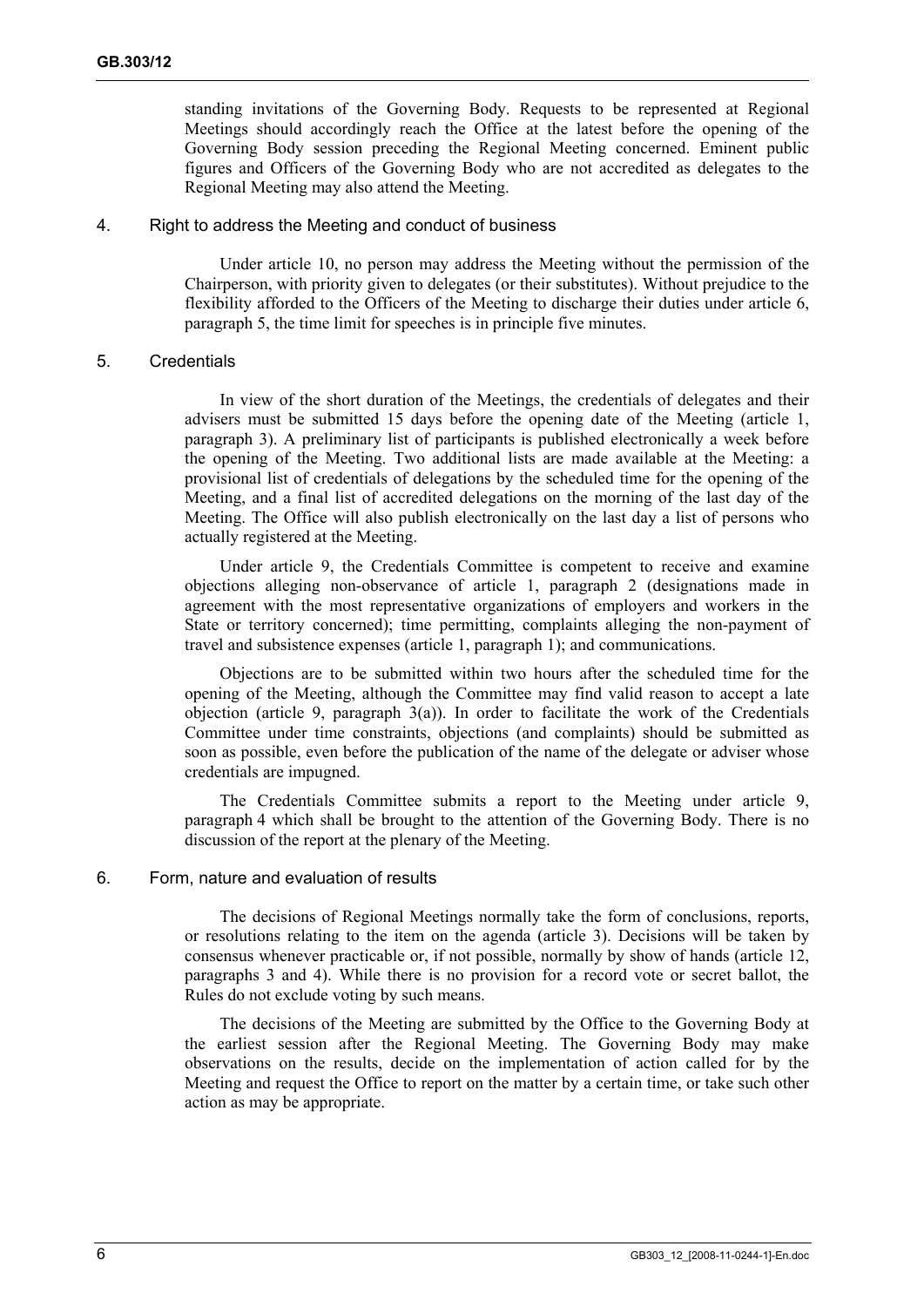## **Second part: International labour standards and human rights**

#### **III. Choice of Conventions and Recommendations on which reports should be requested under article 19 of the Constitution**  (Sixth item on the agenda)

- 18. The Committee had before it a document<sup>3</sup> concerning the choice of instruments on which reports should be requested under article 19 of the Constitution and proposals for a General Survey concerning employment instruments in light of the 2008 Declaration.
- **19.** A representative of the Director-General (Ms Cleopatra Doumbia-Henry, Director of the International Labour Standards Department (NORMES)) in presenting the document emphasized its importance for the following reasons: (i) it was the first concrete proposal tabled as a result of the 2008 Declaration on Social Justice for a Fair Globalization, only five months after its adoption; (ii) it sought not only to preserve but also to reinforce the function of General Surveys, which would continue to be based on information coming from reports submitted under article 19 of the Constitution (non-ratified Conventions and Recommendations) as well as reports under article 22 and article 35 (ratified Conventions); the General Survey was an invaluable tool for the work of the Committee of Experts on the Application of Conventions and Recommendations (CEACR), the tripartite constituents but also for the realization of the Decent Work Agenda. In this last respect, a General Survey on employment would be timely in the context of the current financial crisis; (iii) the paper called for a decision to be taken by the Governing Body at its current session as to the General Survey that would be carried out in 2009 by the CEACR and discussed in 2010 by the Conference Committee on the Application of Standards. The LILS Committee was therefore confronted with a challenging task. She regretted that sufficient tripartite consultations on this specific subject could not be carried out beforehand due to time constraints as the Office had had to quickly prepare a draft following the adoption of the 2008 Declaration and the consultations on its follow-up in mid-September. As a result of this new approach, the Office had an increased responsibility to assist member States in the submission of information for the purpose of the General Survey. Both the CEACR, which would meet just after the Governing Body and the Conference Committee on the Application of Standards, would be duly informed of the discussion held within the LILS Committee. In particular, the special sitting between the Experts and the two Vice-Chairpersons of the Conference Committee on the Application of Standards, that will take place during the next session of the CEACR, would provide an excellent opportunity to discuss the implications of the 2008 Declaration on the work of both Committees and the comments made thereon by the Governing Body.
- **20.** With respect to the content of the proposal before the Committee, the speaker recalled that General Surveys represented an invaluable tool in gathering objective information analysed by the CEACR and discussed by members of the tripartite Conference Committee on the Application of Standards. The 2008 Declaration mandated the introduction of a recurrent item on the agenda of the Conference to review the trends relating to each strategic objective. It was clear throughout the long process of tripartite consultations, which preceded the adoption of the Declaration, that the normative component of the recurrent item was to be based on information contained in the General Survey. In light of

<sup>3</sup> GB.303/LILS/6.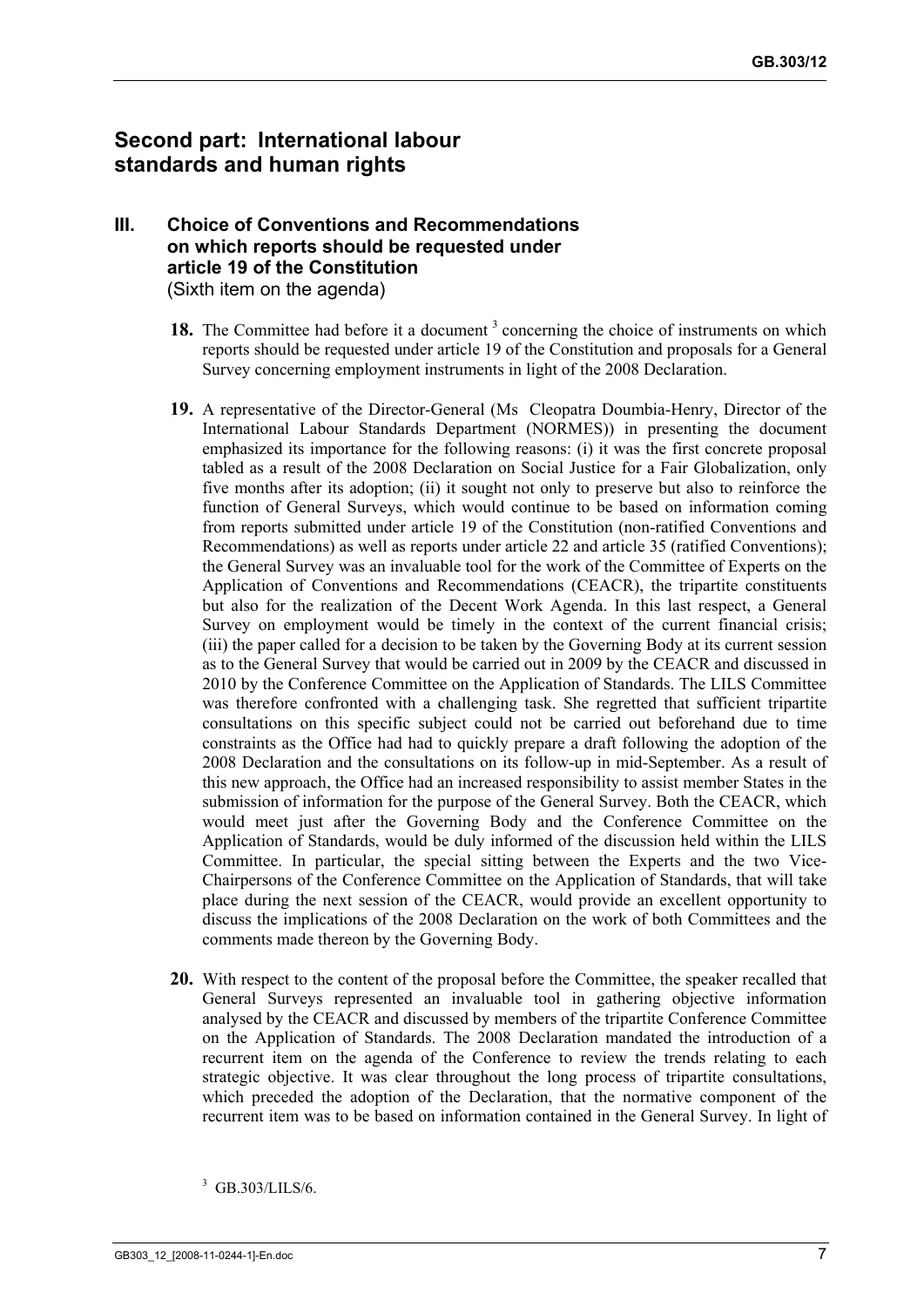the follow-up to the Declaration (Section I(B)) which indicated that "some adaptation of existing modalities of application of article 19" might be entailed, two changes were proposed: (i) to align the topic of the General Survey with that of the recurrent item; subject to the Governing Body's decision, the first recurrent item to be discussed by the Conference in 2010 would be on employment, hence the proposed topic of the General Survey for 2010; (ii) a proposed new design for the article 19 questionnaire.

- **21.** The proposed new questionnaire took into account the constituents' comments expressed in the context of the tripartite consultations last September and was the result of close inhouse consultations, involving the Employment Sector. This questionnaire would apply first and foremost to the information to be submitted by member States which had not ratified the relevant Conventions. For member States that had ratified the relevant Conventions, the questionnaire would only concern the Recommendations covered by the General Survey, since the CEACR would continue to use the information submitted in their reports under articles 22 and 35 of the Constitution. Keeping in mind the objective of the recurrent item, as spelled out in the 2008 Declaration, the proposed new questionnaire would cover a larger number of instruments to allow for a comprehensive overview of all instruments relating to employment. While the number of instruments on which reports have been requested under article 19 have varied from one to eight for past General Surveys, requests for the first reports under article 19 of the Constitution covered 12 instruments concerning different topics and the 1969 General Survey covered 17 Conventions. The new approach to the questionnaire aimed to: (i) better respond to the objective of article 19, which was to obtain information on law and practice and obstacles to ratification, as well as the effect given or proposed to be given to Conventions and Recommendations; (ii) provide useful information by focusing on understanding member States' needs, i.e. technical cooperation needs and suggestions for standards-related activities (for the first time member States would have the opportunity to state their position on these issues in an institutional framework guaranteeing proper follow-up); (iii) ensure that the workload on member States would not be increased. The Office had limited the number of questions to topics on which it could not collect the information by its own means. The questionnaire was more demand-driven as governments were explicitly asked to evaluate ILO instruments and identify their requests for technical cooperation. The CEACR would continue to carry out the specific mandate it had been given by the Conference and the Governing Body, in particular with respect to General Surveys.
- **22.** She underlined that the proposed questionnaire took the priority Convention No. 122 and related Recommendations as the umbrella instruments. Three different options were set out in the paper for the number of instruments to be covered: (i) nine instruments (four Conventions and five Recommendations); (ii) 18 instruments (seven Conventions and 11 Recommendations); (iii) 21 instruments (nine Conventions and 12 Recommendations).
- **23.** It was expected that the new approach would: (i) streamline the information, as it would allow for an optimum use of the information contained in the General Survey; (ii) allow for an evaluation of ILO standards-related activities, by identifying gaps in standard setting and major gaps in implementation; (iii) enable the outcome of the General Survey to be taken into account in the recurrent report thus giving an institutional follow-up to the General Survey and ensuring that its impact would not only reach the supervisory system but also all the ILO standards-related activities; (iv) enhance the value of General Surveys. The CEACR would continue to develop its legal analysis of the implementation of the Conventions within the framework of the General Surveys and the Office could take steps to highlight this specific and valuable information, by making it for example available through its databases or other means, in a more user-friendly manner.
- **24.** She concluded by placing emphasis on the experimental nature of the new questionnaire and underlining that it represented an opportunity to respond to the Declaration's call for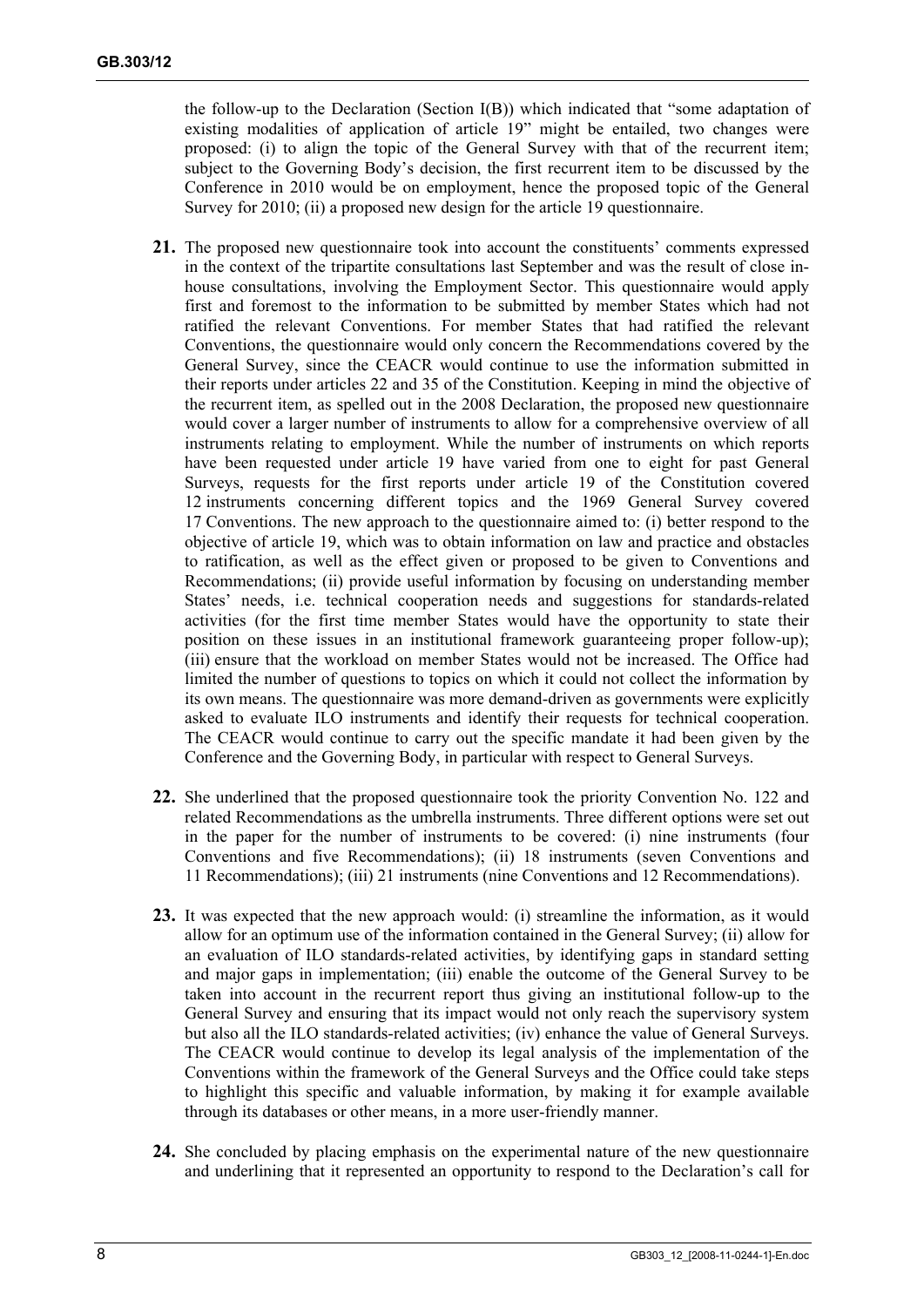an integrated approach in helping Members meet the ILO objectives using all its means of action.

- **25.** Following the presentation by the Office, the Worker Vice-Chairperson wished to ask a few questions to clarify some points raised by the Office. First, she stressed the importance of comments made by the CEACR in General Surveys with respect to jurisprudence at both the national and international level and wanted to know if the article 19 questionnaire, in its current form, would dilute the impact of the General Survey in these areas. Second, given that the General Survey would be used to provide information to both the CEACR as well as the Conference Committee in the context of a recurrent discussion, would this undermine and weaken the authority of the CEACR and the Conference Committee and multiply the supervisory mechanisms? Third, would the revised format lead to an increase in the reporting obligations of members States? Fourth, were the questions oversimplified as there were no clear linkages between these and the provisions in the Conventions and Recommendations? Fifth, was this process cast in stone? Was it possible to come back to this question in one year and refine, review or even go back to the status quo with respect to formulating article 19 questionnaires?
- **26.** The representative of the Government of Lebanon was concerned that the questionnaire would lead to an increase in reporting obligations for member States and asked the Office to clarify what exactly their obligations were with respect to reporting on Recommendations.
- **27.** The representative of the Government of Canada noted that paragraph 12 of the document provided that each question would require a simple yes/no answer and a space would also be provided for comments. She wondered if it was enough to reply yes or no and how these simplified questions would contribute to an in-depth General Survey.
- **28.** The representative of the Government of Austria stated that Part II(A) of the current questionnaire contained some ambiguity with respect to the Recommendations as these instruments were not meant to be ratified or implemented as provided for in the text. She asked the Office to clarify this point.
- **29.** The representative of the Government of India noted that the one cardinal principle in the 2008 Declaration was that changes made to article 19 reports would not increase the reporting burden of member States. He asked the Office to clarify if this would be the case with the new report form. He also wondered why the discussions concerning a General Survey on employment were taking place in the LILS Committee and not in the Committee on Employment and Social Policy (ESP) as the objective was to promote the creation of employment and not ratify Conventions.
- **30.** The representative of the Director-General explained that the primary objective of the proposed questionnaire was to bring together information provided by both article 19 and 22 reports in order to get a global picture of the application of both ratified and unratified Conventions and the effect given to Recommendations with respect to a strategic objective. The CEACR would continue to carry out its mandate in ensuring the legal analysis of the implementation of international labour standards in national law and in practice, both through its comments on the application of ratified Conventions published in its annual reports and through the General Surveys which, in addition, covered the effect given to non-ratified Conventions and Recommendations. The Office also played an important role in collecting official and up to date information, a role that would now be enhanced. As regards the question about a possible dilution of the General Surveys, she indicated that the CEACR would focus on a number of key provisions in the instruments chosen. The role of the CEACR and the Conference Committee on the Application of Standards would be strengthened by this approach rather than weakened as, in addition to its usual functions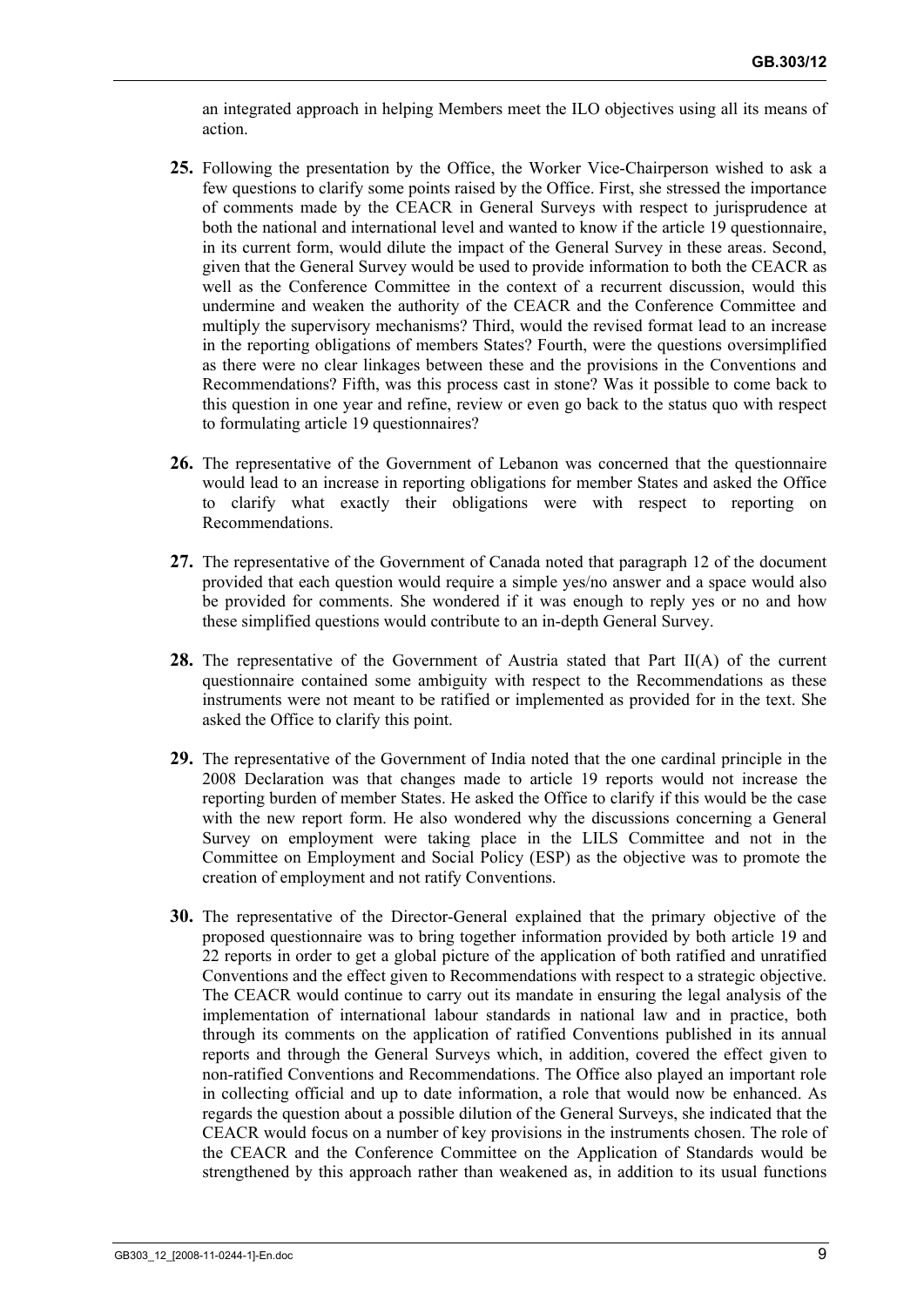regarding legal analysis, a new element would be the follow-up to their recommendations and conclusions. The technical committee that would discuss the report on the recurrent item would need to take their recommendations, conclusions and comments into account in the plan of action. The proposed new approach should also increase the impact of the work of the two supervisory bodies as they would be able to give their opinion on the implementation of standards in relation to the strategic objective in question and identify and address the gaps. As for increasing the reporting burden of member States, those that had ratified the Conventions in question would only have to provide information on the effect given to Recommendations. She reiterated that the new questionnaire would request information not only on implementation, but also on obstacles to ratification, standardsetting proposals and information on member States' needs with respect to technical cooperation. Finally, she stated that the need to reformulate Part II(A) had been noted.

- **31.** The Worker Vice-Chairperson welcomed the tripartite consultation held in September. She recalled that the follow-up to the 2008 Declaration stated that "Some of the measures to assist the Members may entail some adaptation of existing modalities of application of article 19, paragraphs  $5(e)$  and  $6(d)$ , of the ILO Constitution, without increasing the reporting obligations of member States." Following the presentation of the Office, she agreed with the alignment of General Surveys under article 19 of the Constitution with the cyclical reviews, in line with the 2008 Declaration, covering all or most of the international labour standards under each strategic objective. General Surveys were an important document, and an invaluable tool for gathering information. They were regularly used as authoritative documents by different national tribunals to interpret the meaning of ratified Conventions or to fill judicial gaps, as well as by the social partners to combat and preempt unfair legislative moves by their governments. Governments also often use these surveys to improve labour legislation. Finally, they also provided rich material for ILO officials in targeting technical cooperation, promoting ratification and providing assistance in the drafting of labour laws.
- **32.** She noted however, that nothing remained static. A few months ago, the world seemed rosy and now, everyone was holding their breath and confronted by an uncertain economic future. A good lesson could be learned from this: less or no regulation was not good as left to their own devices, companies looked for short-term gains and not at building sustainability. This reinforced the importance of the work of the ILO in ensuring that international regulations were given a high priority. Hence the proposal of the Office merited closer consideration. There was a need to improve the impact and efficiency of the supervisory mechanisms and if this suggestion went towards addressing the problem, then it would be good for everyone.
- **33.** In terms of the questionnaire, the Workers' group had a few suggestions. First, a general question concerning consultations with organizations of employers and workers should be included, as provided for under article 23 of the Constitution. Second, the specific provisions in the instruments relating to the question should be included in the text of the questionnaire instead of the annex. Third, with respect to question 6, reference to consultations with social partners should be moved to a new question 6.1 (e.g. "have social partners been consulted in the adoption of these measures?"). Fourth, in question 7, the word "free" should be added as Convention No. 88 refers to free public employment services. Fifth, question 10 was too broad and should be reformulated to take into account the essence of Recommendation No. 198, i.e. the protection of workers in disguised and contractual employment relationships. Sixth, as with question 6, question 11 should also include the consultations with social partners in a separate item. In addition, the formulation of question 11 seemed ambiguous, and should be amended to include a question on whether employment policy provides that any dismissals must be for valid reasons. Concerning Part II(B), this should read "development of new standards and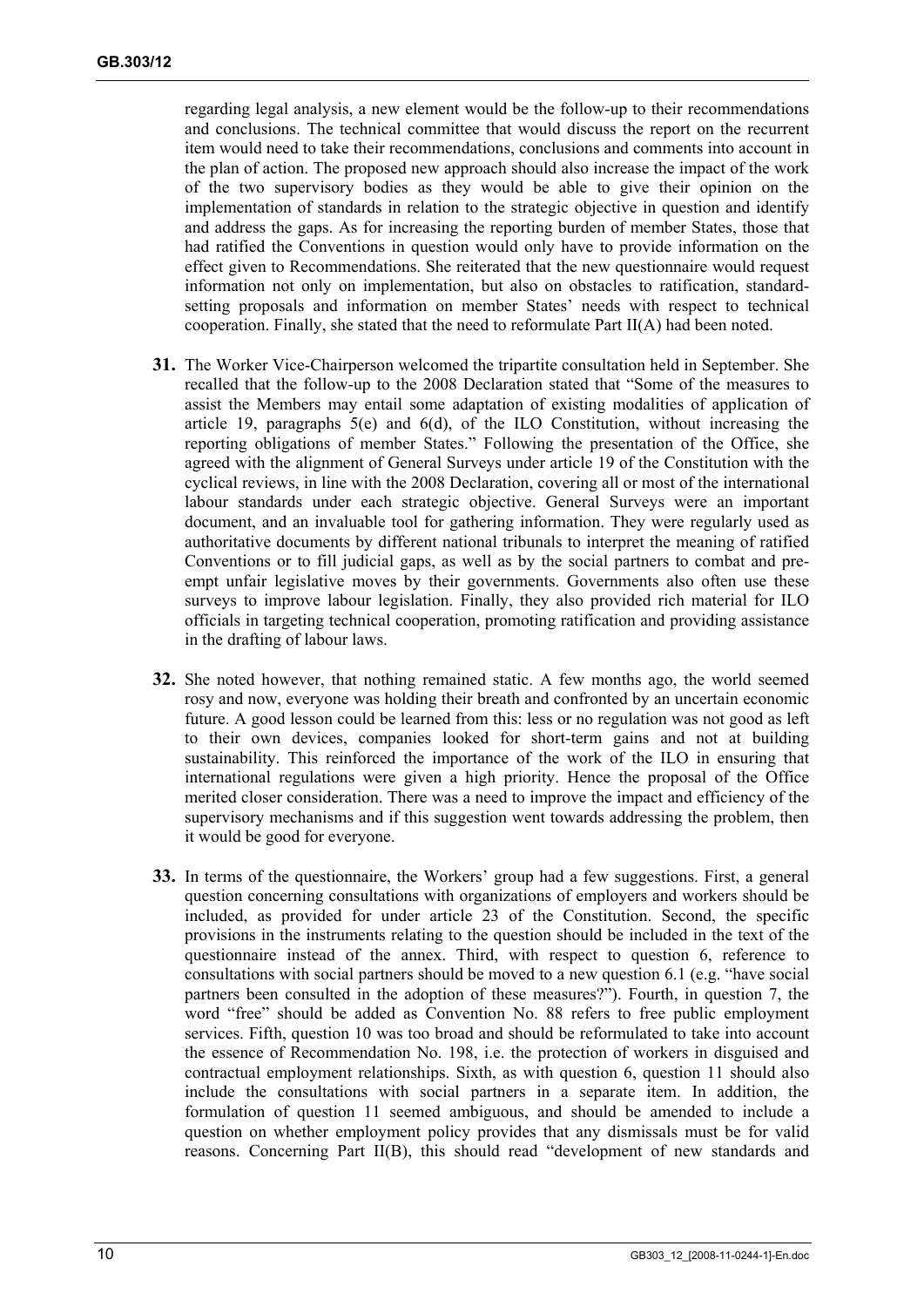revision of old standards and review of the status of instruments". The speaker agreed with the proposed timetable.

- **34.** She considered that this was a very important debate and she wished to listen to the different interventions before hopefully arriving at a consensual outcome which took the concerns of all groups into account, without losing sight of the spirit of the Declaration. International labour standards and standard-setting were extremely important and were the rationale for the existence of the ILO. Concerning the matter of why this question was not dealt with in the ESP Committee, she felt that moving this item from the LILS Committee would dilute the importance of General Surveys, the LILS Committee as well as standardsetting action of the ILO. She also called for more resources to be allocated to NORMES and the CEACR in order to ensure effective application of the measures taken.
- **35.** The Employer Vice-Chairperson highlighted that according to the follow-up to the 2008 Declaration, some adjustment of article 19 reporting would be required to contribute to the preparation of the recurrent discussions. He recalled that during the tripartite consultations, two main concerns had been expressed: first, there should be no increase of the reporting workload for governments; and second, there should be no over-simplification of the report forms in order to maintain the gathering of useful information in accordance with the objective of article 19 of the Constitution.
- **36.** Regarding the first concern, he noted that the original purpose of article 19 reports and General Surveys was to facilitate an in-depth examination of the law and practice in ILO member States with regard to one or a small group of instruments on a particular topic, including an examination of obstacles to ratification and application and possible revision needs. For such an examination to be meaningful, detailed information on all provisions of the instruments was required, which the report form, as proposed in the document, did not seem to request.
- **37.** As for the second concern, he stressed that under the current proposal, governments had to report on between nine and 21 instruments. Although the table format of the questionnaire attempted to facilitate replies, there were still numerous questions to be replied to. Moreover, it was neither possible nor desirable for governments to respond to the questions without making themselves familiar with the content and purpose of the instruments.
- **38.** As an alternative, he proposed that the questionnaire continue to deal with one or a few selected ILO standards on a particular topic, for instance Convention No. 181 and Recommendation No. 188 on private employment agencies or Recommendations Nos 189 and 193 on small and medium-sized enterprises and cooperatives. With respect to the aligning of the topics of the recurrent items and the General Surveys, the speaker requested the Office to prepare a classification of ILO standards under the four ILO strategic objectives. Such classification would have to be flexible, as certain standards contain elements which were related to several strategic objectives. The Office could simplify and streamline article 19 report forms and the presentation of the report form in a table format was considered useful in this respect. However, he underlined that article 19 report forms and General Surveys were not the only source of information for the recurrent items. Many other useful sources of information could be used, such as article 22 and 35 reports, reports from the field, publicly available national legal information, as well as ILO research, technical cooperation activities and other UN publications. For those reasons, the Employers' group did not agree on the proposed report form and made a few suggestions to modify it. First, Part I should be limited to a few crucial areas and Part II(A) should become part of Part I. In the present climate, governments had to concentrate on improving the national economic situation and did not need to be overburdened with long, complicated questionnaires.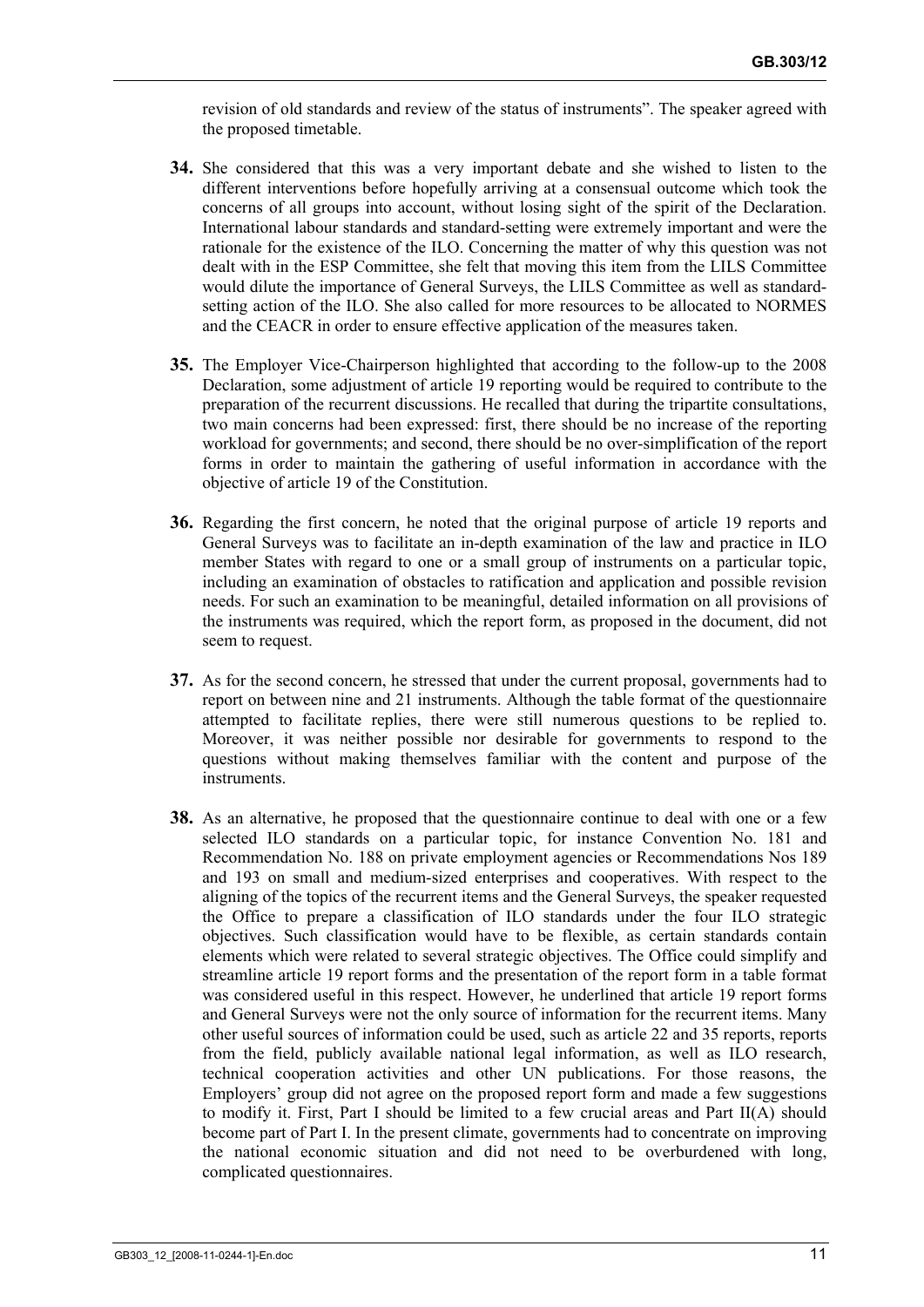- **39.** Turning to the point for decision in paragraph 16(ii)(a), the Employers' group agreed to the postponement of the request for article 19 reports on the four instruments. However, the speaker asked the Office to clarify what would happen to the report forms of the postponed instruments.
- **40.** The representative of the Government of Germany, speaking on behalf of IMEC, noted that the 2008 Declaration introduced a scheme of recurrent discussions in the ILC to review trends relating to each strategic objective, including through standards-related measures. IMEC welcomed this new approach and thanked the Office for the overview it had provided on the implication this could have on General Surveys and article 19 reporting. The recurrent discussions under the 2008 Declaration were not intended to be supervisory in nature nor duplicate the work of any supervisory body. While it was anticipated that the review of trends and developments in the recurrent discussions should use the information on law and practice contained in a new type of General Survey, these should not be the only source of information as recurrent discussions would have a much broader scope.
- **41.** IMEC supported postponing the request for article 19 reports on labour relations in the public service and requesting, instead, reports on employment instruments for 2009. The group also supported the proposed timetable and transitional arrangements for the first General Survey and recurrent discussion in 2010. IMEC appreciated the Office's efforts to make the new article 19 questionnaire design clear, concise, easy to understand and userfriendly and noted that this design represented an experimental approach, and that further improvements would need to be based on this experience. The views of the CEACR would be very useful in this regard.
- **42.** The speaker recalled that the 2008 Declaration specified that the adaptation of the existing modalities of application of article 19 should not increase the reporting burden of member States. The group appreciated the Office's ambitions to limit the number of questions, but the impact on the reporting burden was still unclear. Furthermore, General Surveys were, and should continue to be, the essential tool for the ILO in making a comprehensive assessment of the impact and the usefulness of international labour standards. Therefore, in the interest of both limiting the reporting burden and ensuring high-quality information, article 19 questionnaires should be limited to the instruments that were the most relevant. Also, the questions themselves should be simplified where appropriate.
- **43.** Given the importance of the decision before the LILS Committee, IMEC regretted that the constituents did not have enough time to fully consider the implications of the proposed questionnaire on employment. Consequently, the group had been unable to reach a consensus view on this particular questionnaire. The group agreed, however, that the way forward in redesigning the questionnaire would require careful and full consideration by the Governing Body – both in terms of its possibilities and its implications. IMEC therefore requested the Office to ensure that the necessary documentation for the next round of discussions on the article 19 questionnaire design should be available no later than one month before the March 2009 Governing Body.
- **44.** The representative of the Government of France, speaking on behalf of the governments of the European Union (EU), supported the statement made by IMEC. The EU was open to a new approach in the formulation of the article 19 questionnaire in light of the implementation of the 2008 Declaration, and appreciated the Office's proposal in this regard. However, the governments were not ready to endorse the new format of the questionnaire proposed by the Office, as they had not had enough time to analyse the consequences and impact on the quality of the General Survey and on the workload of the governments, the Office and the CEACR.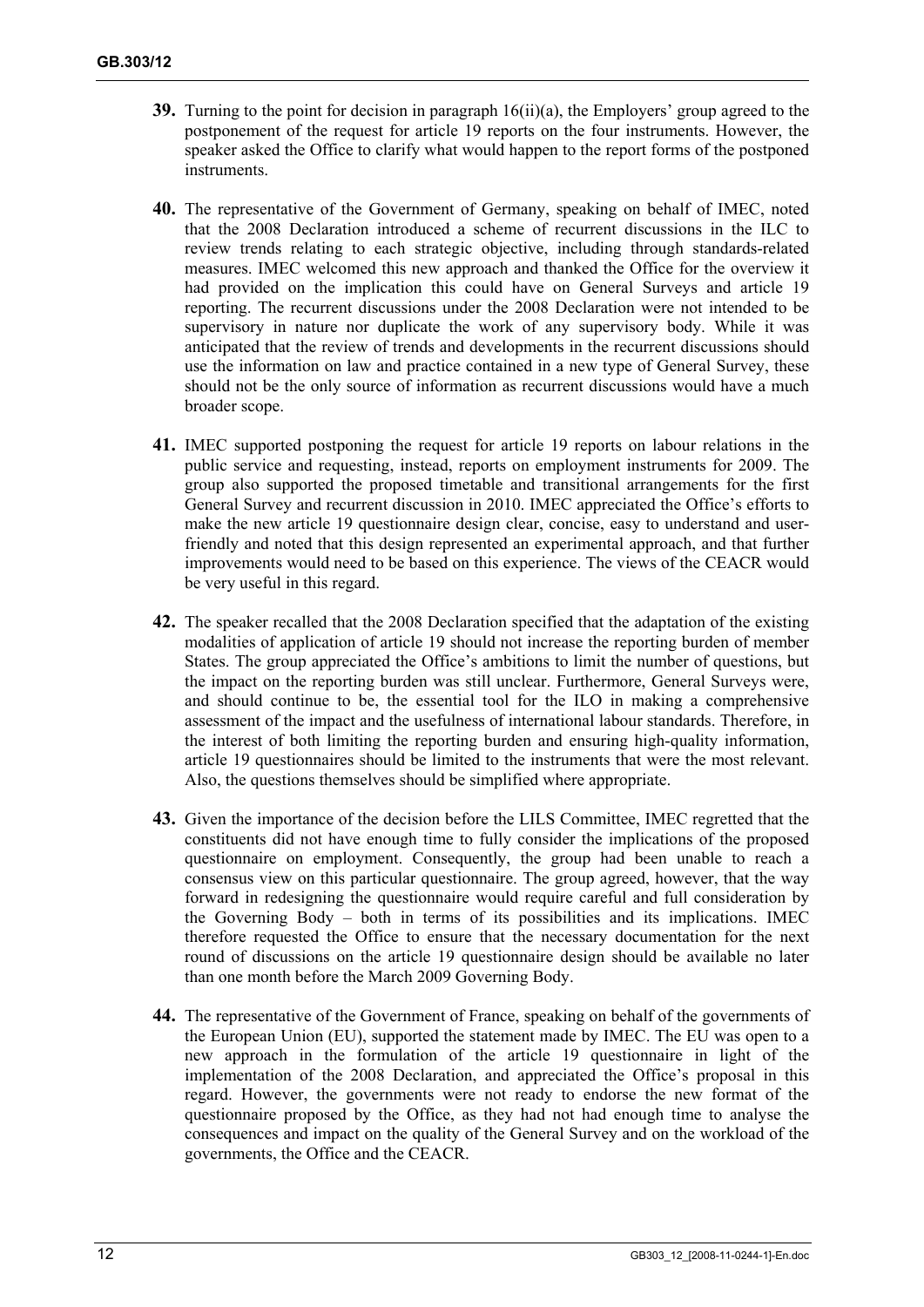- **45.** The EU was deeply concerned that the character and relevance of the General Survey could change, as this approach would preclude the type of in-depth review that had been the hallmark of General Surveys on specifically targeted topics. For example, in November 2006, the Governing Body decided to request article 19 reports on instruments concerning labour relations in the public service. Now the subject would apparently be subsumed into a broad General Survey concerning all instruments relating to social dialogue. This might lead to a more superficial discussion of Generals Surveys in the Committee on the Application of Standards which was not in the ILO's interest. In addition, the new proposed format might place a significant burden on member States, despite the Office's efforts to limit the number of questions, as the questionnaire was to cover between nine and 21 instruments. In this connection, the EU proposed to limit the number of instruments covered to a minimum and suggested that the CEACR use other sources of information already available, as indicated in the Steering Group. In addition, the questions themselves should be re-examined and pared down where possible. It would also be useful to have the view of the CEACR concerning the impact of this questionnaire on its workload and working methods.
- **46.** The EU welcomed the Office's proposal for a cyclical update-based approach, which might ease the burden of the governments. Further clarification from the Office was requested in this regard. There seemed to be a basic inconsistency between the objectives of the recurrent discussion, which aimed at a global review of activities, and the practical necessity and advantages in limiting the number of instruments covered under the General Survey. While the EU was open to a new approach concerning article 19 questionnaires, at this stage they were not ready to endorse the proposed questionnaire. It proposed to amend subparagraph (c) of the point for decision, as follows: "(c) to request the governments to submit for 2009 reports under the existing format of the article 19 questionnaire, as used for the 2004 General Survey". In addition, a new subparagraph should be added reading as follows: "(d) to ask the Office for a new proposal early in advance for the March 2009 Governing Body concerning the new questionnaire on instruments related to the next recurrent discussion on social protection in light of the Committee's conclusions." Finally, the EU requested the Office to ensure that more in-depth discussions with all the constituents be held in due time before the next session of the Governing Body.
- **47.** The representative of the Government of Nigeria, speaking on behalf of the Africa group, underlined that member States' reports under article 19 assisted the ILO in identifying some of the causes of non-ratification of specific Conventions and areas where technical assistance was needed. In paragraph 2 of the document, the positive effects of General Surveys on the review of all the principal Conventions and Recommendations were highlighted. In light of the 2008 Declaration, this Committee had to consider the proposal of a General Survey concerning employment instruments. The 2008 Declaration mandated the introduction of a scheme of recurrent discussions to review the trends relating to each strategic objective in order to strengthen the link between needs of Members and action taken by the Organization. The Africa group stressed that the ILO field offices played a vital role in this. In paragraph 5, it was noted that the follow-up to the 2008 Declaration stressed that the recurrent reports should not duplicate the ILO's existing supervisory mechanisms. A six-year cycle option for the recurrent discussions had been proposed. Previous discussions on the adjustment of the reporting cycle should be borne in mind as the aims of both were to meet the needs of the constituents and to make the ILO more effective. The simplification and improvement of the article 19 questionnaire had been a source of concern over the years. The Africa group was of the opinion that the questionnaire was simple and would not impose a further burden on member States. The speaker supported the point for decision in the document.
- **48.** The representative of the Government of the United States, supporting the statement made by IMEC, expressed her concern that the present draft questionnaire might significantly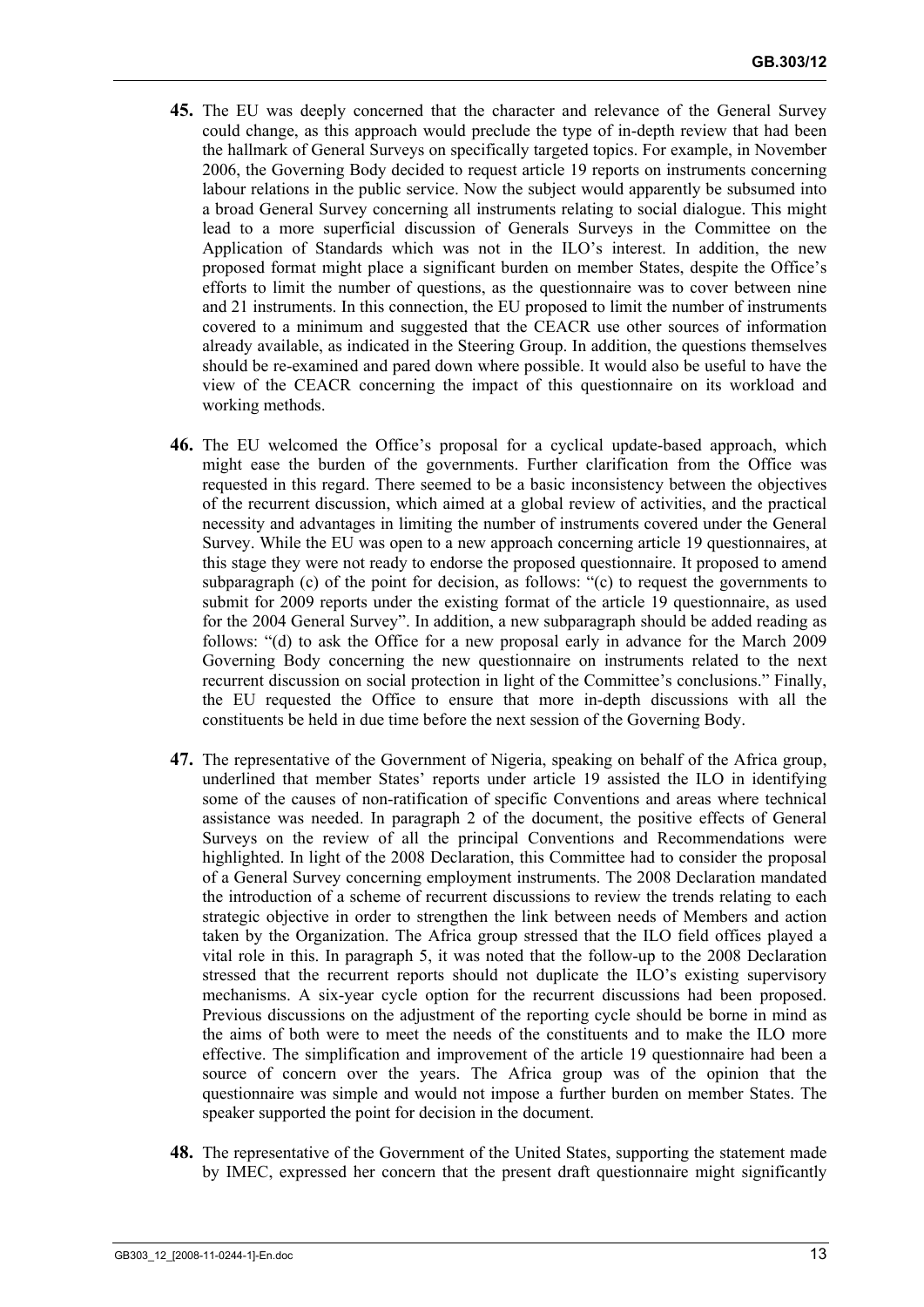increase the reporting burden on member States. A questionnaire covering diverse instruments could have a negative impact on the character and quality of the General Survey, reducing it to a source of information for the recurrent discussions envisaged under the 2008 Declaration. She noted that the follow-up to the 2008 Declaration did not require the use of article 19 reporting, but suggested that the follow-up measures might entail some adaptation in the application of article  $19(5)(e)$  and  $(6)(d)$  without increasing the reporting obligations. While recognizing the value of redesigning the article 19 questionnaire, the current draft required more work. The decision on the draft questionnaire, however, could not be postponed. A reasonable compromise at this transitional and experimental juncture would have been to limit the article 19 report on employment to an update of the 2004 General Survey and to begin drafting, for the next cycle of the recurrent discussion, a questionnaire which satisfied all needs and expectations.

- **49.** The representative of the Government of Pakistan emphasized that General Surveys were an invaluable source of objective information and provided useful points of reference for the judiciary and social partners at the national level. It was good to note that it would be possible to complete the proposed General Survey online and that the constituents could simply update the information in the future. However, he was concerned that member States may have to report on more than 21 instruments related to employment, which would increase their reporting burden as noted by the Government representative of Lebanon. It would be difficult for governments to comply with these obligations, even with the support and assistance of the field offices. Regarding the format of the proposed questionnaire, certain instruments listed under option three, in particular Convention No. 169, did not seem to be directly concerned with any of the strategic objectives, even though it did have provisions on the employment of indigenous and tribal people. The Governing Body should try to decrease the number of instruments to be reported upon and he asked whether the questionnaire would be mandatory or voluntary. He also agreed that the Office should analyse whether a discussion of the questionnaire would be better suited in the framework of the ESP Committee rather than LILS. He supported the points of decision contained in paragraph 16 of the document, while mentioning that the third group of instruments should not be included in the proposed General Survey on employment.
- **50.** The representative of the Government of Australia, supporting the IMEC statement, and following a discussion held with the representative of the Government of Switzerland, welcomed the Office's effort to produce a new approach bringing article 19 reporting in line with the 2008 Declaration. This seemed to contribute to emphasizing the core rights and principles of international labour standards, and exploring opportunities to consolidate them, and enhance their impact and visibility. He emphasised that it was difficult at this point to make a decision on the questionnaire without knowing whether all matters could be addressed in the time available. If they could not be adequately addressed, then the Office should be urged to continue its work on this important innovation with a view to subsequent article 19 questionnaires. In paragraph 12 of the document, it was noted that an update-based approach might be used for the questionnaire. He considered this as a highly positive proposal and wished for more details on how this would be part of the new approach. This approach might be effective in offsetting some concerns member States had on the reporting burden as, based on experience in the context of annual reports under the Declaration on Fundamental Principles and Rights at Work, while the first report required a large amount of work, following reports were simply a matter of updating the information already provided.
- **51.** The representative of the Government of Kenya supported the statement of the Africa group. He acknowledged the responsibility of member States as regards reporting obligations and was open to any new initiatives and approaches that would further improve the system. To achieve the objectives laid down in the Declaration, serious consideration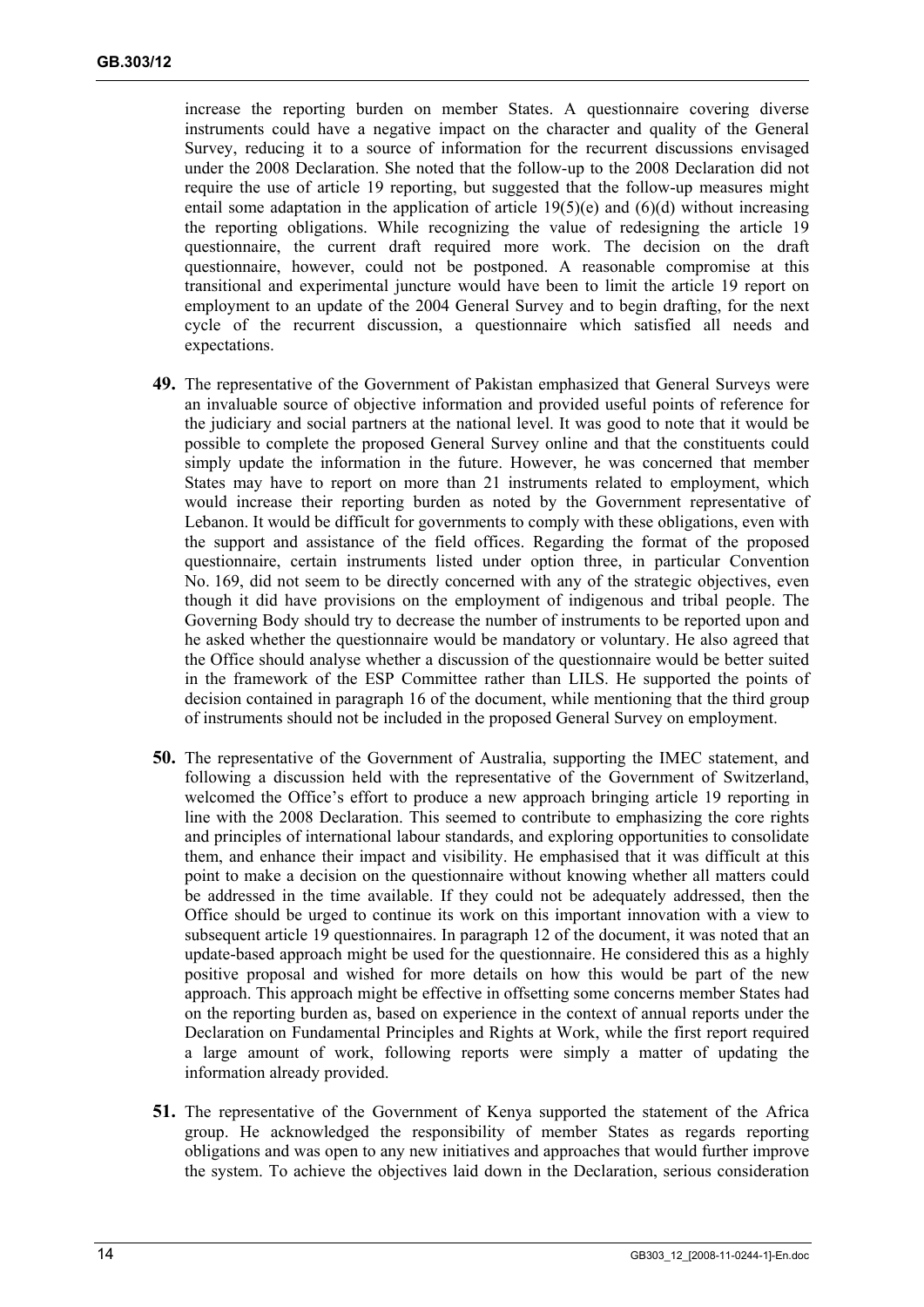needed to be given to the new approach concerning article 19 questionnaires. The Office needed to consider how to ensure that discussions reviewing the trends relating to each of the strategic objectives could be achieved. In this context, the proposal in paragraph 5 of the document was appreciated. Synergising General Survey topics with the recurrent discussions cycle was useful. Employment in all its facets was a global concern and he strongly agreed with the view provided in paragraph 7 of the document. No system or process was cast in stone. The tripartite consultations held in September were in the right direction. In order for member States to better meet their reporting obligations, in light of the adoption of the 2008 Declaration, a new innovative approach in terms of format, type of questions and choice of instruments was necessary. New developments necessarily implied a transitional period, thus the new timetable and variations were acceptable, in particular in the light that the Office would make every effort to assist member States in understanding the proposed changes. He supported the point for decision.

- **52.** In light of the comments made by the other groups and governments and with the objective of achieving a consensus, the Worker Vice-Chairperson made several suggestions to modify the format of the questionnaire. First, as this was an experimental approach to article 19 questionnaires, at the end of one year the format should undergo a review to assess whether it was effective or not, leading to its continuation, modification or a return to the status quo. Secondly, the questionnaire should focus on a smaller number of instruments (i.e. four Conventions and five Recommendations) as was provided for in option one of the questionnaire. There had been an agreement in the Steering Group that the subject of employment should be covered twice in the cycle so those instruments not covered in the present questionnaire should be covered in the second examination of the topic. As many of the questions were related to Convention No. 122, the large number of countries that had already ratified this instrument would not need to provide information for questions relating to this instrument, thus reducing their reporting burden. Finally, Part II should become Part I and vice versa. The new Part I would be obligatory while Part II could be completed on a voluntary basis. This would take into account the employers' and governments' concerns that there were too many instruments to report on. In addition, fewer instruments would allow the General Survey to focus on certain areas and provide in-depth coverage of the situation.
- **53.** The Employer Vice-Chairperson felt it was important to clarify the Employers' group's position on the new proposal, in particular for the benefit of the governments. The speaker agreed that there was some scope for agreement, in particular with respect to: looking at the package of instruments to be addressed; inversing Parts I and II, with their respective obligatory and voluntary natures; and by modifying the wording in the questionnaire. However, this would be on the condition that this was to be a trial for one year, at the end of which the method would be evaluated. However, any decision needed to be consensual and he wished to hear the views of the governments before making a decision. If the Committee waited until March to make a decision, they would not have enough time to make changes and adjust.
- **54.** The representative of the Government of Lebanon supported a questionnaire on employment for a recurrent discussion in 2010. However, despite the concise table format, detailed information on instruments still needed to be provided. If the questionnaire was to cover 21 instruments, this would increase the reporting burden of member States. The number of instruments examined should be cut down to the essential ones and other instruments should then be addressed in the second reporting cycle on employment. This questionnaire should be tried on an experimental basis. Furthermore, the position of the CEACR on this exercise was unclear and the impact on their workload would need to be assessed. The modalities of how the Office could assist member States also needed to be evaluated. Finally she stressed that this exercise should not add to the reporting burden of member States.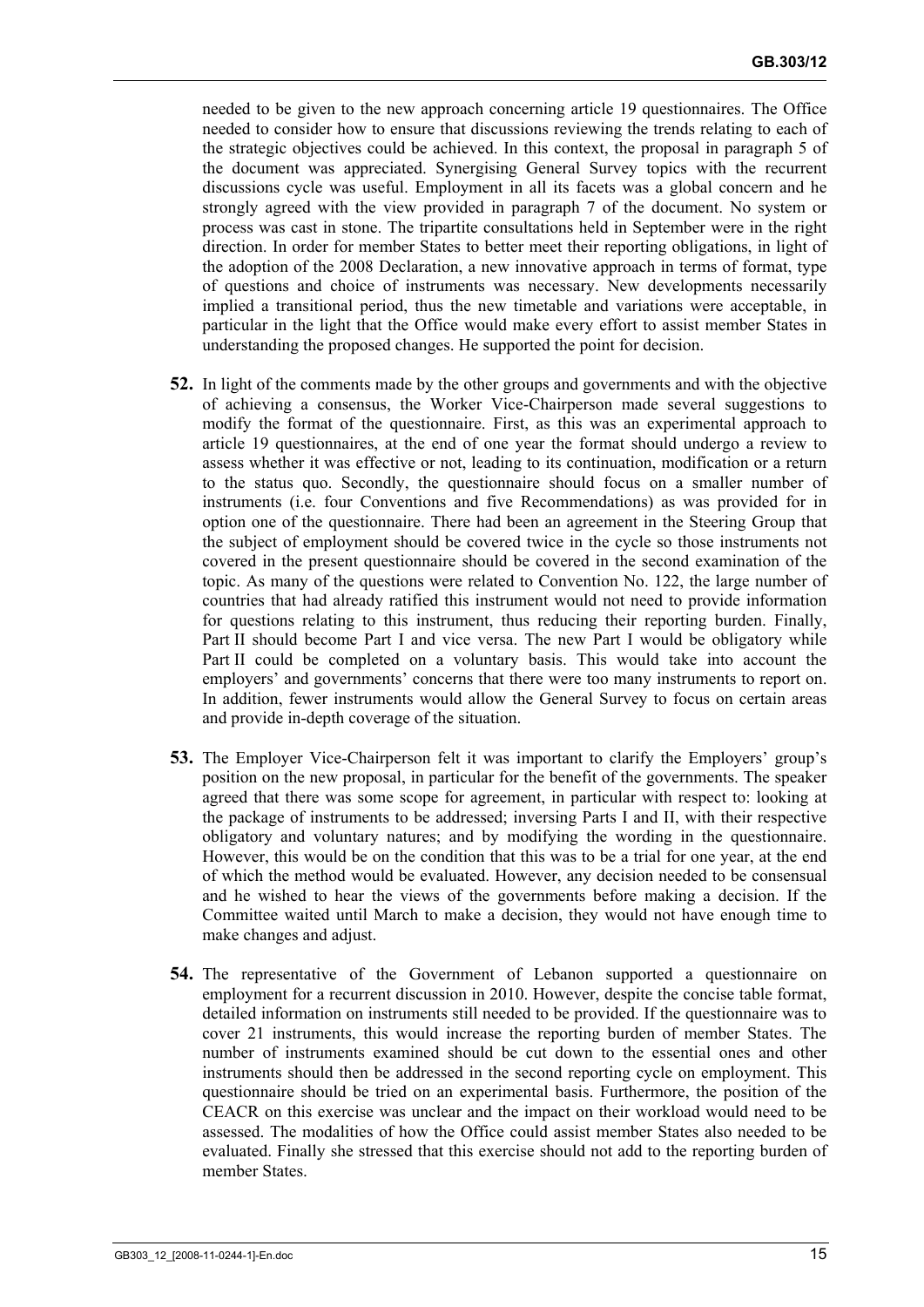- **55.** The representative of the Government of India indicated his support for any simplified format of article 19 questionnaires and agreed with all items contained in the point for decision in paragraph 16.
- **56.** The representative of the Government of the Republic of Korea, supporting the statement made by IMEC, stated that while the form and the language of the proposed questionnaire appeared simple, the details on policies, other measures and institutions to be provided would require substantive work. It remained unclear whether the member States that had ratified some of the Conventions covered still had to answer the questions, as most were linked to several instruments. She requested the Office to provide guidance on the specific type of information requested. The rearrangement or merger of the questions could also be considered as could reduction of the number of instruments to the most representative ones. As the new questionnaire was proposed on an experimental basis, sufficient time and effort needed to be given in order to develop and improve it. Furthermore, the merger of reporting obligations under the Global Report for the Declaration on Fundamental Principles and Rights at Work and the General Survey had to be considered. It was still vague how the ILO field offices could assist member States in discharging their reporting obligations and the Office's capacity and resources had to be allocated for this purpose. Finally, she stressed that the implementation plan for the new 2008 Declaration needed to be tangible, feasible and manageable, and that its outcome had to be meaningful, fruitful and useful, for member States as well the ILO.
- **57.** The representative of the Government of Canada, supporting the statement made by IMEC and the concerns expressed by the representative of the United States and the EU, drew attention to the points which had emerged from the discussion: the desire to retain the character and quality of the General Survey; the value of aligning the General Survey with the recurrent discussion under the 2008 Declaration, while recognizing that the Survey was not the only source of information; and the potential value of redesigning the article 19 questionnaire format in order to support both the General Survey and the 2008 Declaration follow-up without increasing the reporting burden for governments, the CEACR or the Office. While her Government very much appreciated the efforts of the Office, the Workers, the Employers and the Governments for their various relevant proposals, it became evident that the redesign of a questionnaire required full analysis. There was insufficient time at this session to develop a questionnaire that adequately addressed all the issues and concerns raised. For that reason, her Government supported the United States' proposal to limit the article 19 report on employment to an update of the 2004 General Survey and to begin work on designing a revised questionnaire, through tripartite consultations, for the next recurrent discussion on social protection. She therefore supported the revised decision point proposed by the EU.
- **58.** The representative of the Government of France requested the Office to indicate when the assessment of the questionnaire would be carried out, given that the Office would be presenting a new questionnaire in November 2009 for the second recurrent discussion.
- **59.** The representative of the Government of Uruguay, speaking on behalf of GRULAC, stated that the General Surveys of the CEACR were extremely useful, but that the report forms under article 19 of the ILO Constitution should be adapted in line with the aims of the recurrent discussion that would take place at the Conference. He considered that the subject of employment was highly appropriate as the first topic for the discussion. The proposed questionnaire was well designed, but was not that simple to use, and required a laborious search for information. The question regarding the need to revise standards could be removed and included in a future revised version of the form, given the experimental nature of the first recurrent discussion. The topic chosen for that discussion should be in line with the article 22 reporting cycle, in order to streamline the work of governments and provide more complete information for examination. The deadlines for submission of that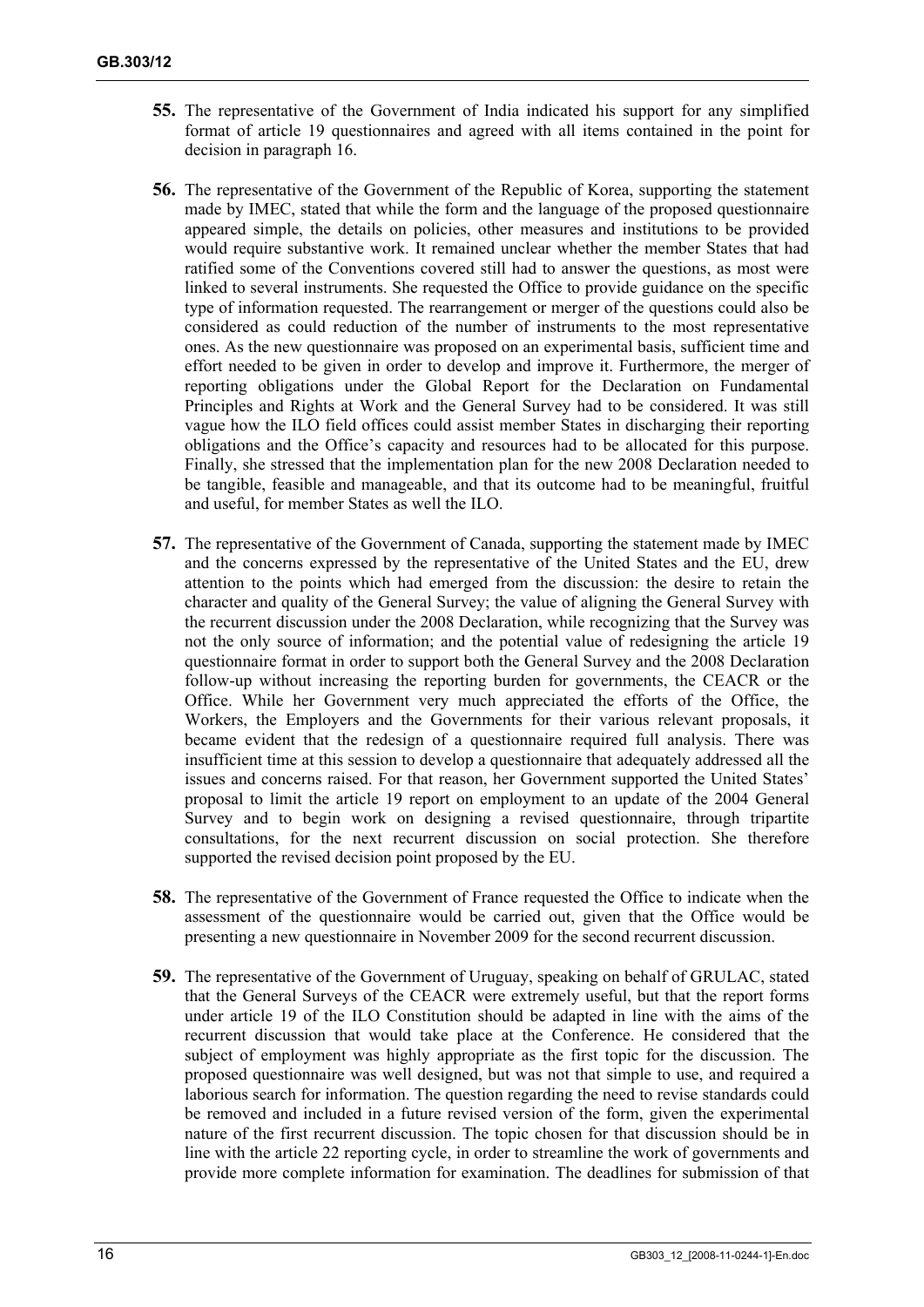information should therefore be as generous as possible. That being so, the point for decision could be approved.

- **60.** The representative of the Director-General spelled out the content of the proposal placed before the Committee by the Workers' group and which would entail the following changes to the proposal set out in the Office's paper: (i) the new questionnaire would now have three parts; Parts I and II of the Office's proposal would be inverted and a new Part III would be added to include the traditional questions on the communication to social partners of article 19 reports; (ii) new Part I would be obligatory and new Part II voluntary; however, Part I would be obligatory only for member States to the extent that they had not ratified the relevant Conventions and for all member States in respect of the effect given to Recommendations covered; (iii) new Part I(A) would be reformulated to make the distinction between the obstacles to ratification and the effect given to non-ratified Conventions and Recommendations; (iv) a reference to all relevant provisions of the instruments covered would be included in the questionnaire itself and not in the annex; (v) as for the group instruments, these would include the first group in the Office paper, i.e. Conventions Nos 88, 122, 142 and 181 as well as Recommendations Nos 122, 169, 189, 195 and 193. It was to be clarified whether or not, under the new proposal, Recommendations Nos 83 and 188 (which related to Conventions Nos 88 and 181) should be included in this group as they had not been included in the original proposal; and (vi) some of the questions currently in the text would be deleted as these related to other instruments than the instruments just mentioned. She recalled that a large number of countries had already ratified the Conventions in this group. 4
- **61.** The Employer Vice-Chairperson replied that as long as it was understood that this could be reviewed, he was flexible concerning the number of instruments to be covered.
- **62.** The Worker Vice-Chairperson asked the Governments and Employers to consider including the two Recommendations that related to Conventions Nos 88 and 181 for completeness.
- **63.** The representative of the Government of Austria questioned the benefit of including an optional part in the questionnaire as governments may be inclined not to respond to this part.
- **64.** The representative of the Government of Germany requested clarification on the procedure as she understood that if the meeting of the Governing Body in March 2009 would discuss a new questionnaire there would not be enough time to undertake an evaluation of the current questionnaire.
- **65.** The representative of the Director-General replied that with respect to the preparation for the recurrent discussion in 2011 and the next article 19 questionnaire, the Office would organize preliminary consultations in January or February 2009. By that time, governments would have received the questionnaire on employment and would be able to discuss its format as well as the proposed format for the next questionnaire to be sent out in 2009. She recalled that the current timeline for drafting and sending out the questionnaire was exceptional due to the implications of the 2008 Declaration and the decision of the Conference to hold the first recurrent discussion in 2010. In general, article 19 questionnaires were sent out in the month of September of the year preceding the CEACR examination of the General Survey. The next questionnaire should therefore be adopted in principle in March 2009 or at the very latest in November 2009. She hoped that most

<sup>4</sup> As of 15 November 2008, Convention No. 88 has 88 ratifications, Convention No. 122 had 98 and Convention No. 142 had 65.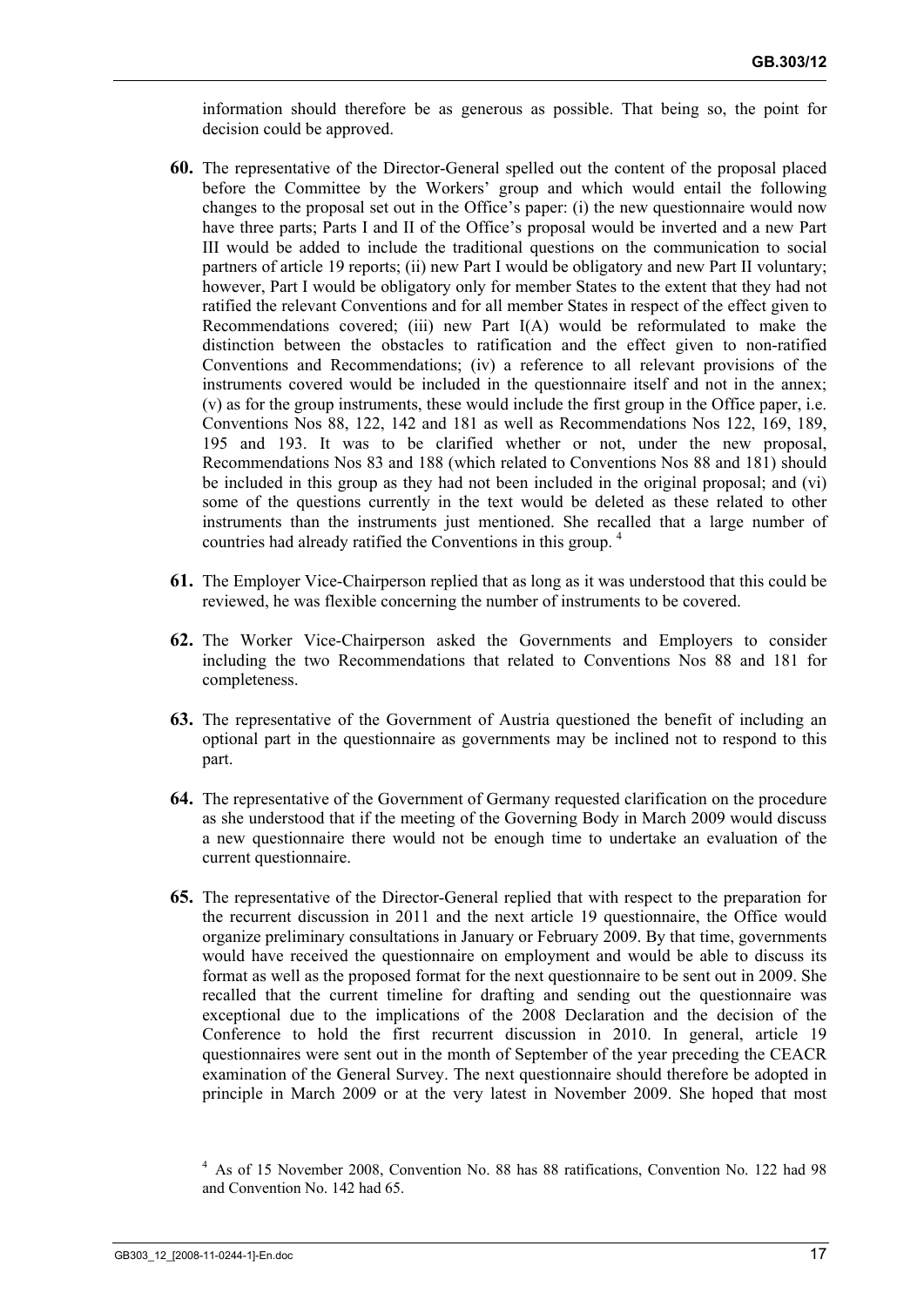governments would see the value in providing answers to the questionnaire even if the Committee was to decide that one part would be optional.

- **66.** The representative of the Government of France, speaking on behalf of the EU, supported the proposal that the two parts of the questionnaire be inverted. The questionnaire could be limited to cover only six instruments instead of nine: four Conventions (Nos 122, 88, 142 and 181), and two Recommendations (Nos 189 and 193). Point 16(ii)(c) should include a reference to those six instruments and a point 16(ii)(d) could be added. The Office could be requested to prepare, sufficiently in advance of the March 2009 session of the Governing Body, a new questionnaire on the instruments for the next recurrent discussion in 2011, in the light of the present discussions.
- **67.** The Worker Vice-Chairperson thanked the Governments for supporting the revised questionnaire which was a product of consensus and tripartism. She encouraged them to submit information on the questionnaire, including for those questions that were not mandatory, and show how seriously they took their reporting obligations.
- **68.** The Employer Vice-Chairperson supported the proposed new questionnaire, however, there was still a question outstanding with respect to decision point 16(ii)(a) in terms of content and process. In addition, he wanted assurance that this new format would be reviewed.
- **69.** The representative of the Director-General responded that the request for article 19 reports on the application of the labour relations (public service) instruments would be integrated into the General Survey on social dialogue when it takes place. She indicated that the Office would organize consultations at the beginning of 2009 for the next questionnaire. She confirmed that an evaluation of the new questionnaire for the General Survey on employment would be undertaken once that first year was complete, i.e. after the discussion in the ILC in 2010.
- **70.** *The Committee on Legal Issues and International Labour Standards, subject to the decision of the Governing Body to place on the agenda of the 2010 Conference a recurrent item on the strategic objective of employment, recommends that the Governing Body:* 
	- *(i) postpone the request of the article 19 reports on the application of the Labour Relations (Public Service) Convention, 1978 (No. 151), the Labour Relations (Public Service) Recommendation, 1978 (No. 159), the Collective Bargaining Convention, 1981 (No. 154), and the Collective Bargaining Recommendation, 1981 (No. 163), including the sending of the questionnaire, and consider it later, in the context of a relevant recurrent item (for example on social dialogue);*
	- *(ii) request governments to submit reports under article 19 of the Constitution concerning employment instruments for 2009;*
	- *(iii) approve the report form concerning employment instruments, as revised by the Committee (referred to in Appendix I), concerning the Employment Service Convention, 1948 (No. 88), the Employment Policy Convention, 1964 (No. 122), the Human Resources Development Convention, 1975 (No. 142), the Private Employment Agencies Convention, 1997 (No. 181), the Job Creation in Small and Medium-Sized Enterprises Recommendation, 1998 (No. 189) and the Promotion of Cooperatives Recommendation, 2002 (No. 193);*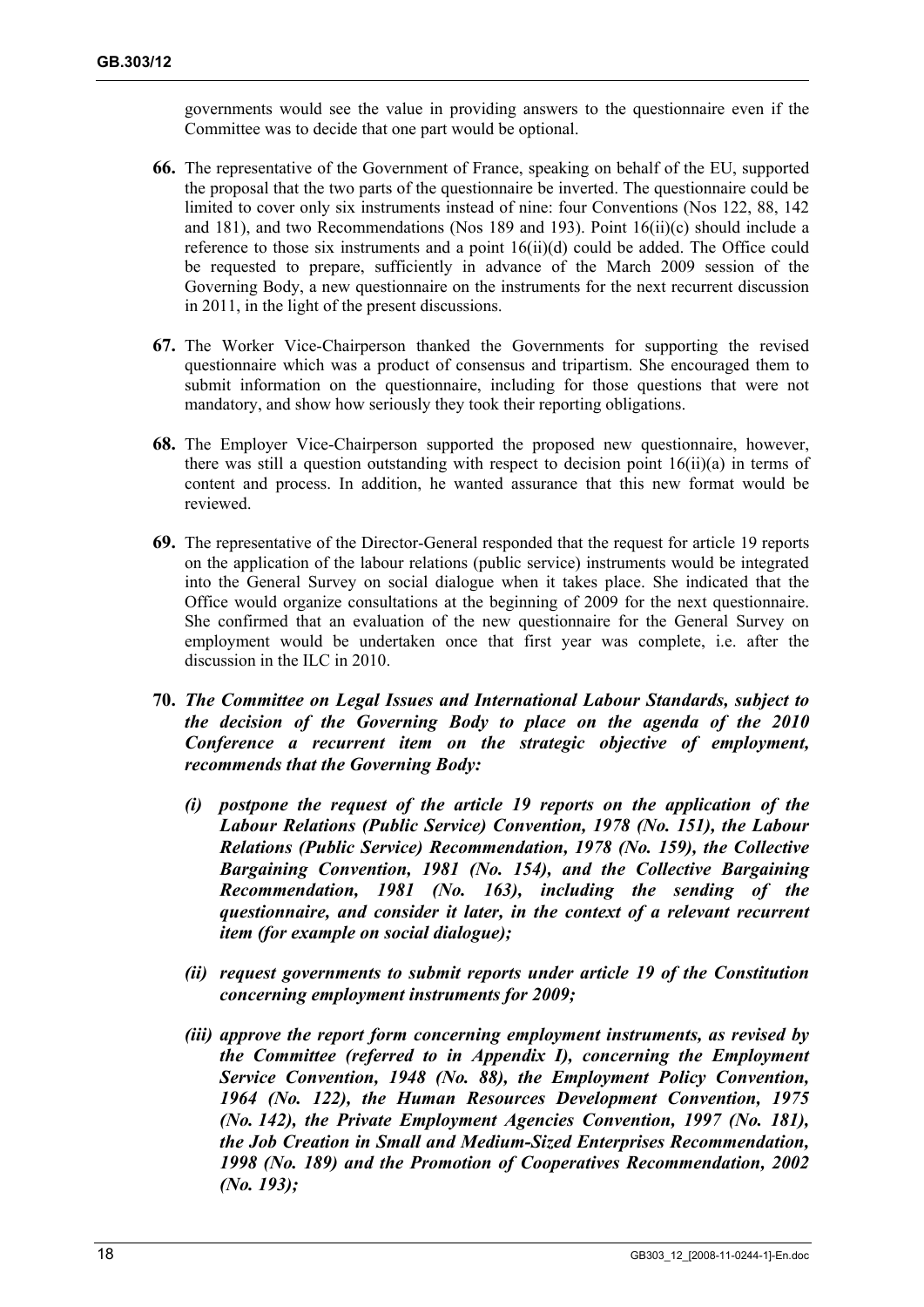*(iv) invite the Office to prepare a new proposal early in advance for the March 2009 Governing Body concerning the new questionnaire on instruments related to the next recurrent discussion in 2011 on social protection, subject to Governing Body approval, in light of the discussion in the Committee and to make arrangements for tripartite consultations on this questionnaire.* 

#### **IV. Improvements in the standards-related activities of the ILO**  (Fourth item on the agenda)

## *(a) Possible implications of the Declaration on Social Justice for a Fair Globalization on the standards strategy and update on the implementation of the interim plan of action*

- **71.** The Committee had before it a document  $\frac{5}{2}$  on possible implications of the 2008 Declaration on Social Justice for a Fair Globalization (the 2008 Declaration) on the standards strategy as well as an update on the implementation of the interim plan of action concerning this strategy.
- **72.** The Employer Vice-Chairperson recalled that his group agreed to the tripartite consultations on the status of Convention No. 158 and Recommendation No. 166 as a flexible and less formal way of identifying consensus on these difficult and long-standing issues. However, any decision could only be taken by the Governing Body and proposals for concrete decisions should be included on the agenda of this Committee's next session. Concerning Part I, he wondered whether the recurrent discussions by the Conference in the framework of the 2008 Declaration follow-up could and should identify gaps in both the effect given to standards and standard setting, including revision of standards. He considered that both elements required in-depth technical examinations and this was unlikely to occur during the recurrent discussion which addressed all means of action relating to the strategic objective under review. It would therefore be more appropriate to have technical discussions on these issues in the Governing Body and its Committees, the decisions of which could in turn be taken into account by the Conference in its recurrent discussions.
- **73.** Furthermore, he expressed support for the launch of a campaign for the ratification and effective implementation of the four priority Conventions, in line with the importance given to these instruments by the 2008 Declaration. Nevertheless, such a campaign should place a clear emphasis on the application of these Conventions. In this respect, he proposed that member States be encouraged to start by assessing their law and practice with regard to the requirements of the instruments, including their ability to take any necessary measures to comply with them. Ratification would only be desirable if compliance could be realistically ensured and for this purpose, the Office should provide assistance and make action plans for progressive implementation.
- **74.** Regarding the reference in the document to the "modalities for updating the list of governance instruments" that could take place in the context of consultations on standards policy in paragraph 11, the speaker sought clarification as to its meaning. Concerning the proposal to review the present grouping of instruments and to synchronize articles 19 and 22 reporting for alignment with the recurrent discussions under the 2008 Declaration, he

 $5$  GB.303/LILS/4/1.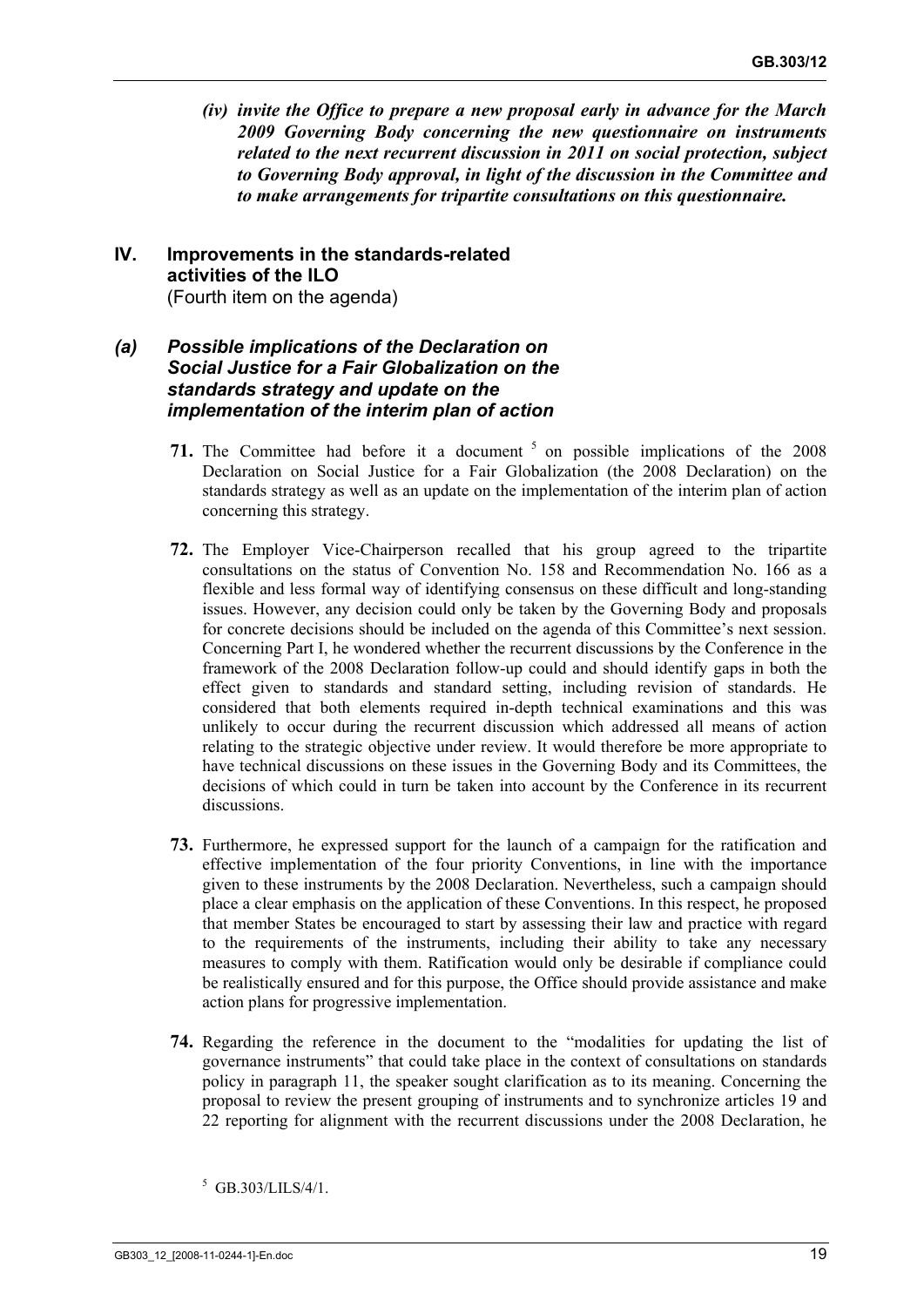recalled that the 2008 Declaration only addressed article 19 reporting. He asked the Office to clarify the meaning of such synchronization and what it proposed in this respect. Any proposal on synchronization of article 22 reporting should not move away from its primary purpose of facilitating standards supervision by the ILO towards serving as a source of information for the recurrent discussions. Turning to the possible improvements of the report forms, he appreciated the ongoing consideration of the CEACR of the matter at its upcoming meeting and wondered whether a progress report on this subject could be submitted for March instead of November 2009.

- **75.** Concerning Part II of the document, he recalled that the first component of the standards strategy should be defined as standards policy, instead of simply promotion of up to date standards. Referring to paragraph 20 of the document concerning the consensus on promoting all up to date standards on a priority basis, he was not aware of such a consensus or a decision to that effect. Although the Employers' group did ask the Office, together with the Workers' group, to append a list of all up to date standards to the Committee's report, only an agreement was reached on strengthened promotion for recent and priority Conventions.
- **76.** Regarding the promotion of the labour protection instruments, the speaker highlighted the importance of the provision of practical assistance in the field of labour inspection, the sharing of good and innovative practices in member States and the need to address the problem of the informal economy in this context. Experience on labour inspection should be systematically fed into the labour regulation process to enhance application. The Employers' group regretted the excessive emphasis on ratification in the section on the promotion of Conventions Nos 122 and 144, and called for more emphasis on the actual application of the respective Conventions. However, the speaker stressed the usefulness of the study carried out in Rwanda on the obstacles to ratification of Convention No. 144 and urged the ILO to proceed in this way with other cases. The speaker welcomed the promotional activities on the four most recent ILO Conventions, which focused not only on ratification but also on the capacity to implement. In particular, he highlighted the approach used for the promotion of Convention No. 187 based on diagnosis and a resulting action programme and suggested that this approach should be used systematically for other Conventions.
- **77.** In the context of promotion of ILO Conventions by the Office, he also wished to make some remarks with respect to a note on Convention No. 94 submitted by the Office to the "Forum on Workers' Rights and Economic Freedoms" organized by the European Commission in Brussels (8-9 October 2008). The Employers' group objected to the contents of the note as that Convention could no longer be considered as up to date. The note did not provide any indications of the views on this Convention expressed by the Employers and many Governments during the discussion of the General Survey at the Conference in June 2008. The speaker dissociated the Employers' group from the questions raised in the note regarding the compatibility of a series of recent judgements on public procurement of the European Court of Justice with ILO Conventions Nos 87 and 98. Regarding the procedure, he felt that in the future the Office should consult on such matters in house, in particular with ACT/EMP and ACTRAV. To clarify and rectify the matter, he called on the Office to communicate the views of the tripartite constituents on this matter to the European Commission and to include the re-examination of the status of Convention No. 94 on the agenda of the March 2009 LILS Committee.
- **78.** Concerning enhancing the impact of the standards system through technical cooperation, he firstly expressed his disappointment that ACTRAV and ACT/EMP were not involved in the preparation of the good practice guide to improve the impact of international labour standards through technical cooperation. Referring to standards-related priorities in Decent Work Country Programmes (DWCPs), NORMES should not impose its standards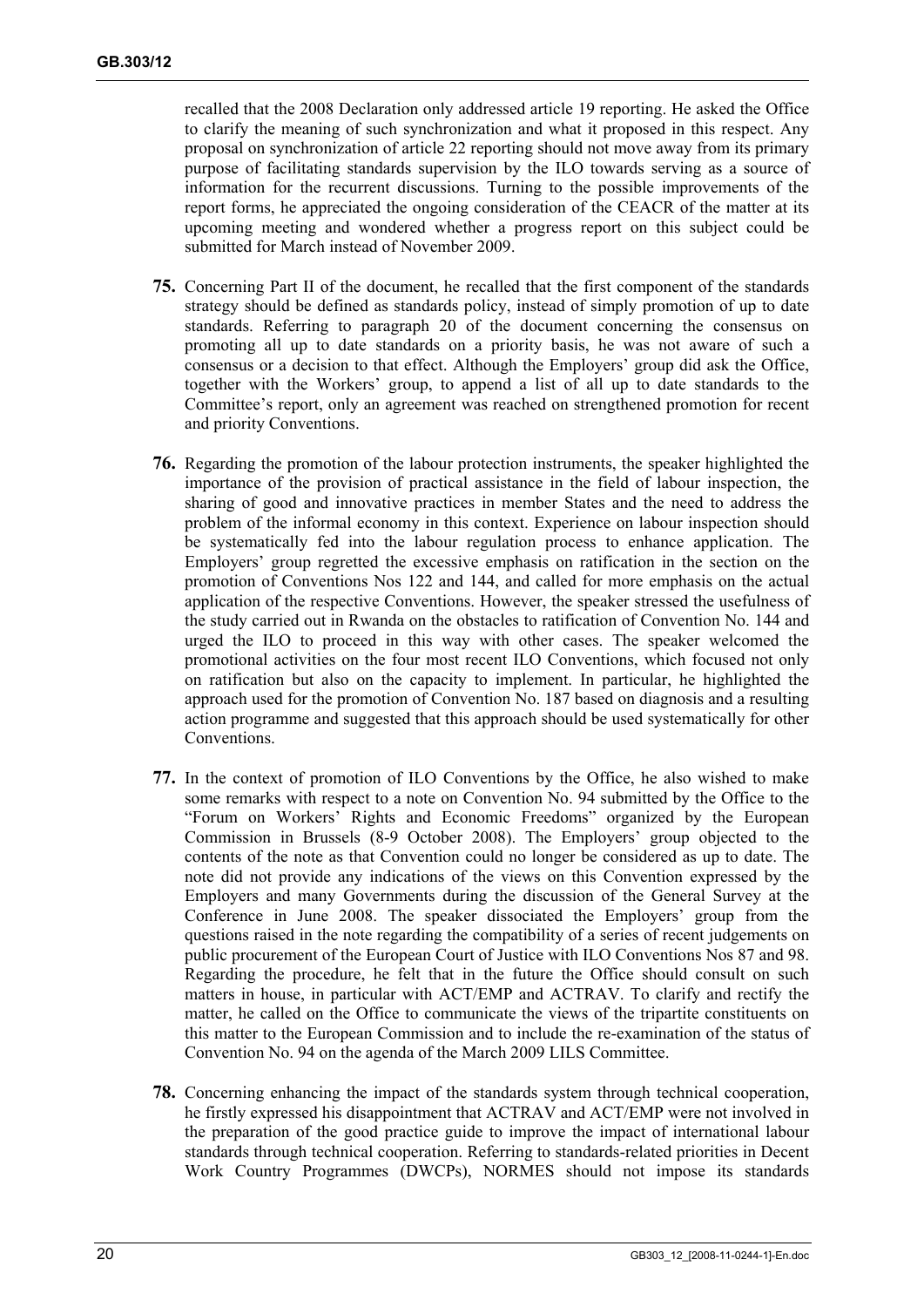priorities on countries, but make proposals which are to be considered by constituents and not criticize DWCPs if such proposals have not been retained. The Employers' group was strongly opposed to any conditionality of ILO technical cooperation by means of mainstreaming standards into DWCPs. On the issue of mainstreaming standards into the work of the United Nations Development Group, the speaker also underlined the importance of respecting the views and priorities of constituents and argued that there should also be no imposition of standards via other UN agencies.

- **79.** Finally, with regard to the fourth component of the strategy on visibility, he reiterated the request for the involvement of ACTRAV and ACT/EMP in the preparation of new publications, tools and training referred to in the document, in particular those aimed at the broader public. With the preceding qualifications and reservations, he supported the points for decision.
- **80.** The Worker Vice-Chairperson noted that the adoption of the 2008 Declaration was an important milestone for the ILO. It recognizes the ILO's special role as a standard-setting Organization. The Preamble strongly recognises that the Organization must promote the ILO's standard-setting policy as a cornerstone of ILO activities and ensure the role of standards as a means of achieving its constitutional objectives. The Declaration also provides for the establishment of a scheme of recurrent discussions "without duplicating the ILO's supervisory mechanisms". This was the key role of the ILO and the fundamental role of the supervisory system. The Declaration further upholds that international labour standards were the basis of the four strategic objectives and she urged member States to "make the fullest possible use of all the means of action provided under the Constitution of the ILO to fulfil its mandate". The General Survey, based on article 19 of the Constitution and shaped by the CEACR, had the following objectives: it provides an in-depth, authoritative overview of national law and practice with respect to the ILO standards; it allows for a substantive discussion in the Committee on the Application of Standards; it provides a digest of the jurisprudence on ILO standards; and it provides authoritative guidance to governments on how to apply Conventions, and to judges as a means of interpreting Conventions. Including the article 19 General Surveys in the cyclical review process was an important step forward as the Survey was a key instrument in supporting countries in the efforts to ratify Conventions.
- **81.** She supported the expanded use of the General Survey and hoped that the conclusions drawn from both the General Survey and the recurrent discussions would provide a basis for developing a consensus on the formulation of new or revised standards, in identifying gaps in the standards policy and helping to mainstream standards as a cross-cutting item across the whole Organization. She endorsed the campaign for a more effective ratification and implementation strategy for the priority Conventions. This should be supported by a detailed annual report to the LILS Committee on progress made with clear information from the regional offices regarding their outcomes. This campaign would reinforce the campaign for the ratification of the fundamental Conventions, which are at the heart of the 2008 Declaration, in particular freedom of association and collective bargaining, which are recognized as tools to "enable the attainment of the four strategic objectives". 6
- **82.** She supported the need to enhance the impact of the supervisory system. The increased workload of governments was due to the large amount of paperwork required by the Office but also to the failure of some governments to fully implement ratified Conventions. She again stressed the need to increase the resources of NORMES so that they could effectively do their work and better assist the governments with their reporting obligations by making their reporting duties clear, providing information and avoiding asking

 $6$  2008 Declaration, Part I(A)(iv), para. 1.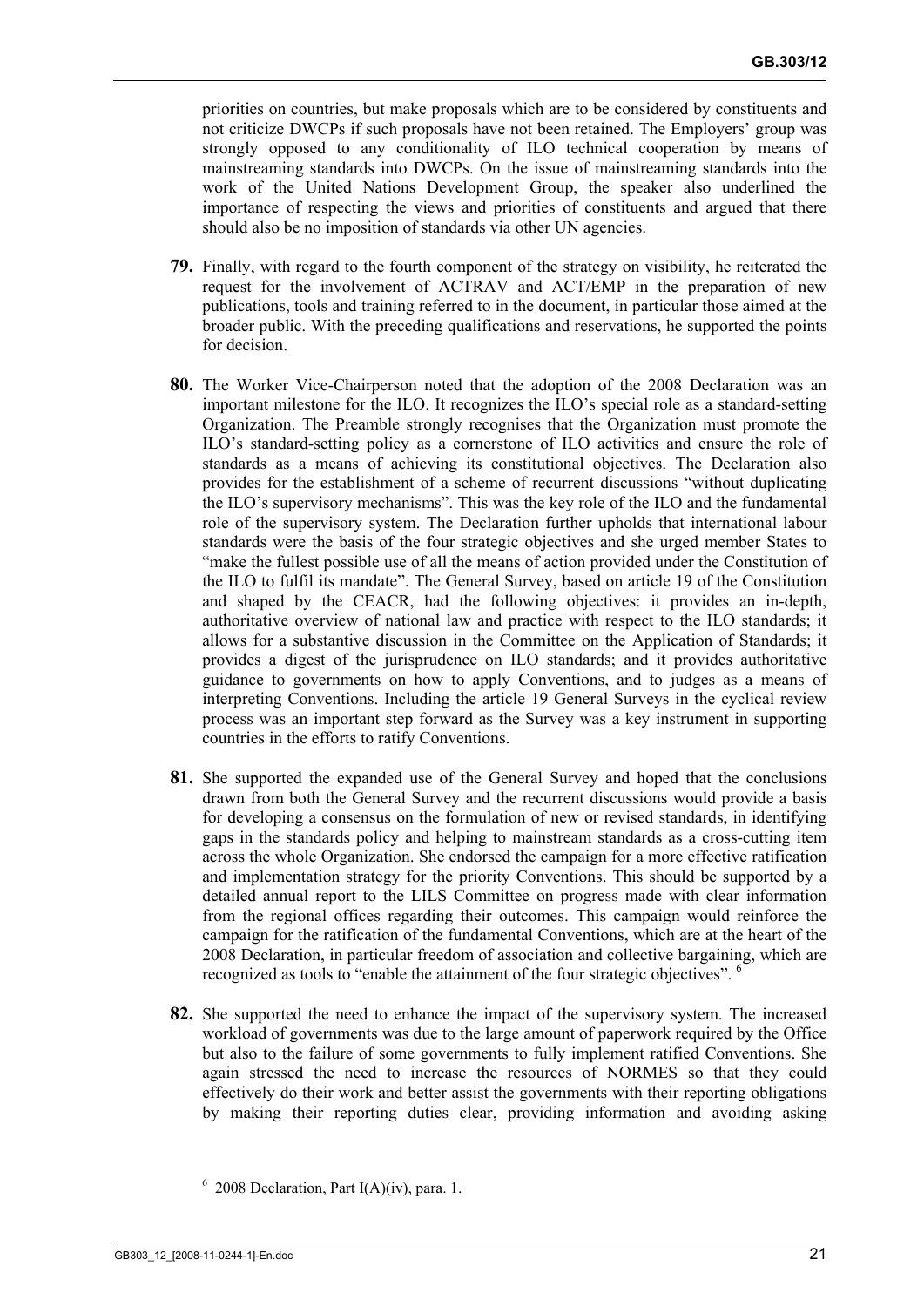questions that could be answered by looking at national legal databases. A simplified reporting system should produce better outcomes in the sense that more substantive and comprehensive information would be provided. She fully supported any contribution of the CEACR, on an ad hoc basis, to make report forms easier to use and ensure that they contain the relevant questions to help the Experts do their job better.

- **83.** With respect to Part II, she welcomed the EU call to its Member States to ratify all the up to date Conventions and hoped that other governments would follow this example. She congratulated all governments that had ratified the priority Conventions and urged other member States to do so. Concerning labour inspection, she requested the Office to clarify whether the strategy was limited to the ratification of Conventions Nos 81 and 129. She supported the comments of the CEACR to ensure the effective cooperation between labour inspection services and judicial bodies. Concerning employment and tripartite consultation, given the importance of Conventions Nos 122 and 144, it would be good to have a separate update for each of these Conventions. These standards were even more crucial now in the wake of the global financial meltdown and its spillover into the workplace. With respect to the promotion of the four most recent Conventions, she congratulated all governments that were actively moving forward with the ratification of these instruments. Concerning occupational safety and health, she was disappointed that there were only seven ratifications of Convention No. 187 given its importance and requested governments to attach greater importance to this instrument as well as Convention No. 155. She thanked the Office for the clear strategy set out in paragraph 48 and noted the activities undertaken. In executing the strategy, the Office's focus should be on building a culture of prevention in health and safety at work and effective enforcement of legal provisions.
- **84.** Concerning enhancing the impact of standards through technical cooperation, the Workers' group truly regretted the findings of the independent evaluation, which showed that standards were not frequently featured in DWCPs and that cooperation between NORMES and other ILO departments was almost non-existent. Standards should be at the heart of ILO work and integrated into all DWCPs, and NORMES should actively work with all ILO technical departments and field offices; the latter should proactively seek the assistance of NORMES and include ratification of ILO standards in their current programme of work. The speaker welcomed the country profiles and hoped that this would be a tool to better integrate standards in DWCPs. These profiles should, however, also contain information from and positions taken by the supervisory bodies including the Committee on Application of Standards. This information and these positions of the supervisory bodies should be addressed as a matter of priority in DWCPs. The Office should also enhance its monitoring of DWCPs and report to the Governing Body regularly on the extent to which standards are integrated into these.
- **85.** With respect to enhanced access to and broader visibility of the standards system, she supported the efforts to keep the various databases up to date. Strengthening the capacities of the constituents was vital in ensuring the effective and responsible use of the supervisory system. This was the reason why the Workers' group had requested that the information provided in March on the supervisory system be provided for in a manual for constituents. This could also be accompanied by a user-friendly manual on how best to use the system, which would contribute to a more efficient and effective use of the supervisory system.
- **86.** She recalled that in section II(B)(iii) of the 2008 Declaration, member States were called on to consider a "review of their situation as regards the ratification or implementation of ILO instruments with a view to achieving a progressively increasing coverage of each of the strategic objectives". Ratification was only a starting point towards application and not an end in itself. Countries were free to decide whether or not they wanted to ratify, however, by agreeing to be a Member of the ILO, governments also implicitly adopted the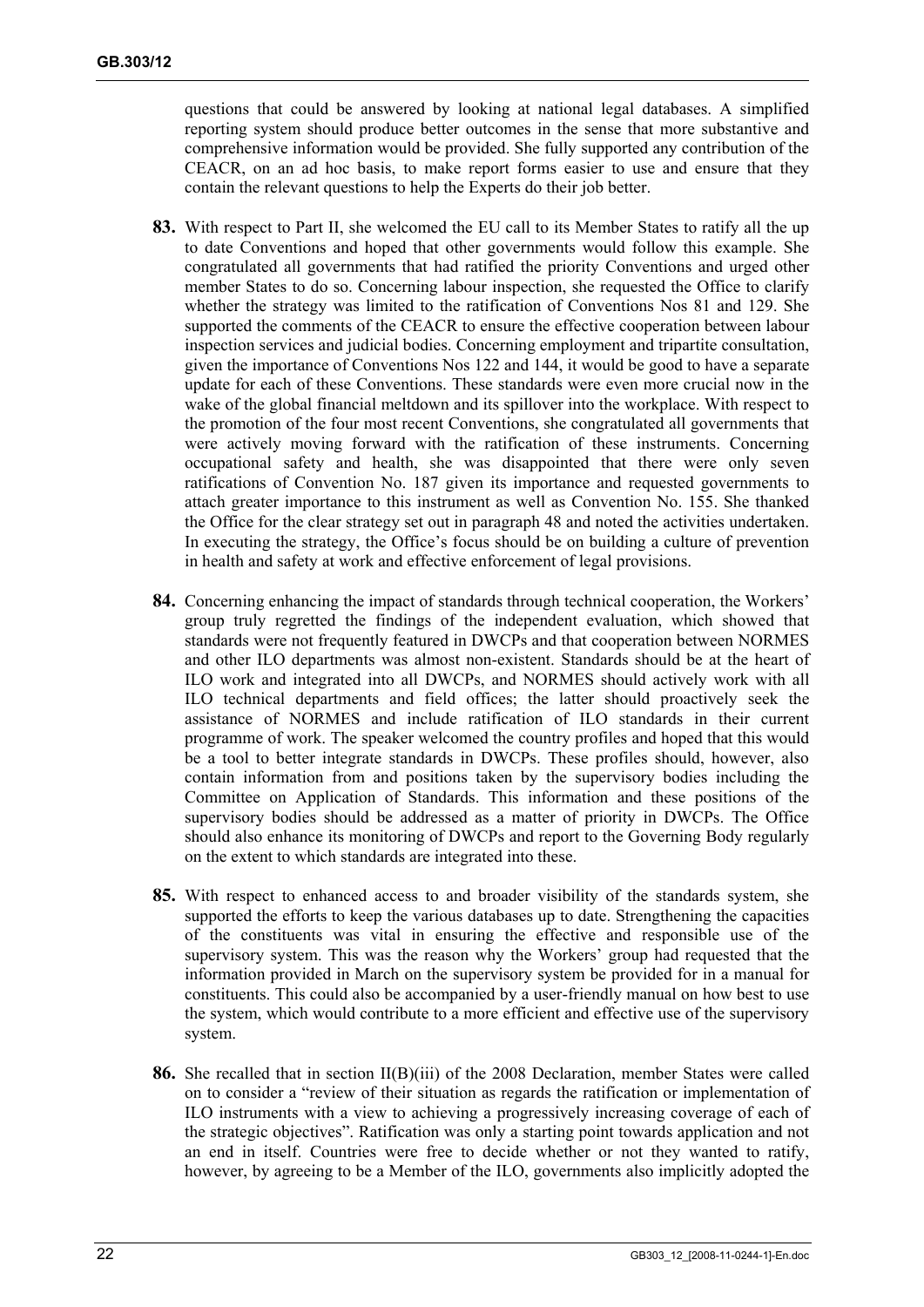core values of the Organization, including ratification of Conventions and their implementation. Finally, she supported the statement made by the Employer Vice-Chairperson concerning the better integration of ACT/EMP and ACTRAV into the work of the Office. She agreed with the point for decision.

- **87.** A representative of the Worker members (Mr. Edström) recalled that the work done on standards policy during the past 12 years on the review of standards and standards policy had been accomplished in good faith resulting in the current standards strategy, which contained four elements. Given that this was a new Governing Body, he reminded the Committee that they could not start everything from the beginning and hoped that all members would respect the work already done.
- **88.** The representative of the Government of Germany, speaking on behalf of IMEC, stated that the 2008 Declaration would have an effect on the interim plan of action in relation to the standards policy as well as on the streamlining of reporting under articles 19 and 22 of the ILO Constitution, including the reporting for General Surveys. The conclusions which may be drawn during recurrent discussions, possibly linked to a General Survey, could lead to a comprehensive analysis of the relevant standards covered by the recurrent item. The 2008 Declaration placed special emphasis not only on the core labour standards, but also on those regarded as most significant from the point of view of governance, in particular those covering tripartism, employment policy and labour inspection. As the interim plan of action, approved by the Governing Body in November 2007, included strengthening the promotion of the four priority Conventions, a campaign for the ratification and effective implementation of these Conventions should be launched.
- **89.** The speaker stressed that the 2008 Declaration highlighted the need to review institutional practices in order to enhance the impact of the standards system. According to the proposed scheme of recurrent discussions, the Office proposed the synchronization of reporting under both articles 19 and 22, in the same thematic area. Despite the progress that needed to be made with respect to the article 19 questionnaire on employment, IMEC supported the point for decision in paragraph 19.
- **90.** Concerning Part II on the update on the interim plan of action, IMEC welcomed the progress made in some areas since March 2008, in particular the progress made in the fiveyear Action Plan to achieve rapid and widespread ratification and effective implementation of the Maritime Labour Convention, 2006. IMEC welcomed the numerous regional and national tripartite conferences and meetings that have been convened.
- **91.** With respect to technical cooperation, IMEC highlighted the emphasis of the 2008 Declaration on enhancing the ILO's capacity to assist member States and appreciated the move towards a rights-based approach, decentralization, country programming and national ownership of the standards strategy in DWCPs. Progress had been made on mainstreaming standards-related priorities in DWCPs, inter alia, through the ILO's contribution to the work of the United Nations Development Group, which was mandated to improve effectiveness of the UN at country level.
- **92.** Regarding the development of an online reporting system, IMEC asked the Office for clarification on the requirements of technological investments and the financial resources needed for the installation of a comprehensive online reporting system. Finally, in light of the comments made, IMEC supported the continuation of the implementation of the interim plan of action.
- **93.** The representative of the Government of Uruguay, speaking on behalf of GRULAC, said that the mechanism for promoting the priority Conventions provided for under the 2008 Declaration should be established by the LILS Committee and that it should include a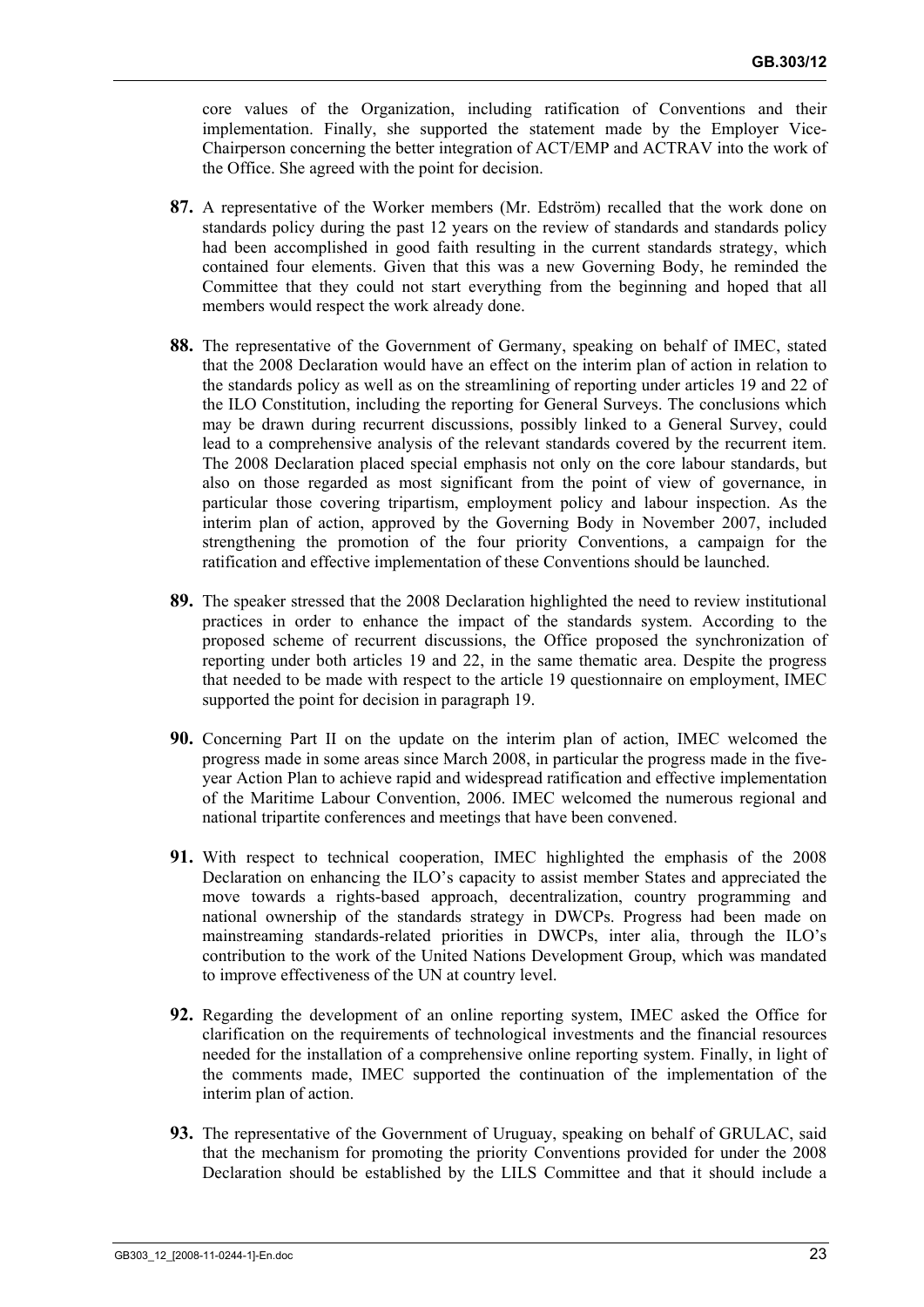series of activities in the field, for which the regional offices should be provided with sufficient guidance. The group believed that the promotion of the fundamental Conventions should be strengthened at the institutional level through the DWCPs. The Declaration provided that the member States could consider the review of their situation with regard to the ratification and application of ILO instruments with a view to achieving coverage of the strategic objectives, with emphasis on the core labour standards and the priority Conventions dealing with tripartism, employment policy and labour inspection. The streamlining processes for the submission and examination of reports under articles 19 and 22 should be subject to consultations with a view to reviewing the reporting cycle. In that regard, the group expressed its support for an integrated approach in the submission of article 19 reports and the updating of article 22 report forms. Furthermore, for certain topics, in view of the large number of Conventions, a longer cycle for the submission of reports should be allowed. With regard to Part II of the document, the group expressed its support for the efforts to promote the recently adopted instruments.

- **94.** The representative of the Government of Cuba endorsed the approach laid down in paragraph 11 on the governance instruments. While efforts had been made since the 1998 Declaration towards the ratification and application of the fundamental Conventions, this had not been done in the case of the priority Conventions on labour inspection and employment policy. The review of the article 22 reporting cycle should be carried out at the same time as that of the cycle for the submission of article 19 reports on the same theme, and the cycle of recurrent discussions on the subjects adopted under the 2008 Declaration. Improvements to the article 19 and article 22 report forms were needed to make them more consistent, up to date and simple. An online reporting system could be useful, while the traditional system should be maintained for countries that did not have the necessary electronic means. Since the recurrent discussion system was experimental, it would be necessary to make modifications and adapt approaches based on the lessons learned. She supported the point for decision in paragraph 19. She believed that promoting the priority Conventions and, in particular, activities related to labour inspection and employment policy would be conducive to respect for workers' rights. The ratification and application of the Seafarers' Identity Documents Convention (Revised), 2003 (No. 185), and the Maritime Labour Convention, 2006, called for more technical assistance because of their technical requirements. Technical cooperation was very important for the effective application of standards. It required significant resources, which should be provided for in the Organization's budget. Additional resources to those ends should be included in the ordinary budget, to be used impartially and in accordance with the Organization's objectives. She supported the point for decision in paragraph 79.
- **95.** The representative of the Government of Egypt, emphasizing the importance of the application of standards for achieving the Organization's strategic objectives, drew attention to the need to focus efforts on realizing those objectives without adding to the workload of member States. More technical assistance should be provided to help member States meet their obligations. Furthermore, the Organization should translate more official documents into other languages, particularly Arabic, because some countries had difficulties studying them and responding to them.
- **96.** The representative of the Government of India stated that member States should be free to decide if and when they would apply and ratify ILO Conventions taking into account social and economic development. The ILO should consolidate the existing standards and modify instruments that were no longer up to date. Priority should be given to the revision of standards, rather than establishing new standards. He welcomed the proposal for the identification, updating and promotion of the list of standards which were most significant from the viewpoint of governance including the four priority Conventions, of which India had ratified Conventions Nos 81, 122 and 144. Labour inspection played a key role in promoting decent work and in implementing labour standards at the workplace, however,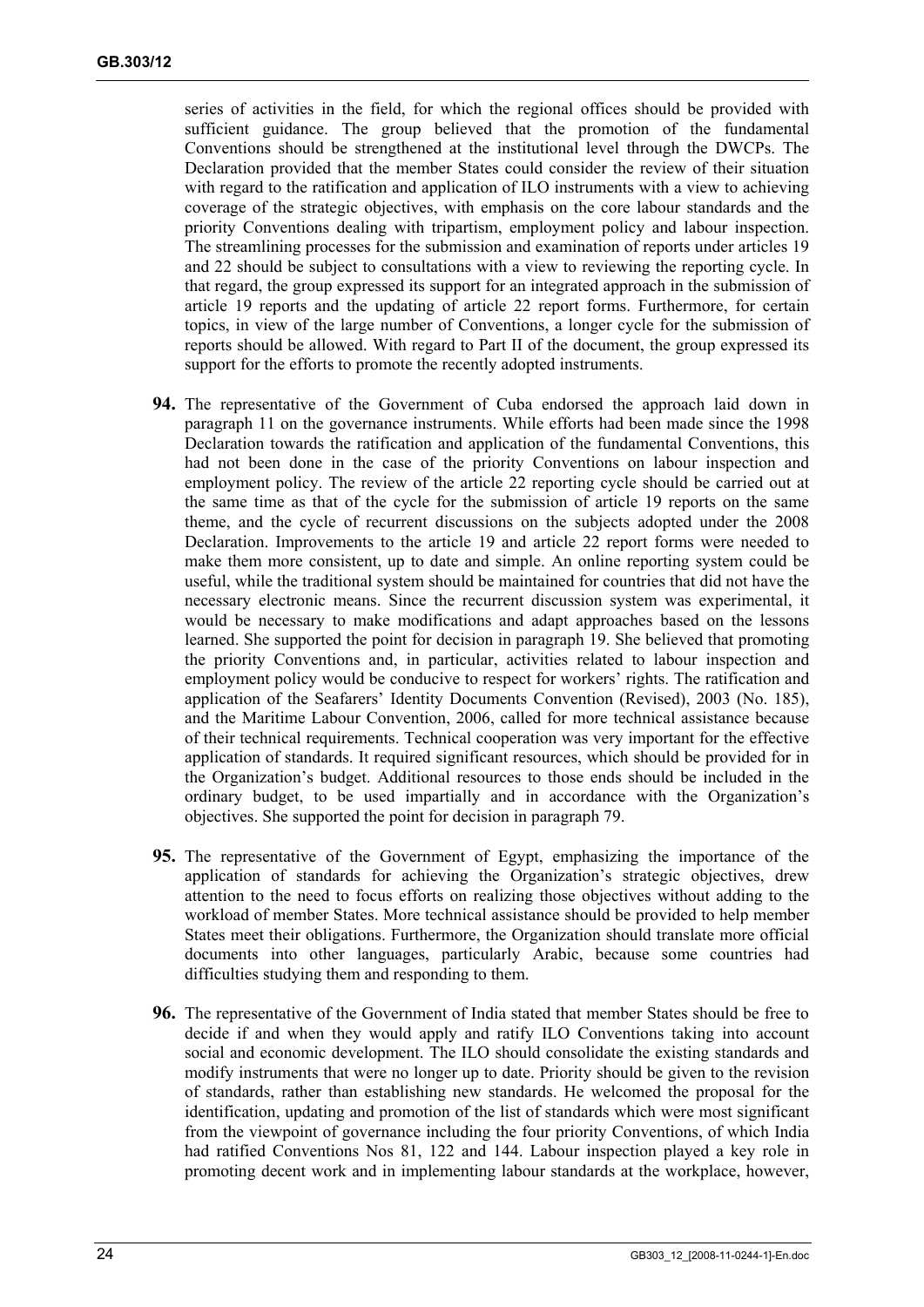given that in India most agricultural work was in small and marginal farms, that many agricultural labourers were landless, and that there was no comprehensive legislation covering all aspects and segments of agricultural workers, his country did not feel that it was possible to ratify Convention No. 129 at present. The proposals for streamlining the sending and processing of information and reports under articles 19 and 22 as well as for an evaluation of the grouping of Conventions for reporting purposes were welcomed. An all encompassing review of reporting obligations under articles 19 and 22 along with the annual review under the Declaration of Fundamental Principles and Rights at Work would be beneficial, with a view to reducing the workload across the board. While conducting such reviews, the views of constituents should be taken into consideration. Advocacy, training and technical cooperation were acceptable forms and tools of action for promotion of international labour standards, however ratification was not an end in itself, and had to be accompanied by specific and clear-cut measures for its implementation. He supported the points for decision contained in paragraphs 19 and 79 of the document.

- **97.** The Worker Vice-Chairperson supported the suggestion made by the representative of the Government of Egypt concerning the provision of documents in Arabic and requested the Office to follow up on this suggestion.
- **98.** The Employer Vice-Chairperson, in response to the Workers, indicated that the Employers' group did not want to go back over the work that was already done and reaffirmed that they were here in good faith and wanted to go forward.
- **99.** *The Committee on Legal Issues and International Labour Standards, taking note of the Office paper and the comments made during the discussion, recommends that the Governing Body invite the Office to:* 
	- *(i) launch a promotional campaign for the ratification and effective implementation of standards that are the most significant from the viewpoint of governance (the four priority Conventions: Conventions Nos 81, 122, 129 and 144), and submit a report annually to the LILS Committee on the progress achieved together with the report on the fundamental Conventions;*
	- *(ii) prepare an evaluation of the grouping of Conventions by subject for reporting purposes that was introduced in 2003, and proposals for new options for a global approach to streamlining reports, taking into account the decisions taken at its current session and the March 2009 session relating to the follow-up to the 2008 Declaration, to be submitted at the 306th Session of the Governing Body (November 2009), and present a progress report on this matter at its 304th Session (March 2009);*
	- *(iii) report on the consultations concerning Convention No. 158 and Recommendation No. 166 at its next session and provide for the continuation of consultations on this matter, if necessary;*
	- *(iv) make arrangements with a view to holding consultations on standards policy not later than March 2009;*
	- *(v) submit a progress report on the review of the article 22 report forms at its 306th Session (November 2009);*
	- *(vi) invite the Office to continue to implement the interim plan of action approved at its 300th Session (November 2007), in the light of the LILS*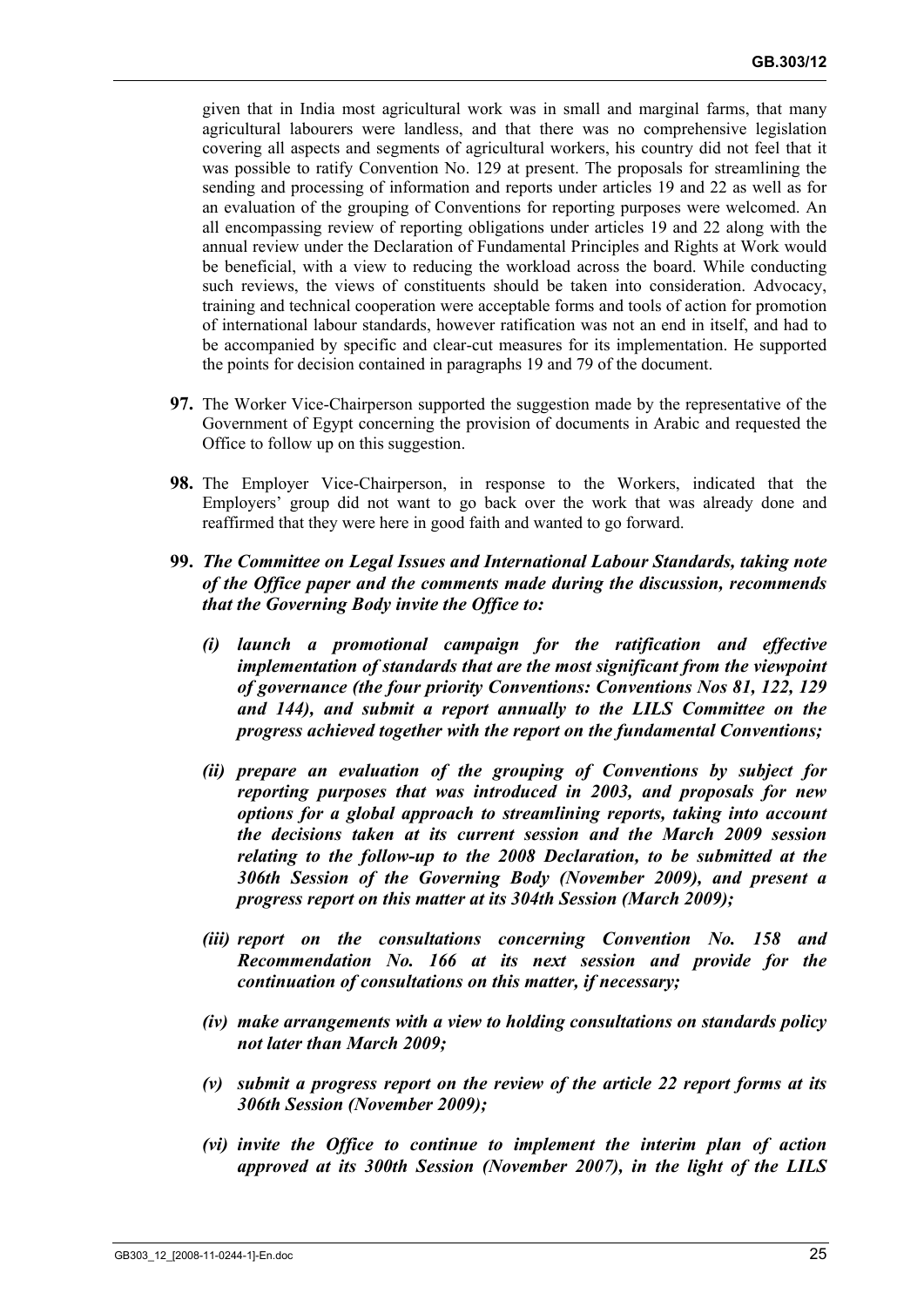*Committee's discussions and the consultations on the matter, and to report on the next steps taken for its implementation, as regards the four components of the standards strategy, at the 304th Session of the Governing Body (March 2009).* 

### *(b) Improving the coherence, integration and effectiveness of the supervisory system through a better understanding of its dynamics (further study from a substantive and practical standpoint)*

- 100. The Governing Body had before it a document <sup>7</sup> on improving the coherence, integration and effectiveness of the supervisory system through a better understanding of its dynamics, which contained a selection of case studies.
- **101.** The Worker Vice-Chairperson emphasized that this document should be discussed taking into consideration the discussion held in March 2008 on improvements in the standardsrelated activities of the ILO.  $8$  The paper presented by the Office on the interaction between the different procedures showed that the supervisory system was largely coherent and consistent. The different parts of the system generally complemented each other and, in particularly difficult cases, these different procedures served to develop synergies in ensuring progress in law and practice. Where similarities in the supervisory procedures did occur, these were at the level of tools, composition of bodies and procedures. No similarities existed in the purpose or mandate of each procedure.
- **102.** She took note of the different factors that influenced the interaction in the supervisory system as identified in the paper (i.e. role of the constituents, the Governing Body and the subject matter of the cases). An additional factor not taken into account was the nature and gravity of the case, which was a key consideration in the way trade unions chose the different procedures to use. With respect to the case studies provided in the appendix, there was one concerning Nepal, which covered a multiple number of complaints. It would have been preferable to select a case study covering only one complaint to ensure that a proper in-depth evaluation be done.
- **103.** She agreed with a number of the conclusions drawn in the paper, in particular with respect to: (i) paragraph 13 concerning the fact that the links formed according to the particular requirements of the issue in question, as determined by the constituents; (ii) paragraph 14 underlining that in the ILO supervisory system emphasis had been placed on the distinctive nature of each procedure and on the fact that none of them could operate as a substitute for any other; (iii) paragraph 17 recognizing that while there were some simultaneous interactions, they mostly occurred in sequence. In this respect, the Office should have added that these simultaneous interactions occurred between procedures, each dealing with a particular case within its mandate and field of competence.
- **104.** While broadly agreeing with the first part of the Office paper, the Workers' group had some reservations with the second part dealing with the impact of the interactions on the functioning of the supervisory system. The document analysed this impact using two criteria: whether the interaction added to the amount of time taken to deal with the cases; and whether these interactions occurred in a consistent and complementary manner or

<sup>8</sup> GB.301/LILS/6.

 $^7$  GB 303/LILS/4/2.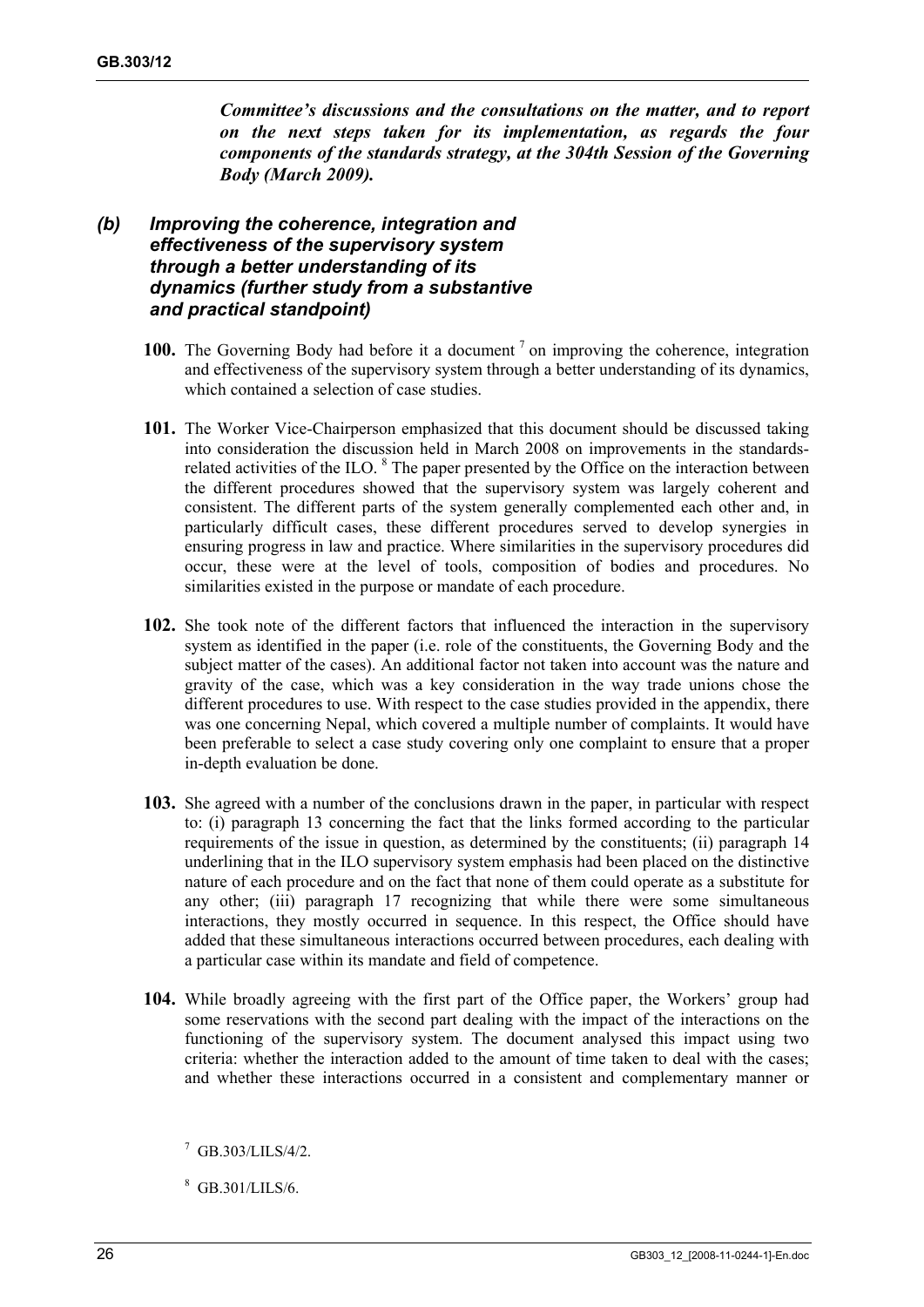whether there was duplication. In relation to the first criterion, the Workers' group agreed with a number of conclusions set out in the study while indicating that other factors were also relevant such as the nature and gravity of the case, national circumstances and the state of social dialogue as well as the will of governments to cooperate with the supervisory bodies.

- **105.** With respect to the second criterion, the speaker noted that unfortunately the document did not clearly define what factors had been considered to assess whether there was duplication in certain cases. The examples cited in paragraphs 28 and 29 did not demonstrate duplication, rather they illustrated the complementary nature and logical interplay of the supervisory system, as for example in the case dealing with Myanmar. Paragraph 31 raised yet another situation whereby the tripartite committee becomes the motor of the system, while drawing on the jurisprudence of the CEACR. Again, this was not duplication. Against this background, the Workers' group did not agree with the conclusions in paragraph 40 that there was "some element of duplication" in the interaction of the supervisory bodies; in its view, there was rather a dynamic interplay between the different bodies. In serious cases, the interplay involved different supervisory bodies which operated in synergy. The Office had a key role in ensuring complementarities between the different positions taken by the different procedures. Furthermore, the system was flexible and pragmatic and was therefore able to respond in an innovative but consistent manner to cases brought before it. Ultimately, this interplay was governed by the tripartite constituency. The speaker endorsed the point for decision.
- **106.** The Employer Vice-Chairperson felt that the Office had missed an opportunity to undertake a critical analysis of the functioning of the supervisory system and wondered what was the added value of requesting the Office to undertake such a study. The study lacked substance although certain of its parts were interesting and in particular, the case studies appended to the paper. The Employers' group had hoped for an in-depth analysis of the supervisory system that would have enabled the LILS Committee to consider concrete proposals for streamlining and strengthening supervisory procedures. The study was overly descriptive and did not give sufficient information of practical interest for constituents. The outcomes were mostly inconclusive (in particular regarding the question whether the interactions between the supervisory procedures lead to an increase or decrease of time taken or where it is suggested that duplication in the supervisory bodies' work, where it occurs, is necessary and that seemingly arbitrary use of various procedures is reflecting "the flexibility" of the system and the "pragmatic" use made of it). Judging by the conclusions, things were basically fine and there was no need for any changes/improvements in a system that dates back to the origins of the ILO. With reference to paragraph 15 and footnote 8 of the paper concerning the examination of legal issues under the article 24 procedure, it should be underlined that the scope of article 24 of the Constitution was not limited to questions of fact and that in any event, as the paper itself suggested, it was difficult to make a clear distinction between questions of fact and questions of law. Regarding the study on the interpretation of international labour Conventions, proposed for 2009 by the Office, the Employers' group considered such a study to be important; its terms of reference could be agreed upon within the framework of appropriate consultations. This study should revise the one submitted to the Governing Body in May 1993 and discussed in the Conference Committee on the Application of Standards the same year. More importantly, the study should address applicable methods for the interpretation of ILO Conventions and be practical by adopting a users' perspective. Hopefully, the study would enable the Governing Body to make decisions with a view to improving standards supervision. The speaker hoped that, to the extent possible, such a study could be submitted at the March 2009 session of the Governing Body.
- **107.** The representative of the Government of Germany, speaking on behalf of IMEC, indicated that the comprehensive study submitted by the Office demonstrated that the links between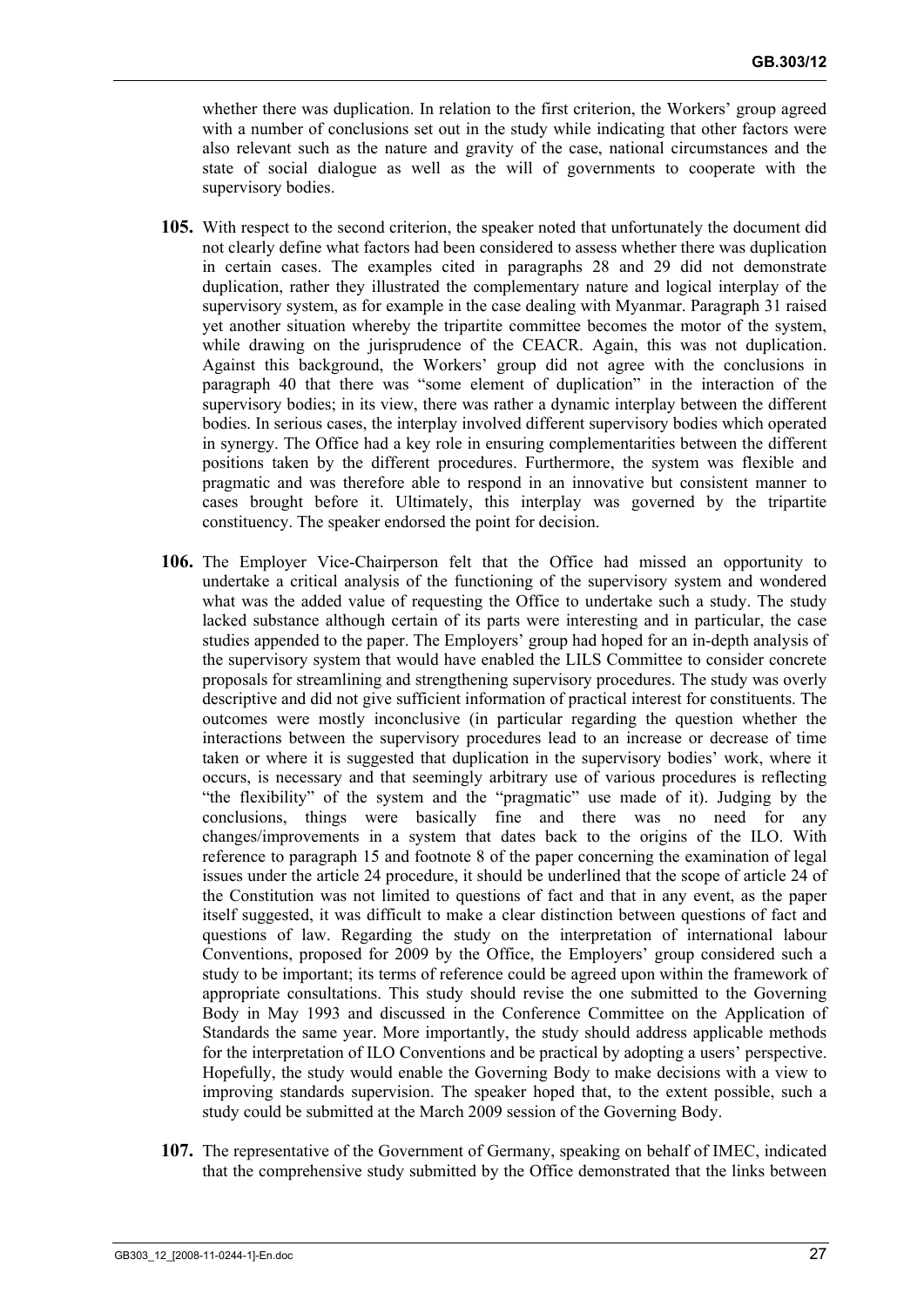the supervisory procedures were necessary and, for the most part, effective. While some duplication between the various procedures was inevitable, the procedures complemented one another, and there was much consistency and coherency in their conclusions and recommendations. The role of the Office was to ensure this level of consistency and coherence. The role of the tripartite constituents was clearly central. As the study indicated, it was difficult to evaluate the impact of the links on the observance of ratified Conventions because the real impact of the supervisory system could lie in the thorough examination and analysis of national labour law, policies and practices, the provision of tools to reform these and an ongoing dialogue through regular monitoring. While many cases remained unresolved or only partially resolved, the reason did not seem to lie in the supervisory system itself, but rather in national political realities. In conclusion, the study demonstrated that the overall functioning of the supervisory system was clearly positive. This confirmed the validity of IMEC's views that the ILO's supervisory machinery worked well and did not need more than minor adjustments to further enhance its transparency and effectiveness. IMEC endorsed the Office's proposal for a study on interpretation of ILO Conventions to be submitted to the Governing Body next year.

- **108.** The representative of the Government of the United Republic of Tanzania noted that, as the study suggested, the analysis of cases by different supervisory bodies and the sharing of information between them could possibly lead to duplication. This should not be considered as a negative element, rather this could enable the supervisory bodies to have a thorough opinion of actual application of international labour standards. With respect to comments made by the CEACR as to the fulfilment by member States of their reporting obligations, more account should be taken of national circumstances. With respect to the proposed study on interpretation of ILO Conventions, it appeared to have a very wide scope with multiple facets. The purpose of the study was to bring about a common understanding of human rights, labour standards, workers' rights and the Decent Work Agenda in the interest of the protection of workers and the reduction of poverty. If the study was to cover the way in which the international labour standards were interpreted in different countries, this aspect should be reflected in the wording of the proposal. Subject to this last comment, he supported the point for decision.
- **109.** The representative of the Government of Lebanon noted that, according to paragraphs 15 and 25 of the Office paper, the same issue could be raised through more than one supervisory procedure. The question thus arose as to how the coordination and exchange of information between the different supervisory bodies was organized in order to ensure consistency. She highlighted a translation problem in the terminology used in the Arabic version of articles 24 and 25 of the Constitution of the ILO on representations and requested that it be resolved.
- **110.** The representative of the Government of India stated that the interactions between supervisory bodies added to the time already taken for the examination of cases under each procedure. Furthermore, even after prolonged interactions, some cases remained unresolved. The interactions should therefore be reduced and repeated referrals of the matters to the government concerned should be avoided. With respect to cases concerning freedom of association, when receiving complaints from the social partners, the Office should first ascertain whether the issues were already being handled by mechanisms at the national level before bringing the matter before the ILO supervisory bodies. Nonetheless, the most significant conclusion to be drawn from the study was, as indicated in paragraph 40, the central role of tripartism in the functioning of the system. He expressed support for a study on the interpretation of international labour Conventions, to be submitted to the Governing Body in 2009.
- **111.** *The Committee on Legal Issues and International Labour Standards, taking note of the Office paper and the comments made during the discussion, recommends*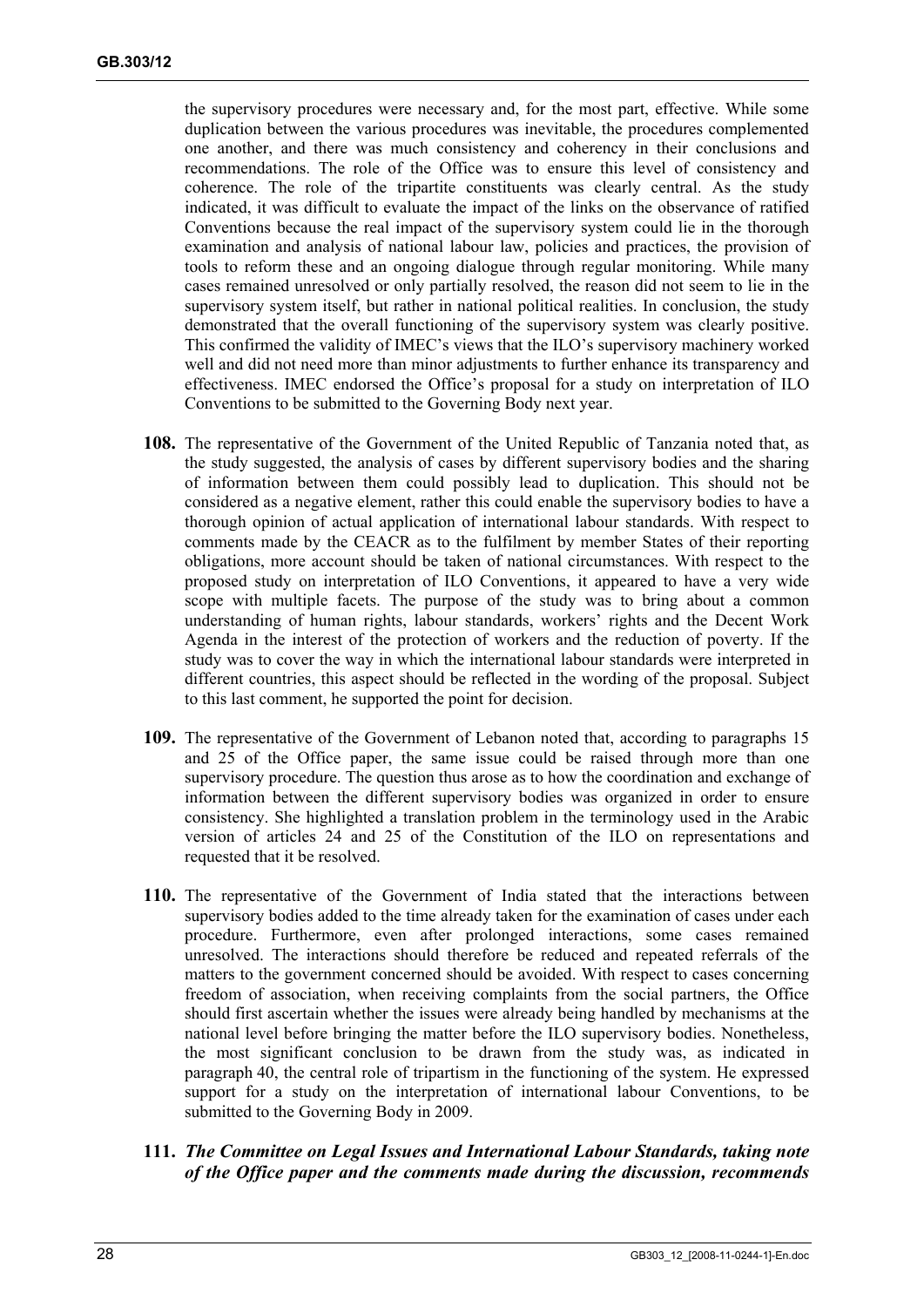*that the Governing Body invite the Office to prepare a study on the interpretation of international labour Conventions in 2009.* 

#### **V. Ratification and promotion of fundamental ILO Conventions**  (Fifth item on the agenda)

- 112. The Committee had before it a paper <sup>9</sup> on the ratification of ILO Conventions further to the campaign launched by the Director-General in May 1995.
- **113.** A representative of the Director-General (Ms Cleopatra Doumbia-Henry) indicated that since the document had been issued Samoa had ratified Convention No. 138, making it the 128th Member to have ratified all fundamental Conventions. The Office had also received additional replies to the campaign letter sent by Director-General this year which updates the report as follows: Paragraph 19 – The Government of Bahrain stated that ratification of the outstanding fundamental Conventions (Nos 98, 100 and 138) had been postponed because the Labour Code was still pending before the National Assembly and a number of ministerial orders were not in conformity with these Conventions. Paragraph 36 – The Government of Japan reiterated that with respect to Conventions Nos 105 and 111 further examination of national laws and regulations was required. Paragraph 56 – The Government of Kuwait reiterated that Convention No. 100 was still under examination. Paragraph 57 – The Government of Lebanon indicated that the relevant government departments endeavoured to revise the draft amendments to the Labour Code. The Civil Service Council was continuing its efforts to upgrade the civil service regulations, taking into account the principles of freedom of association. Paragraph 30 – The Government of Saudi Arabia indicated that, for the moment, it did not intend to ratify Conventions Nos 87, 98 and 138. Paragraph 31 – The Government of Singapore stated that it had consulted with the Office regarding Convention No. 111 and that it continued to study its requirements. As regards Convention No. 105, the Government indicated that further consultations with the Office on specific provisions would be conducted. With regard to Convention No. 87, it was stated that freedom of association and protection of the right to organize, in line with the principles of the Convention was ensured. Paragraph 63 – The Government of Sudan indicated that the tripartite body set up with a view to revising the labour legislation had not yet reached conclusions on this matter. Paragraph 33 – The Government of Thailand stated that it was studying Conventions Nos 87 and 98 and the labour legislation, with a view to ensuring conformity. As regards Convention No. 111 further examination of the issues involved was necessary. Paragraph 42 – The Government of the United Arab Emirates reiterated that the DWCP under preparation would address the issue of labour relations, including worker–employer consultative schemes. An updated overview table on ratifications of the fundamental Conventions is contained in Appendix II.
- **114.** The Employer Vice-Chairperson emphasized the importance of not only ratification but also implementation of the fundamental Conventions by all member States. He noted that the 2008 Declaration did not oblige member States to review their situation as regards the ratification and implementation of ILO instruments. Therefore, member States may consider, among other things, making a review of their situation as regards the ratification and implementation of ILO instruments, but there is no obligation to do so under the 2008 Declaration, as the term "envisages" in paragraph 1 of the document wrongly suggests. He noted that the ratification of Conventions Nos 87 and 98 had not kept pace with the ratification of the other fundamental Conventions, with Convention No. 87 being the least ratified, and they had not been ratified by some of the largest countries of the world,

<sup>9</sup> GB.303/LILS/5.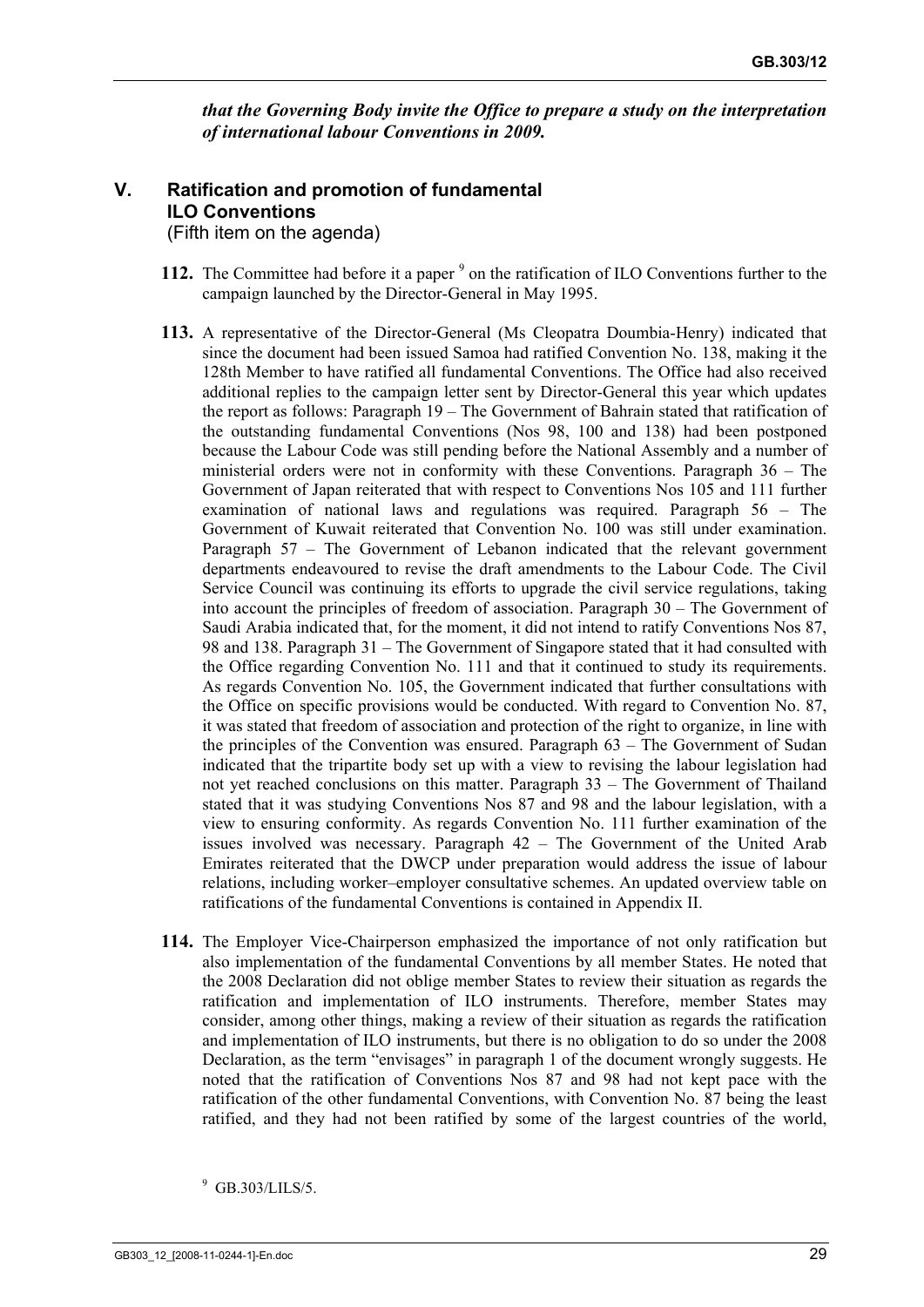resulting in only half of the workforce of the world being covered. The Office was asked to look into the reasons for non-ratification of Conventions Nos 87 and 98, including possible uncertainty about the obligations and related jurisprudence, and to make every effort to facilitate ratification and implementation and to remove possible obstacles.

- **115.** The Worker Vice-Chairperson noted that their call in 2005 for universal ratification of the fundamental Conventions by 2015 had been endorsed. She urged those governments identified to send in the declaration required under Convention No. 138, and for the Office to provide adequate and speedy technical advice. The Office was urged to develop a comprehensive strategy in order to be able to achieve universal ratification by 2015, including through DWCPs. She regretted that some governments had simply indicated that their situation was unchanged or no further action was envisaged. She joined the Employers' group in urging large countries in particular to ratify Conventions Nos 87 and 98, and agreed that not only ratification but also implementation was key.
- **116.** The representative of the Government of the Republic of Korea suggested that to better promote ratification, the Office should ensure that the original intention of the Conventions and general agreements were fully reflected, and that the interpretation process reflected the diversity of individual countries. She stated that her Government was making continuous efforts to respect the fundamental Conventions and to ensure their early ratification.
- **117.** Referring to paragraph 72 of the document, the representative of the Government of Argentina stated that the territory in question was an integral part of the national territory of the Republic of Argentina. The Government therefore objected to the United Kingdom pronouncing itself on the application of ILO Conventions to this territory. The Government of the United Kingdom recalled its position regarding sovereignty over the territories concerned.
- **118.** The Committee noted the information in the document and the comments made.

## **VI. Joint ILO/UNESCO Committee of Experts on the Application of the Recommendations concerning Teaching Personnel (CEART): Interim report on allegations submitted by teachers' organizations**  (Seventh item on the agenda)

- 119. The Committee had before it a paper prepared by the Office<sup>10</sup> providing background on the CEART and summarizing key points of the CEART's interim report  $11$  on allegations presented to it by teachers' organizations concerning the international Recommendations on teachers.
- **120.** The Employer Vice-Chairperson noted in particular that the interim report concerning Japan, which followed a fact-finding mission by members of CEART, suggested the parties' willingness to engage in dialogue. He agreed to the point for decision. However, he suggested more legally appropriate language than "allegations of non-observance" of this essentially non-binding Recommendation, which could give rise to misunderstandings; alternative terminology such as "submissions regarding the application" or "requests for interpretation" of the ILO/UNESCO Recommendations should be considered.

<sup>11</sup> CEART/INT/2008/1.

 $^{10}$  GB.303/LILS/7.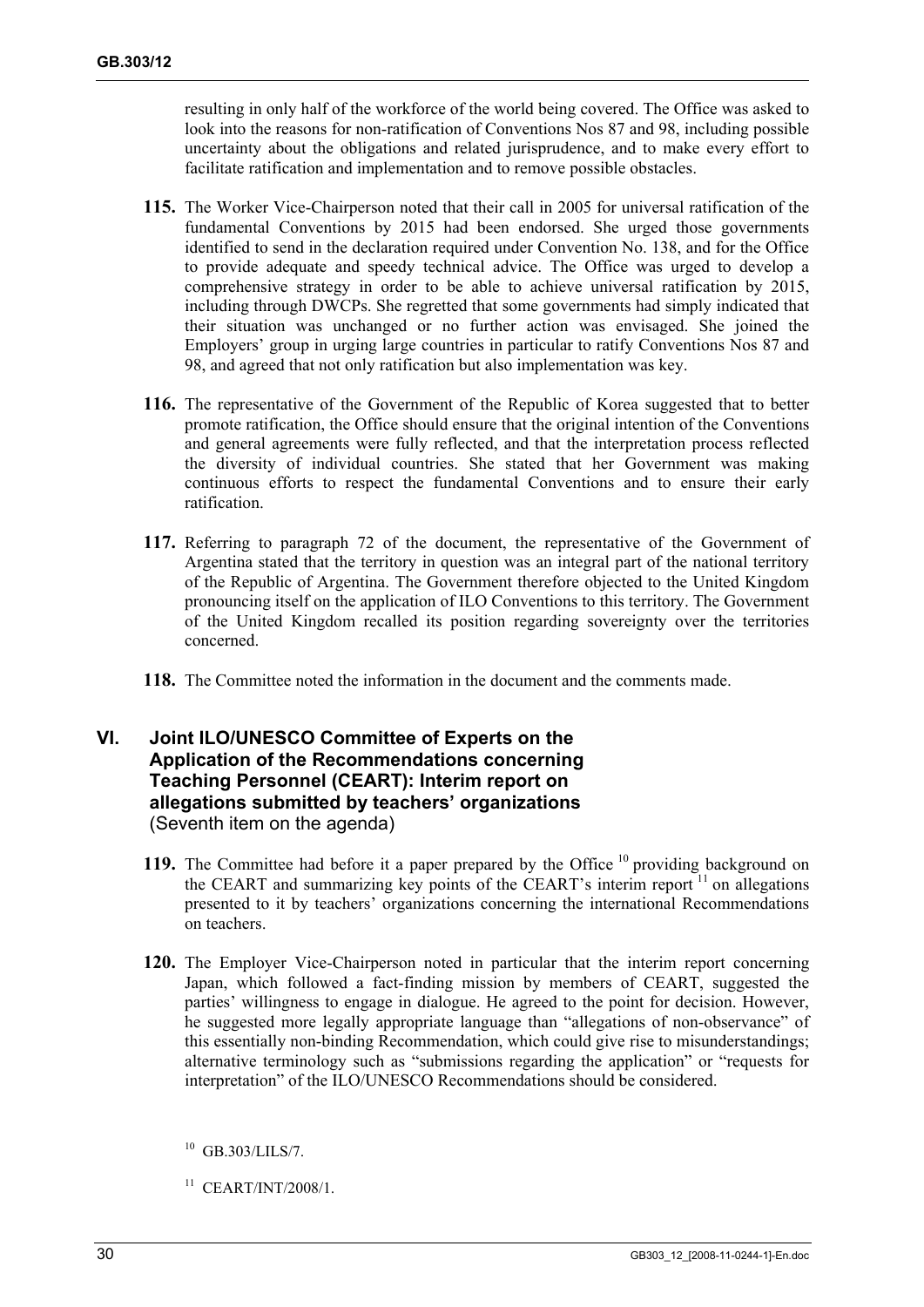- **121.** The Worker Vice-Chairperson noted that the CEART mission reflected the detailed submissions made by the Japan Teachers' Union (NIKKYOSO), affiliated to Education International and the main national teachers' union in Japan, indicating that the approach of the Government on the issues in question should implement both the letter and the spirit of the relevant provisions of the ILO/UNESCO Recommendation concerning the Status of Teachers, 1966. In view of the severe limits on the time for discussion within the Committee, the Workers' group had agreed not to enter into the substance of the interim report. The speaker supported the point for decision.
- **122.** The representative of the Government of Japan expressed respect for the members of the CEART who participated in the investigation of the allegation presented by the All Japan Teachers and Staff Union (ZENKYO). He expressed his gratitude for the fair evaluation by the CEART of the Government's recent efforts in relation to the allegation. Respecting the spirit of the Recommendation concerning the status of teachers, the Government had taken forward-looking measures on educational administration that fitted with the country's actual situation and legislation. In the process, measures had been improved to ensure that the teacher evaluation system mentioned in the allegation by ZENKYO was fair and appropriate. These efforts had been faithfully explained to the fact-finding mission in April 2008. While the interim report highly evaluated the Government's measures, it contained statements and recommendations which did not take into full consideration the actual situation and legislation in Japan. The Government was disappointed that there was not a sufficient understanding of Japan's situation, legislation and the measures undertaken by the Government. It was difficult to accept certain statements and recommendations. While respecting the spirit of the Recommendation, the Government intended to further implement the relevant policies through methods that fitted the country's actual situation and legislation, placing the highest priority in its policies on provisions that would be of the greatest benefit to the children, who were the driving force in Japan's future.

#### **123.** *The Committee on Legal Issues and International Labour Standards recommends that the Governing Body:*

- *(a) take note of the interim report of the Joint ILO/UNESCO Committee of Experts on the Application of the Recommendations concerning Teaching Personnel relating to allegations on the non-observance of certain provisions of the ILO/UNESCO Recommendation, 1966, in Ethiopia and Japan, and the UNESCO Recommendation, 1997, in Australia;*
- *(b) authorize the Director-General to communicate the report to the Governments of Australia, Ethiopia and Japan and to the National Tertiary Education Union of Australia, the Ethiopian Teachers' Association, Education International and teachers' organizations in Japan that participated in meetings with the CEART fact-finding mission in April 2008, and to invite them to take the necessary follow-up action as recommended in the report.*

Geneva, 18 November 2008.

*Points for decision:* Paragraph 15; Paragraph 17; Paragraph 70; Paragraph 99; Paragraph 111; Paragraph 123.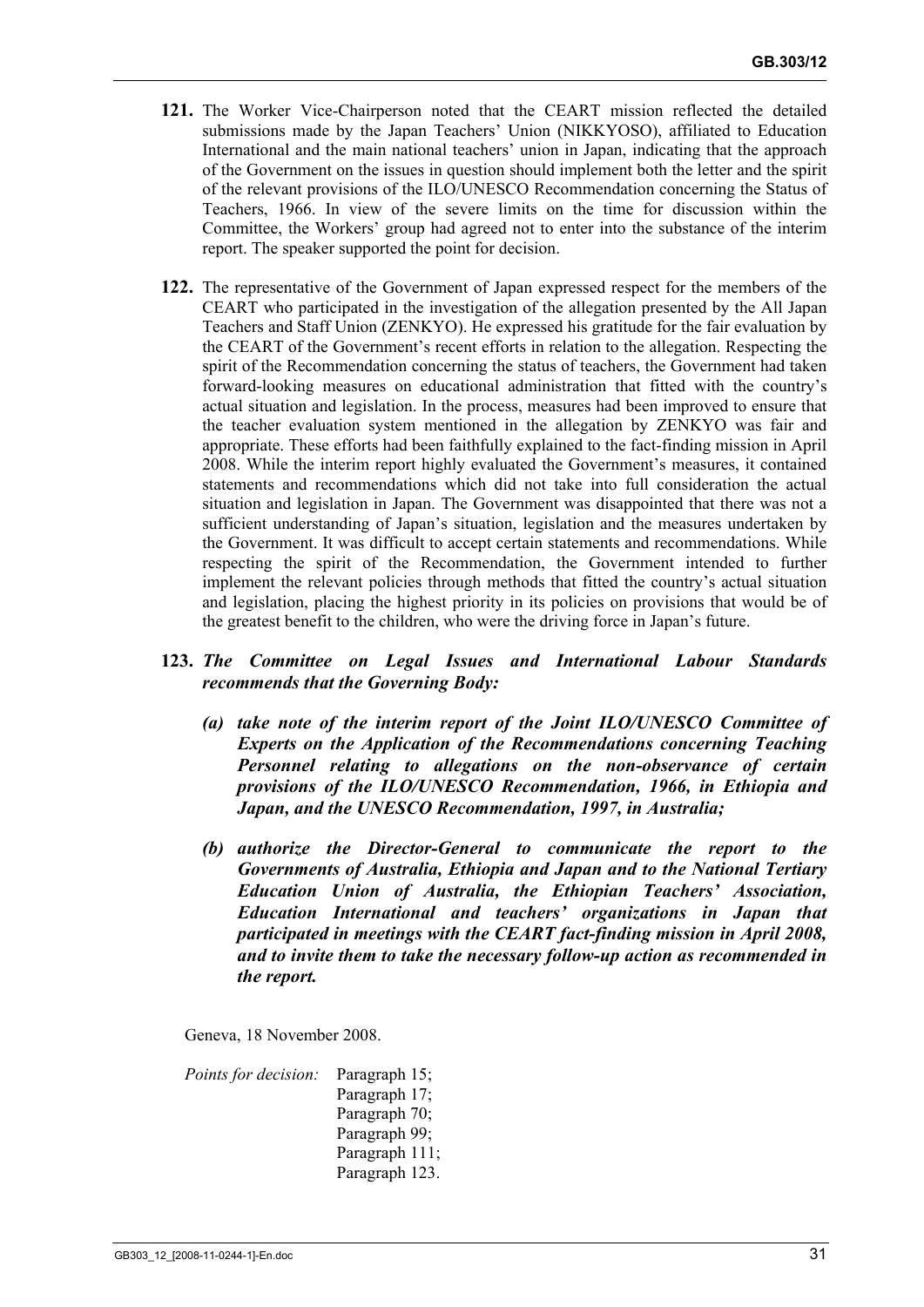## **Appendix I**

#### INTERNATIONAL LABOUR OFFICE

REPORTS ON

UNRATIFIED CONVENTIONS AND RECOMMENDATIONS

*(article 19 of the Constitution of the International Labour Organization)* 

REPORT FORM CONCERNING EMPLOYMENT INSTRUMENTS (ARTICLE 19 QUESTIONNAIRE)

 $\frac{1}{2}$  ,  $\frac{1}{2}$  ,  $\frac{1}{2}$  ,  $\frac{1}{2}$  ,  $\frac{1}{2}$  ,  $\frac{1}{2}$  ,  $\frac{1}{2}$  ,  $\frac{1}{2}$ 

Geneva

2008

INTERNATIONAL LABOUR OFFICE

 $\mathcal{L}_\text{max}$ 

 $\frac{1}{2}$  ,  $\frac{1}{2}$  ,  $\frac{1}{2}$  ,  $\frac{1}{2}$  ,  $\frac{1}{2}$  ,  $\frac{1}{2}$  ,  $\frac{1}{2}$  ,  $\frac{1}{2}$ 

*Article 19 of the Constitution of the International Labour Organization relates to the adoption of Conventions and Recommendations by the Conference, as well as to the obligations resulting therefrom for the Members of the Organization. The relevant provisions of paragraphs 5, 6 and 7 of this article read as follows:* 

5. In the case of a Convention:

- …
- (e) if the Member does not obtain the consent of the authority or authorities within whose competence the matter lies, no further obligation shall rest upon the Member except that it shall report to the Director-General of the International Labour Office, at appropriate intervals as requested by the Governing Body, the position of its law and practice in regard to the matters dealt with in the Convention, showing the extent to which effect has been given, or is proposed to be given, to any of the provisions of the Convention by legislation, administrative action, collective agreement or otherwise and stating the difficulties which prevent or delay the ratification of such Convention.
- …

6. In the case of a Recommendation:

- …
- (d) apart from bringing the Recommendation before the said competent authority or authorities, no further obligation shall rest upon the Members, except that they shall report to the Director-General of the International Labour Office, at appropriate intervals as requested by the Governing Body, the position of the law and practice in their country in regard to the matters dealt with in the Recommendation, showing the extent to which effect has been given, or is proposed to be given, to the provisions of the Recommendation and such modifications of these provisions as it has been found or may be found necessary to make in adopting or applying them.
	- 7. In the case of a federal State, the following provisions shall apply: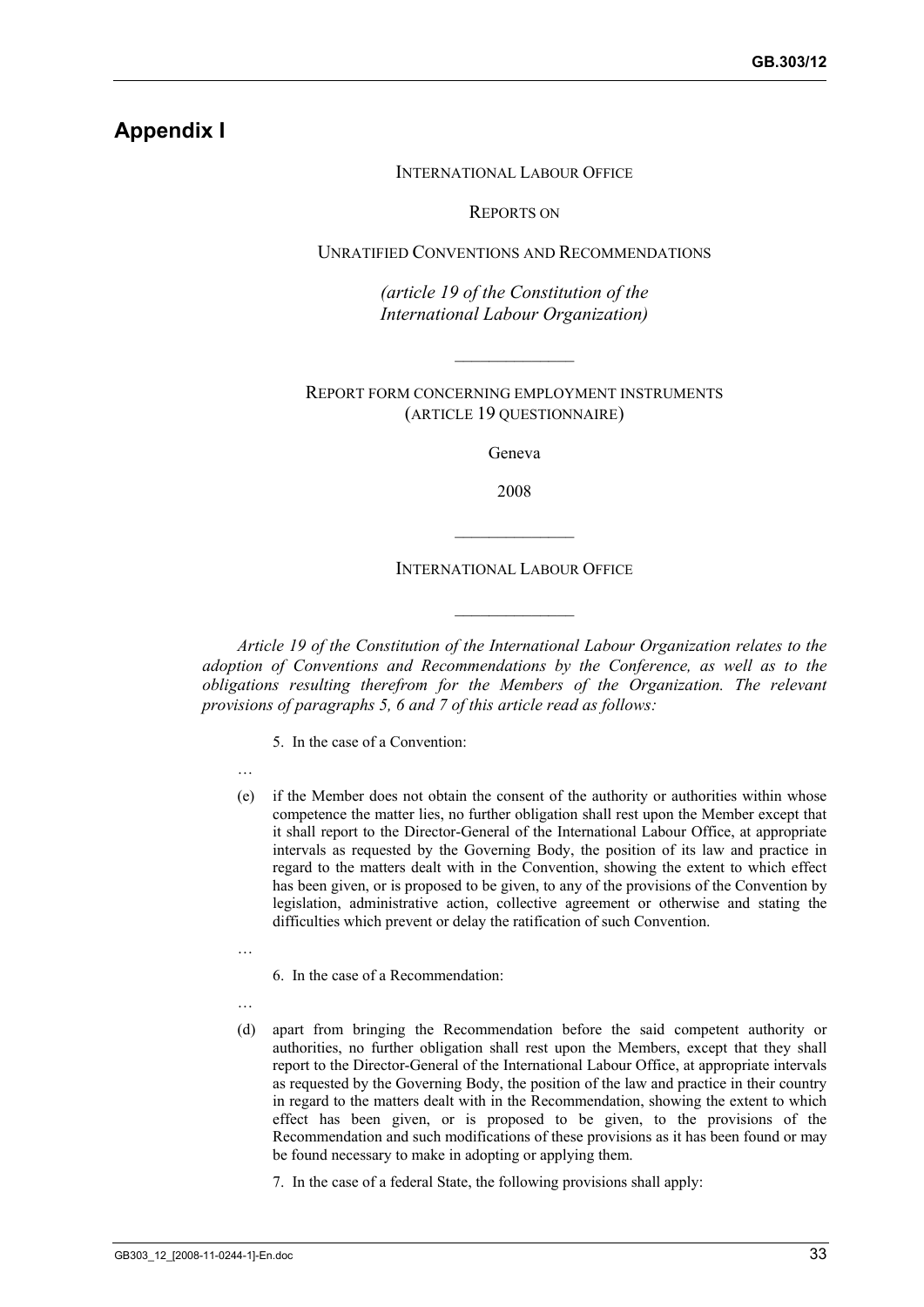- (a) in respect of Conventions and Recommendations which the federal Government regards as appropriate under its constitutional system for federal action, the obligations of the federal State shall be the same as those of Members which are not federal States;
- (b) in respect of Conventions and Recommendations which the federal Government regards as appropriate under its constitutional system, in whole or in part, for action by the constituent states, provinces or cantons rather than for federal action, the federal Government shall:
- …

…

- (iv) in respect of each such Convention which it has not ratified, report to the Director-General of the International Labour Office, at appropriate intervals as requested by the Governing Body, the position of the law and practice of the federation and its constituent states, provinces or cantons in regard to the Convention, showing the extent to which effect has been given, or is proposed to be given, to any of the provisions of the Convention by legislation, administrative action, collective agreement, or otherwise;
- (v) in respect of each such Recommendation, report to the Director-General of the International Labour Office, at appropriate intervals as requested by the Governing Body, the position of the law and practice of the federation and its constituent states, provinces or cantons in regard to the Recommendation, showing the extent to which effect has been given, or is proposed to be given, to the provisions of the Recommendation and such modifications of these provisions as have been found or may be found necessary in adopting or applying them.

*In accordance with the above provisions, the Governing Body of the International Labour Office examined and approved the present report form. This has been drawn up in such a manner as to facilitate the supply of the required information on uniform lines.* 

#### REPORT

to be made no later than 31 May 2009, in accordance with article 19 of the Constitution of the International Labour Organization by the Government of ……………………, on the position of national law and practice in regard to matters dealt with in the instruments referred to in the following questionnaire.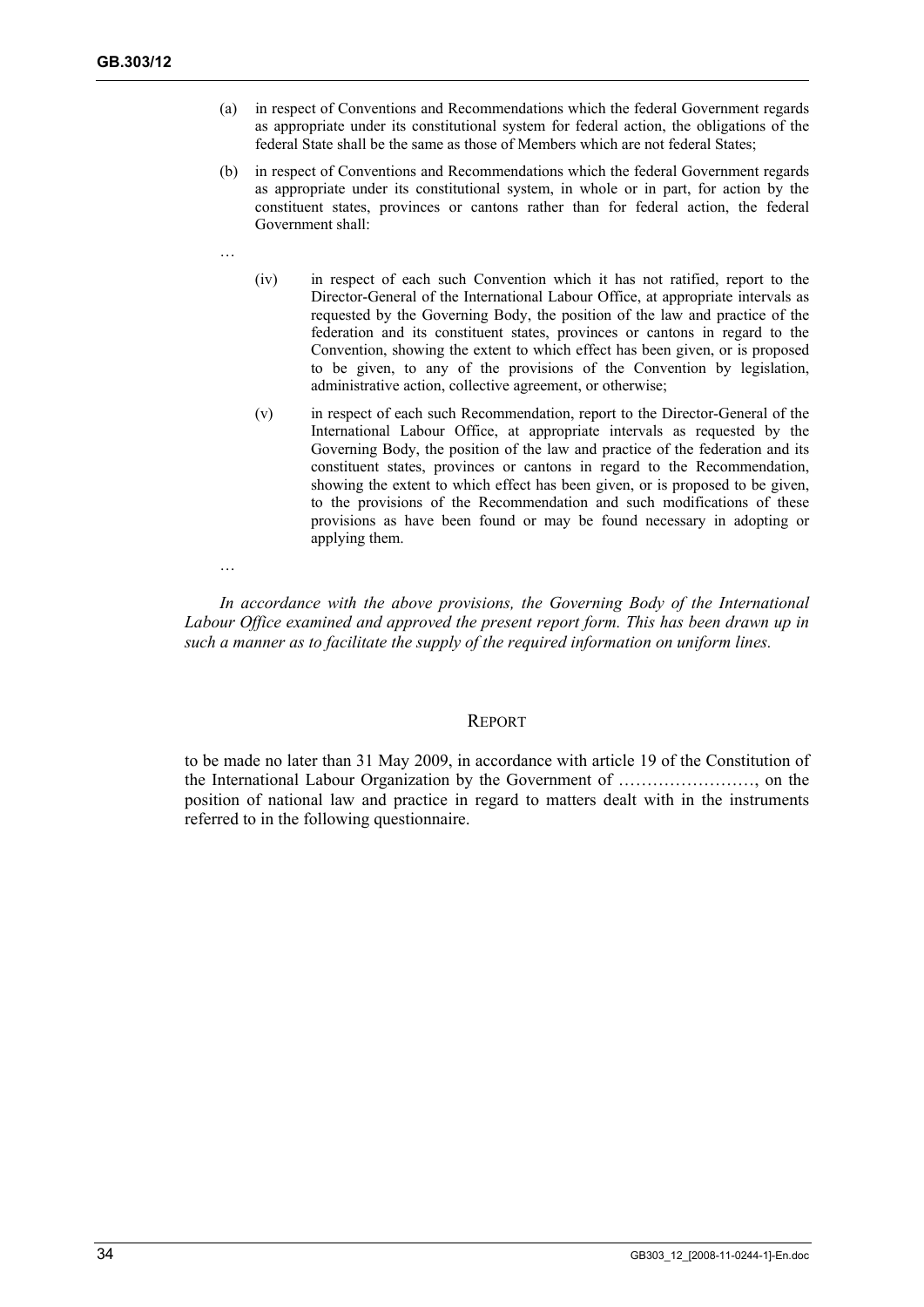# **Article 19 questionnaire on employment**

## **This questionnaire contains three parts, Part II is optional**

## **Part I: Impact of ILO instruments**

The following table sets out selected instruments to be covered by the article 19 questionnaire concerning the strategic objective of employment. The objective of this table is to get information from member States, employers' and workers' organizations on the law and practice in countries regarding non-ratified Conventions and Recommendations as well as obstacles to ratification of the relevant Conventions. It also seeks information on member States' needs and suggestions for standards-related action.

|                                                                                                                                                                                                                                                                                                                                                                      | Α.                                                                                                                                                                                                                                                                                                                                              | B. Please answer the following three questions for the six instruments:                                                                                                                                                                      |                                                                                                                                                                                                                                  |                                                                                                                                                                                    |  |  |
|----------------------------------------------------------------------------------------------------------------------------------------------------------------------------------------------------------------------------------------------------------------------------------------------------------------------------------------------------------------------|-------------------------------------------------------------------------------------------------------------------------------------------------------------------------------------------------------------------------------------------------------------------------------------------------------------------------------------------------|----------------------------------------------------------------------------------------------------------------------------------------------------------------------------------------------------------------------------------------------|----------------------------------------------------------------------------------------------------------------------------------------------------------------------------------------------------------------------------------|------------------------------------------------------------------------------------------------------------------------------------------------------------------------------------|--|--|
|                                                                                                                                                                                                                                                                                                                                                                      | (1) If your country has not<br>ratified the following<br>Conventions, what are the<br>obstacles or other reasons that<br>impede or delay ratification and<br>what are ratification prospects?<br>(2) To what extent does your<br>country give effect to the<br>provisions of the following non-<br>ratified Conventions and<br>Recommendations? | (1) What suggestions<br>would your country wish to<br>make concerning possible<br>standard-setting action<br>(including new standards,<br>revision) review of the<br>status of the instruments<br>or other action to be taken<br>by the ILO? | (2) Has there been any<br>policy support and<br>technical cooperation<br>support provided by the<br>ILO to give effect to the<br>instruments in question?<br>If it was the case, what has<br>been the effect of that<br>support? | (3) What are the future<br>policy advisory support<br>and technical cooperation<br>needs of your country to<br>give effect to the<br>objectives of the<br>instruments in question? |  |  |
| Employment Policy Convention, 1964 (No. 122)<br>Employment Service Convention, 1948 (No. 88)<br>Private Employment Agencies Convention, 1997 (No. 181)<br>Human Resources Development Convention, 1975 (No. 142)<br>Job Creation in Small and Medium-Sized Enterprises<br>Recommendation, 1998 (No. 189)<br>Promotion of Cooperatives Recommendation, 2002 (No. 193) |                                                                                                                                                                                                                                                                                                                                                 |                                                                                                                                                                                                                                              |                                                                                                                                                                                                                                  |                                                                                                                                                                                    |  |  |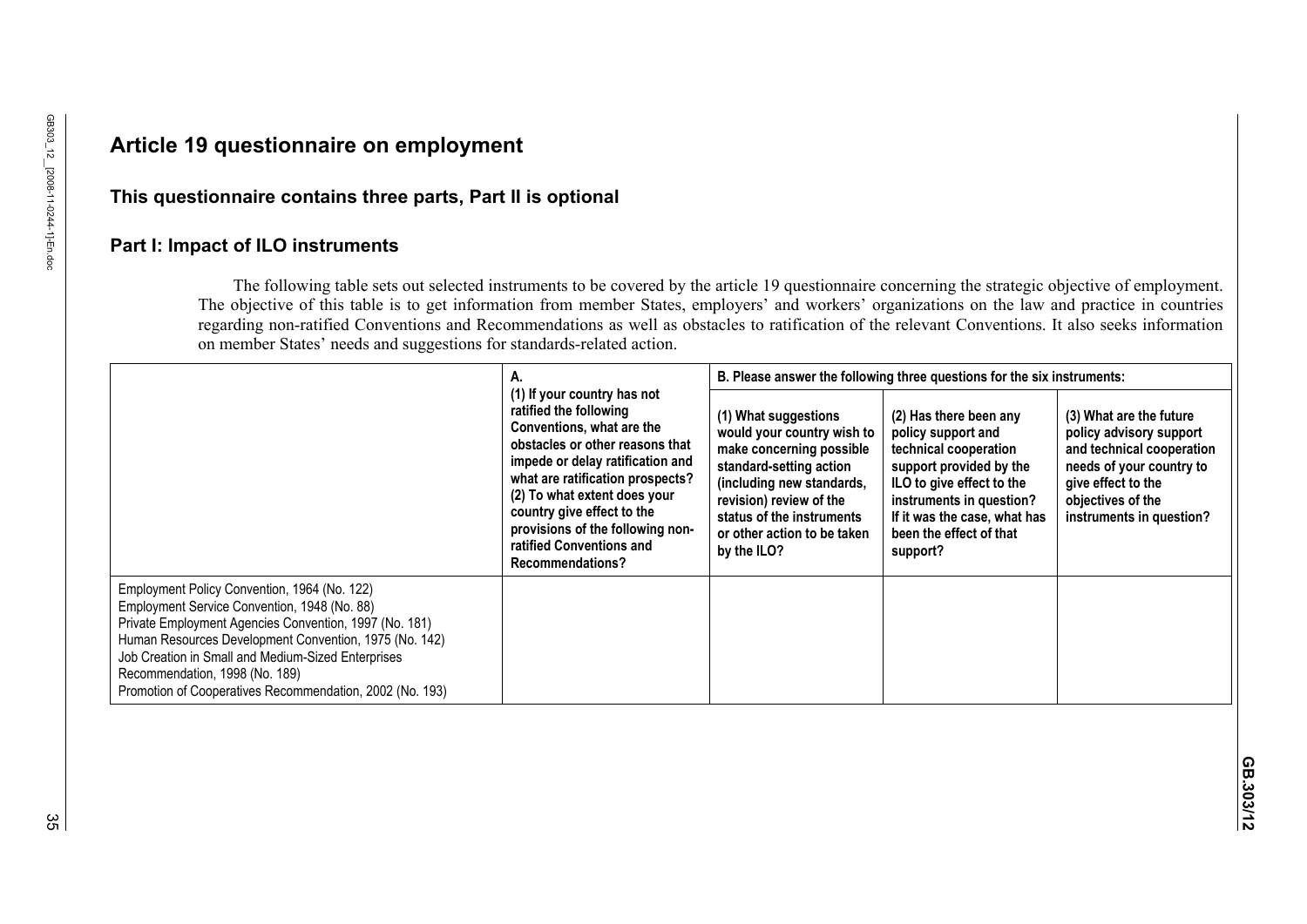| Yes/No | <b>Relevant legislation</b> | Main policies, other measures<br>and institutional arrangements | Comments (e.g. effectiveness,<br>impact, global influences, etc) |
|--------|-----------------------------|-----------------------------------------------------------------|------------------------------------------------------------------|
|        |                             |                                                                 |                                                                  |
|        |                             |                                                                 |                                                                  |
|        |                             |                                                                 |                                                                  |
|        |                             |                                                                 |                                                                  |
|        |                             |                                                                 |                                                                  |
|        |                             |                                                                 |                                                                  |
|        |                             |                                                                 |                                                                  |
|        |                             |                                                                 |                                                                  |
|        |                             |                                                                 |                                                                  |
|        |                             |                                                                 |                                                                  |
|        |                             |                                                                 |                                                                  |
|        |                             |                                                                 |                                                                  |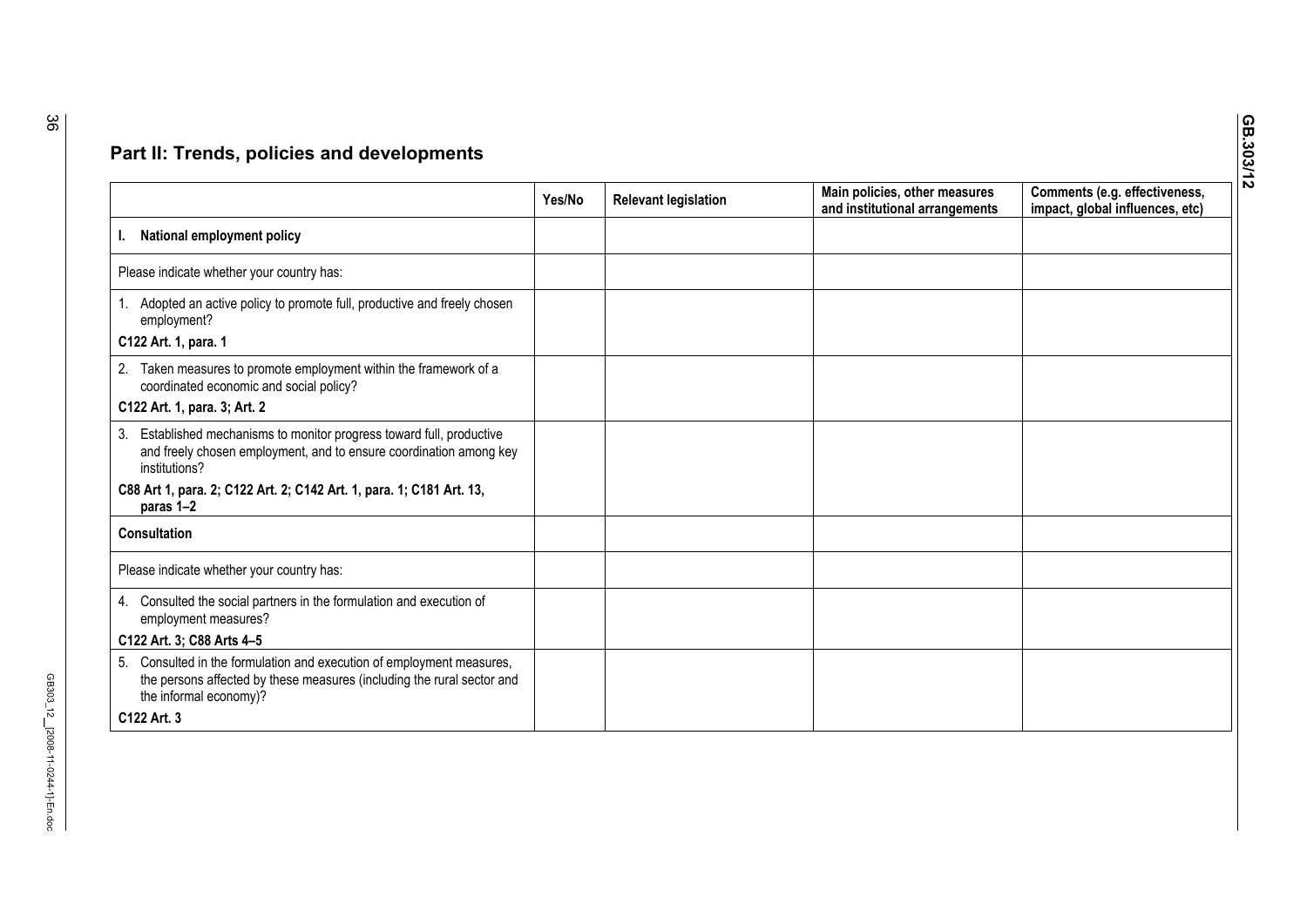|                                                                                                                                                                                                                                                          | Yes/No | <b>Relevant legislation</b> | Main policies, other measures<br>and institutional arrangements | Comments (e.g. effectiveness,<br>impact, global influences, etc) |
|----------------------------------------------------------------------------------------------------------------------------------------------------------------------------------------------------------------------------------------------------------|--------|-----------------------------|-----------------------------------------------------------------|------------------------------------------------------------------|
| II. Policies                                                                                                                                                                                                                                             |        |                             |                                                                 |                                                                  |
| 6. Has your country taken measures to:                                                                                                                                                                                                                   |        |                             |                                                                 |                                                                  |
| ensure that its employment policies cover and take special account<br>(i)<br>of the informal economy?<br>promote transition of informal activities to the formal economy?<br>(ii)<br>consult social partners in the adoption of these measures?<br>(iii) |        |                             |                                                                 |                                                                  |
| Please indicate whether your country has:                                                                                                                                                                                                                |        |                             |                                                                 |                                                                  |
| 7. Adopted, as an integral part of its employment policy, a free public<br>employment service.<br>C88 Art. 1                                                                                                                                             |        |                             |                                                                 |                                                                  |
| 8. Regulated private employment agencies and established cooperation<br>between private employment agencies and the public employment<br>service.<br>C88 Art. 1, para. 2 and Art. 11; C181 Arts 3 and 13                                                 |        |                             |                                                                 |                                                                  |
| 9. Does your employment policy contain measures to meet the needs of<br>the following particular categories of workers:                                                                                                                                  |        |                             |                                                                 |                                                                  |
| (i)<br>women;                                                                                                                                                                                                                                            |        |                             |                                                                 |                                                                  |
| young people;<br>(ii)                                                                                                                                                                                                                                    |        |                             |                                                                 |                                                                  |
| (iii) people with disabilities;                                                                                                                                                                                                                          |        |                             |                                                                 |                                                                  |
| (iv) older workers;                                                                                                                                                                                                                                      |        |                             |                                                                 |                                                                  |
| workers in the informal economy;<br>(v)                                                                                                                                                                                                                  |        |                             |                                                                 |                                                                  |
| (vi) migrant workers;                                                                                                                                                                                                                                    |        |                             |                                                                 |                                                                  |
| (vii) rural workers.                                                                                                                                                                                                                                     |        |                             |                                                                 |                                                                  |

**GB.303/12**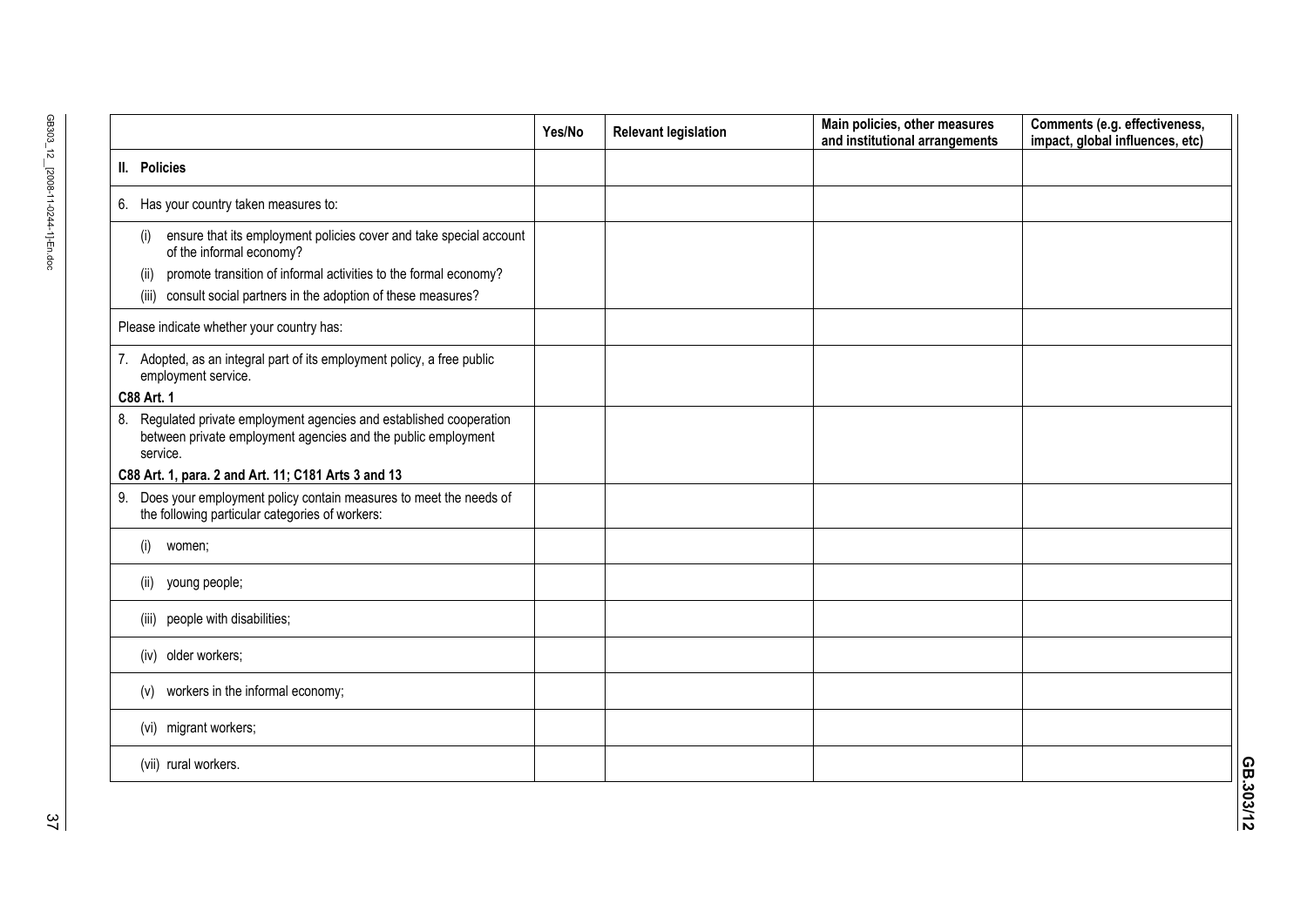|                                                                                                                                                                                                             | Yes/No | <b>Relevant legislation</b> | Main policies, other measures<br>and institutional arrangements | Comments (e.g. effectiveness,<br>impact, global influences, etc) |
|-------------------------------------------------------------------------------------------------------------------------------------------------------------------------------------------------------------|--------|-----------------------------|-----------------------------------------------------------------|------------------------------------------------------------------|
| III. Skills development                                                                                                                                                                                     |        |                             |                                                                 |                                                                  |
| 10. Has your country adopted measures relating to vocational training,<br>retraining and further training:                                                                                                  |        |                             |                                                                 |                                                                  |
| with institutions to bring employers, workers and training providers<br>(i)<br>together to improve skills matching and the quality and relevance<br>of training?<br>C142 Art. 5                             |        |                             |                                                                 |                                                                  |
|                                                                                                                                                                                                             |        |                             |                                                                 |                                                                  |
| directed towards creating prospective employment opportunities,<br>(ii)<br>i.e. anticipating future growth sectors and their skills needs?                                                                  |        |                             |                                                                 |                                                                  |
| C142 Art. 1                                                                                                                                                                                                 |        |                             |                                                                 |                                                                  |
| (iii) in order to encourage individuals to develop and update their<br>competencies and skills to enable them to adapt to the labour<br>market and engage in productive employment?<br>C142 Art. 1, para. 5 |        |                             |                                                                 |                                                                  |
| (iv) in order to create a conducive environment for enterprises to invest<br>in providing learning opportunities?                                                                                           |        |                             |                                                                 |                                                                  |
| R189 Para. 10(3)                                                                                                                                                                                            |        |                             |                                                                 |                                                                  |
| IV. Enterprise development                                                                                                                                                                                  |        |                             |                                                                 |                                                                  |
| 11. Have the following measures been taken by your country:                                                                                                                                                 |        |                             |                                                                 |                                                                  |
| the promotion and pursuit of an environment conducive to the<br>(i)<br>creation and growth of small and medium-sized enterprises?<br>R189 Para, 2 and Part II                                               |        |                             |                                                                 |                                                                  |
| the adoption and implementation of a policy and legal framework<br>(ii)<br>favourable to cooperatives?                                                                                                      |        |                             |                                                                 |                                                                  |
| R <sub>193</sub>                                                                                                                                                                                            |        |                             |                                                                 |                                                                  |
| (iii) the adoption and implementation of policies and programmes that<br>support a service infrastructure for SMEs, and promote a culture of<br>entrepreneurship?                                           |        |                             |                                                                 |                                                                  |
| R189 Parts III and IV                                                                                                                                                                                       |        |                             |                                                                 |                                                                  |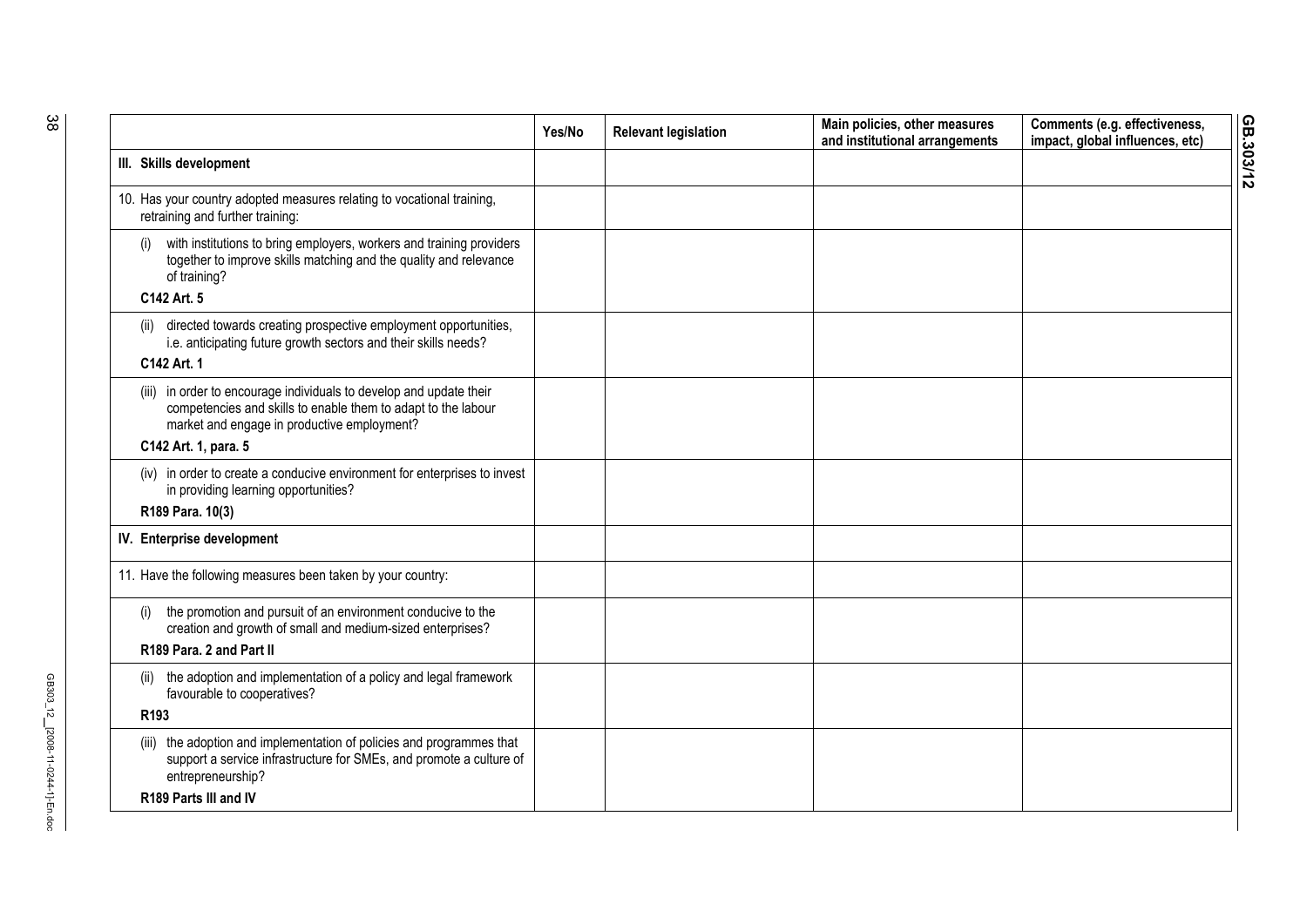## **Part III**

Please indicate the representative organizations of employers and workers to which copies of the present report have been communicated in accordance with article 23, paragraph 2, of the Constitution of the ILO.

Please state whether you have received from the organizations of employers or workers concerned any observations concerning the effect given, or to be given, to the instruments to which the present report relates. If so, please communicate a copy of the observations received together with any comments that you may consider useful.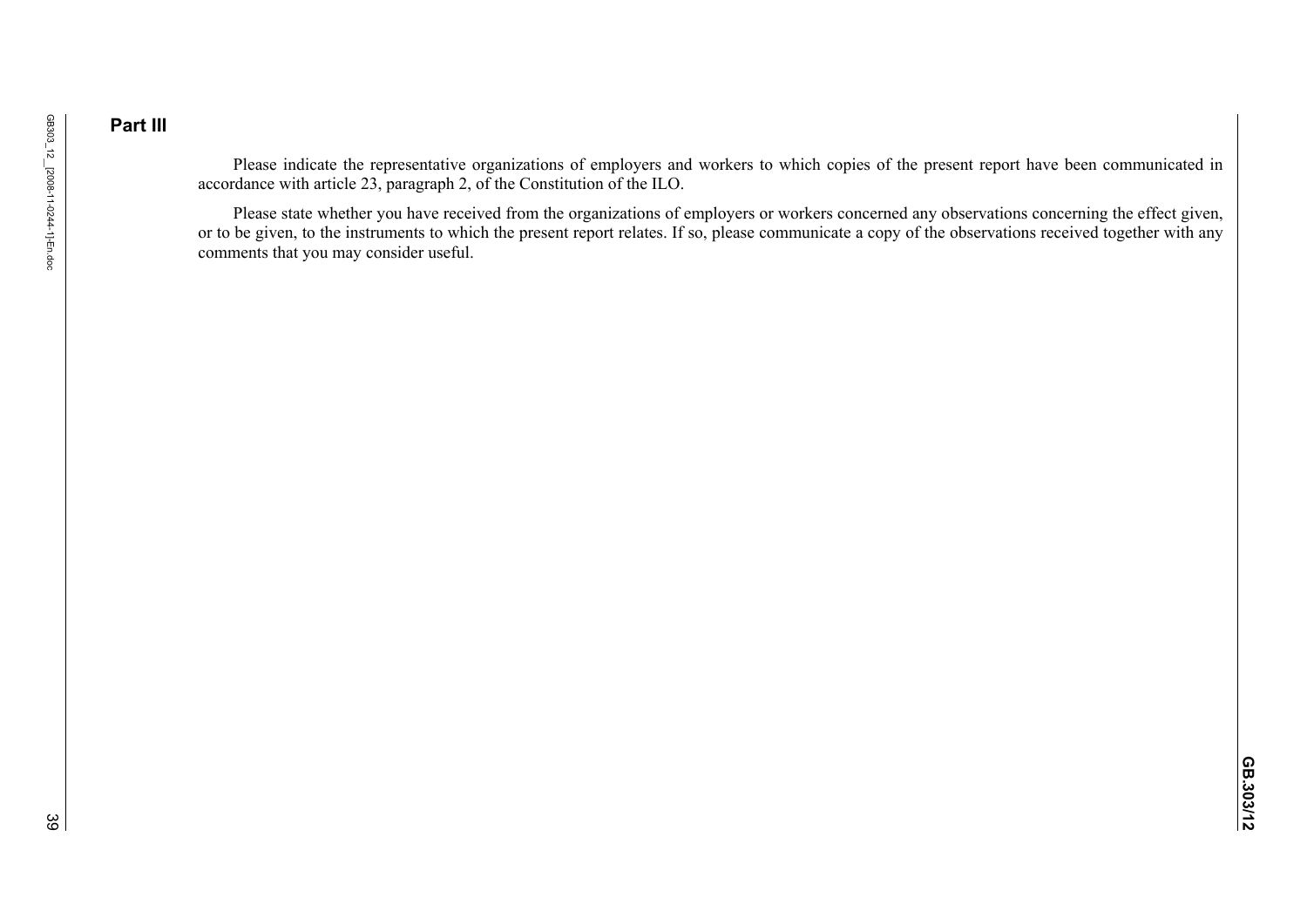# **Appendix II**

#### **Table of ratifications and information concerning the ILO's fundamental Conventions**  (as at 10 November 2006)

|  | No. 29 - Forced Labour Convention, 1930                                                     |  |  |  |  |  |  |  |
|--|---------------------------------------------------------------------------------------------|--|--|--|--|--|--|--|
|  | No. 87 – Freedom of Association and Protection of the Right to Organise<br>Convention, 1948 |  |  |  |  |  |  |  |
|  | No. 98 – Right to Organise and Collective Bargaining Convention, 1949                       |  |  |  |  |  |  |  |
|  | No. 100 – Equal Remuneration Convention, 1951                                               |  |  |  |  |  |  |  |
|  | No. 105 – Abolition of Forced Labour Convention, 1957                                       |  |  |  |  |  |  |  |
|  | No. 111 – Discrimination (Employment and Occupation) Convention, 1958                       |  |  |  |  |  |  |  |
|  | No. 138 $-$ Minimum Age Convention, 1973                                                    |  |  |  |  |  |  |  |
|  | No. 182 – Worst Forms of Child Labour Convention, 1999                                      |  |  |  |  |  |  |  |
|  |                                                                                             |  |  |  |  |  |  |  |

### **Explanation of symbols in the table**

- X Convention ratified.
- O Formal ratification process already initiated (with or without mention of time frame); approval of ratification by the competent body, although the Director-General has not yet received the formal instrument of ratification or it is incomplete (concerns chiefly Convention No. 138) or is a non-original copy; bill currently before the legislative body for approval.
- Ratification will be examined after amendment/adoption of a Constitution, Labour Code, legislation, etc.
- Convention currently being studied or examined; preliminary consultations with the social partners.
- Divergences between the Convention and national legislation.
- ◆ Ratification not considered/deferred.
- No information.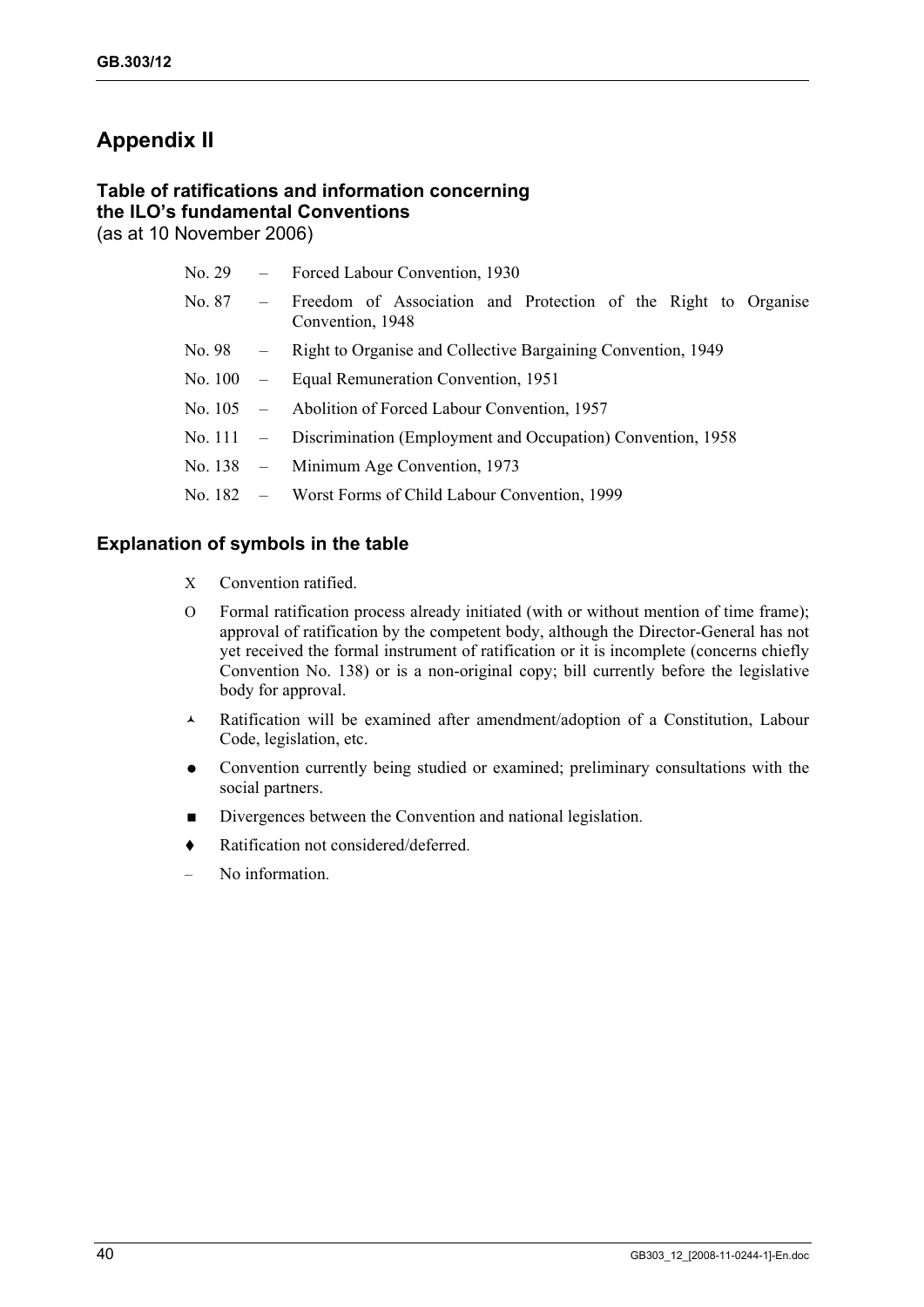**Member State Forced labour Freedom of association Equal treatment Child labour**  C. 29 C. 105 C. 87 C. 98 C. 100 C. 111 C. 138 C. 182 Afghanistan • X • • X × O O Australia X X X X X X X Bahrain X X X X Bangladesh  $X$  X X X X X  $\bullet$  X Brazil X X X X X X X Brunei Darussalam **X and Array Community Community Community Community Community Community Community Community Community Community Community Community Community Community Community Community Community Community Community** Canada  $\qquad \qquad \blacklozenge$   $\qquad \qquad \times$   $\qquad \blacksquare$   $\qquad \qquad \times$   $\qquad \blacksquare$   $\qquad \times$ Cape Verde X X X X X X O X China  $\bullet\hspace{10pt}\bullet\hspace{10pt}\bullet\hspace{10pt}\bullet\hspace{10pt}\bullet\hspace{10pt}\star\hspace{10pt}\times\hspace{10pt}\times\hspace{10pt}\times\hspace{10pt}\times\hspace{10pt}\times\hspace{10pt}\times\hspace{10pt}$ Cuba  $X$   $X$   $X$   $X$   $X$   $X$   $X$   $X$ Eritrea X X X X X X X O Gabon X X X X X X O X Ghana X X X X X X O X Guinea-Bissau X X O X X X O X Haiti X X X X X X O X India  $X$   $X$   $\blacksquare$   $X$   $X$   $\blacksquare$   $\blacktriangle$ Iran, Islamic Republic of  $X$  X  $X$   $\bullet$   $X$  X  $X$   $\bullet$  X Iraq X X X X X X X Japan X XX X X X Jordan X X X X X X X Kenya X X X X X X X Kiribati X X X X O O O O Korea, Republic of  $\overline{A}$  **N N N X** X X X X X Kuwait X X X X O X X X Lao People's Democratic Republic X ● ● ● X X X X Lebanon X X X X X X X Liberia X X X X O X X Malaysia X X X X X Marshall Islands – – – – – – – – Mexico  $X$   $X$   $X$   $\rightarrow$   $X$   $X$   $\rightarrow$   $X$ Morocco X X X X X X X Myanmar X X Namibia X X X X X X X Nepal X X X X X X X New Zealand X X ◆ X X × ● X Oman  $X$   $X$   $\bullet$   $\bullet$   $\bullet$   $\bullet$   $X$   $X$ Qatar X X X X X

All ILO member States not listed in this table have ratified all eight of the fundamental Conventions.